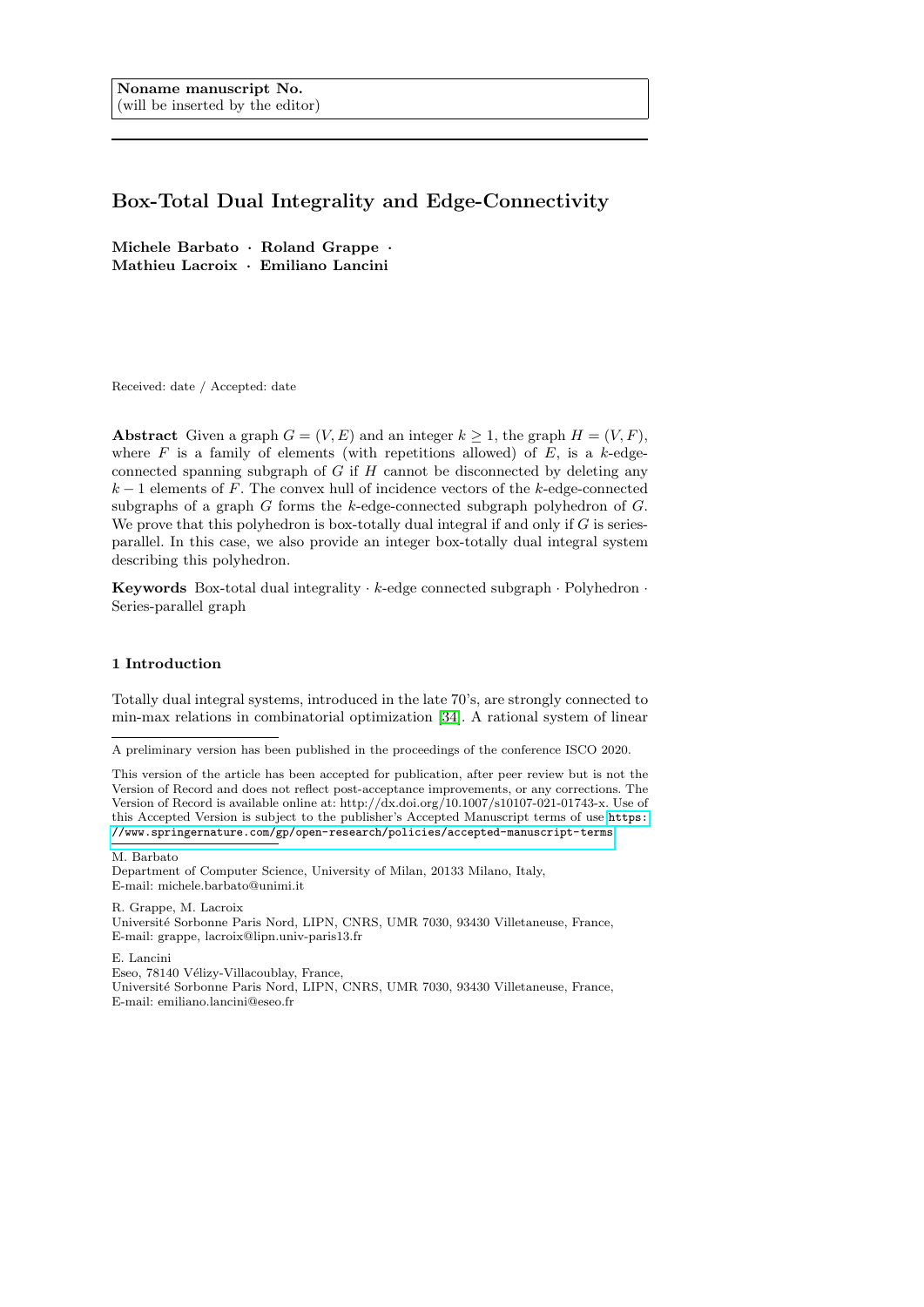inequalities  $Ax \geq b$  is totally dual integral (TDI) if the maximization problem in the linear programming duality

$$
\min\{c^\top x : Ax \ge b\} = \max\{b^\top y : A^\top y = c, y \ge \mathbf{0}\}\
$$

admits an integer optimal solution for each integer vector c such that the optimum is finite. Every rational polyhedron can be described by a TDI system [\[28\]](#page-27-1). For instance, the polyhedron  $\{x : Ax \geq b\}$  can be described by TDI systems of the form  $\frac{1}{q}Ax \geq \frac{1}{q}b$  for certain positive q. However, a polyhedron is integer if and only if it can be described by a TDI system with only integer coefficients [\[23,](#page-27-2)[28\]](#page-27-1). Integer TDI systems yield min-max results that may have combinatorial interpretation.

A stronger property is box-total dual integrality: a system  $Ax > b$  is box-totally dual integral (box-TDI) if  $Ax \geq b, \ell \leq x \leq u$  is TDI for all rational vectors  $\ell$  and  $u$  (possibly with infinite components). General properties of such systems can be found in Cook [\[12\]](#page-26-0) and Chapter 22.4 of Schrijver [\[34\]](#page-27-0). Note that, although every rational polyhedron can be described by a TDI system, not every polyhedron can be described by a box-TDI system. A polyhedron which can be described by a box-TDI system is called a box-TDI polyhedron. As proved by Cook [\[12\]](#page-26-0), every TDI system describing such a polyhedron is actually box-TDI.

Recently, several new box-TDI systems have been exhibited. Chen, Ding, and Zang [\[6\]](#page-26-1) characterized box-Mengerian matroid ports. Ding, Tan, and Zang [\[18\]](#page-27-3) characterized the graphs for which the Edmonds' system defining the matching polytope [\[21\]](#page-27-4) is box-TDI. Ding, Zang, and Zhao [\[19\]](#page-27-5) exhibited new subclasses of box-perfect graphs. Cornaz, Grappe, and Lacroix [\[14\]](#page-27-6) provided several box-TDI systems in series-parallel graphs. Barbato, Grappe, Lacroix, Lancini, and Wolfler Calvo [\[3\]](#page-26-2) gave the minimal box-TDI system with integer coefficients for the flow cone for series-parallel graphs. For these graphs, Chen, Ding, and Zang [\[7\]](#page-26-3) provided a box-TDI system describing the 2-edge-connected spanning subgraph polyhedron.

In this paper, we are interested in integrality properties of systems related to  $k$ -edge-connected spanning subgraphs. A  $k$ -edge-connected spanning subgraph of a graph  $G = (V, E)$  is a graph  $H = (V, F)$ , with F being a collection of elements of E where each element can appear several times, that remains connected after the removal of any  $k - 1$  edges.

These objects model a kind of failure resistance of telecommunication networks. More precisely, they represent networks which remain connected when  $k - 1$  links fail. The underlying network design problem is the k-edge-connected spanning sub*graph problem*  $(k$ -*ECSSP*): given a graph G and positive edge costs, find a k-edgeconnected spanning subgraph of G of minimum cost. Special cases of this problem are related to classical combinatorial optimization problems. The 2-ECSSP is a well-studied relaxation of the traveling salesman problem [\[24\]](#page-27-7) and the 1-ECSSP is nothing but the well-known minimum spanning tree problem. While this latter is polynomial-time solvable, the k-ECSSP is  $NP$ -hard for every fixed  $k > 2$  [\[27\]](#page-27-8).

Different algorithms have been devised in order to deal with the k-ECSSP, such as branch-and-cut procedures [\[4\]](#page-26-4)[\[15\]](#page-27-9), approximation algorithms [\[8\]](#page-26-5)[\[26\]](#page-27-10), cutting plane algorithms [\[30\]](#page-27-11), and heuristics [\[11\]](#page-26-6). In [\[36\]](#page-27-12), Winter introduced a linear-time algorithm solving the 2-ECSSP on series-parallel graphs. Most of these algorithms rely on polyhedral considerations.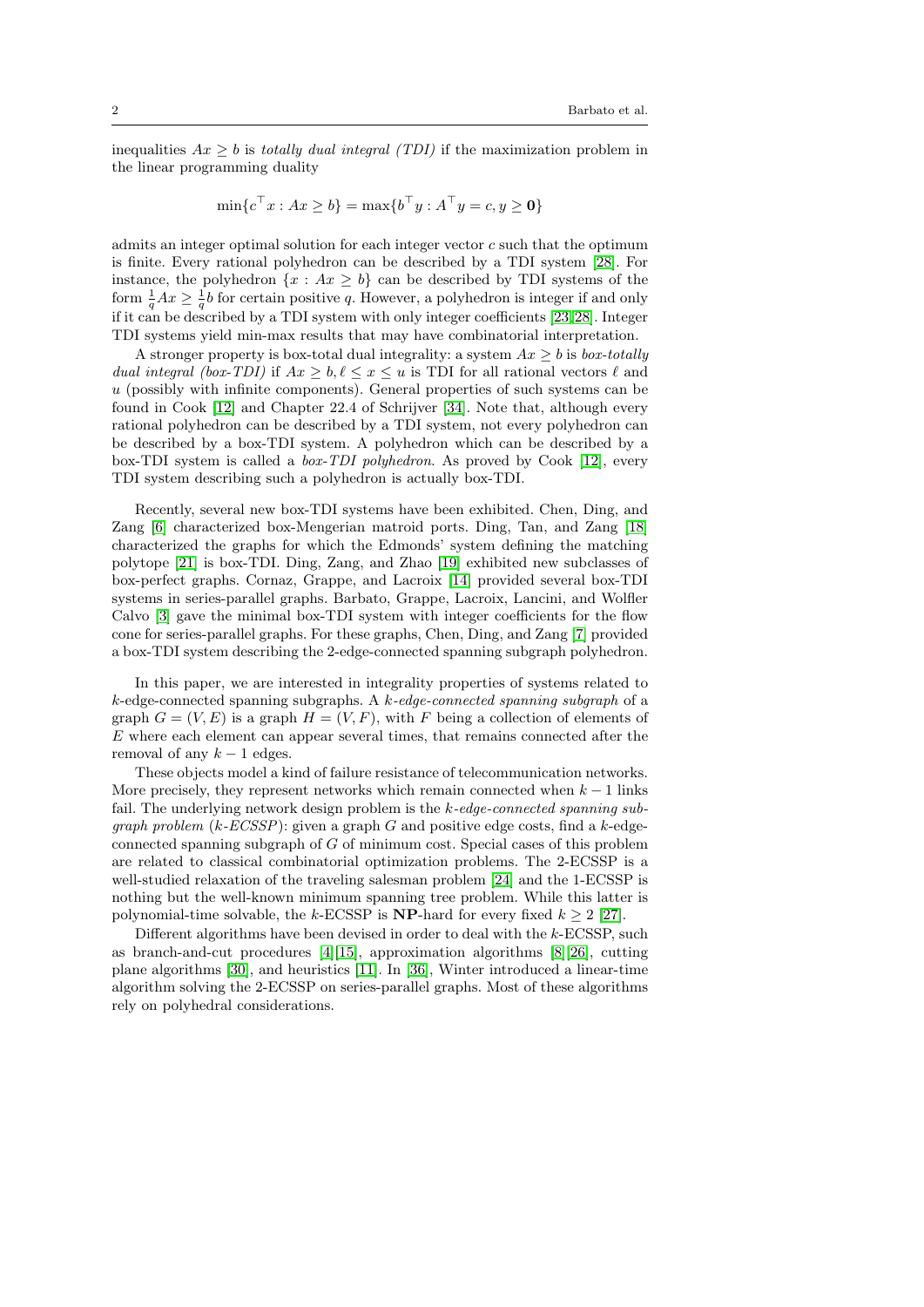Given a graph  $G = (V, E)$ , the convex hull of incidence vectors of all the families of E inducing a  $k$ -edge-connected spanning subgraph of G forms a polyhedron, hereafter called the k-edge-connected spanning subgraph polyhedron of G and denoted by  $P_k(G)$ . Cornuéjols, Fonlupt, and Naddef [\[16\]](#page-27-13) gave a system describing  $P_2(G)$  when G is series-parallel. Vandenbussche and Nemhauser [\[35\]](#page-27-14) characterized in terms of forbidden minors the graphs for which this system describes  $P_2(G)$ . Chopra [\[10\]](#page-26-7) described  $P_k(G)$  for outerplanar graphs when k is odd. Didi Biha and Mahjoub [\[17\]](#page-27-15) extended these results to series-parallel graphs for all  $k > 2$ . By a result of Ba¨ıou, Barahona, and Mahjoub [\[1\]](#page-26-8), the inequalities in these descriptions can be separated in polynomial time, which implies that the  $k$ -ECSSP is solvable in polynomial time for series-parallel graphs.

When studying  $k$ -edge-connected spanning subgraphs of a graph  $G$ , we can add the constraint that each edge of G can be taken at most once. We denote the corresponding polyhedron by  $Q_k(G)$ . Barahona and Mahjoub [\[2\]](#page-26-9) described  $Q_2(G)$  for Halin graphs. Further polyhedral results for the case  $k = 2$  have been obtained by Boyd and Hao  $[5]$  and Mahjoub  $[32][33]$  $[32][33]$ . Grötschel and Monma  $[29]$ described several classes of facets of  $Q_k(G)$ . Moreover, Fonlupt and Mahjoub [\[25\]](#page-27-19) extensively studied the extremal points of  $Q_k(G)$  and characterized the class of graphs for which this polytope is described by cut inequalities and  $0 \le x \le 1$ .

The polyhedron  $P_1(G)$  is known to be box-TDI for all graphs [\[31\]](#page-27-20). For series-parallel graphs, the system given in [\[16\]](#page-27-13) describing  $P_2(G)$  is not TDI. Chen, Ding, and Zang [\[7\]](#page-26-3) showed that dividing it by 2 yields a TDI system for such graphs. Actually, they proved that this system is box-TDI if and only if the graph is series-parallel.

Contributions. Our starting point is the result of Chen, Ding, and Zang [\[7\]](#page-26-3). First, their result implies that  $P_2(G)$  is a box-TDI polyhedron for series-parallel graphs. However, this leaves open the question of the box-TDIness of  $P_2(G)$  for non seriesparallel graphs. More generally, for which integers k and graphs  $G$  is  $P_k(G)$  a box-TDI polyhedron?

We answer this question by proving that, for  $k \geq 2$ ,  $P_k(G)$  is a box-TDI polyhedron if and only if  $G$  is series-parallel. Note that this work is one of the first ones that proves the box-TDIness of a polyhedron without giving a box-TDI system describing it. Instead, our proof is based on the recent matricial characterization of box-TDI polyhedra given by Chervet, Grappe, and Robert [\[9\]](#page-26-11).

By [\[34,](#page-27-0) Theorem 22.6], there exists a TDI system with integer coefficients describing  $P_k(G)$ . For series-parallel graphs, the system provided by Chen, Ding, and Zang [\[7\]](#page-26-3) has noninteger coefficients. Moreover, the system given by Didi Biha and Mahjoub [\[17\]](#page-27-15) describing  $P_k(G)$  when k is even is not TDI. When  $k > 2$ and G is series-parallel, which combinatorial objects yield an integer TDI system describing  $P_k(G)$ ?

We answer this question by exhibiting integer TDI systems based on multicuts. When k is even, we use multicuts to provide an integer TDI system for  $P_k(G)$  when G is series-parallel. Our proof relies on the standard constructive characterization of series-parallel graphs. When k is odd, we prove that the description of  $P_k(G)$ given by Didi Biha and Mahjoub [\[17\]](#page-27-15) based on multicuts is TDI if and only if the graph is series-parallel. For this case, our proof relies on new properties of the set of degree 2 vertices in simple series-parallel graphs stated in Lemma [2.3.](#page-4-0)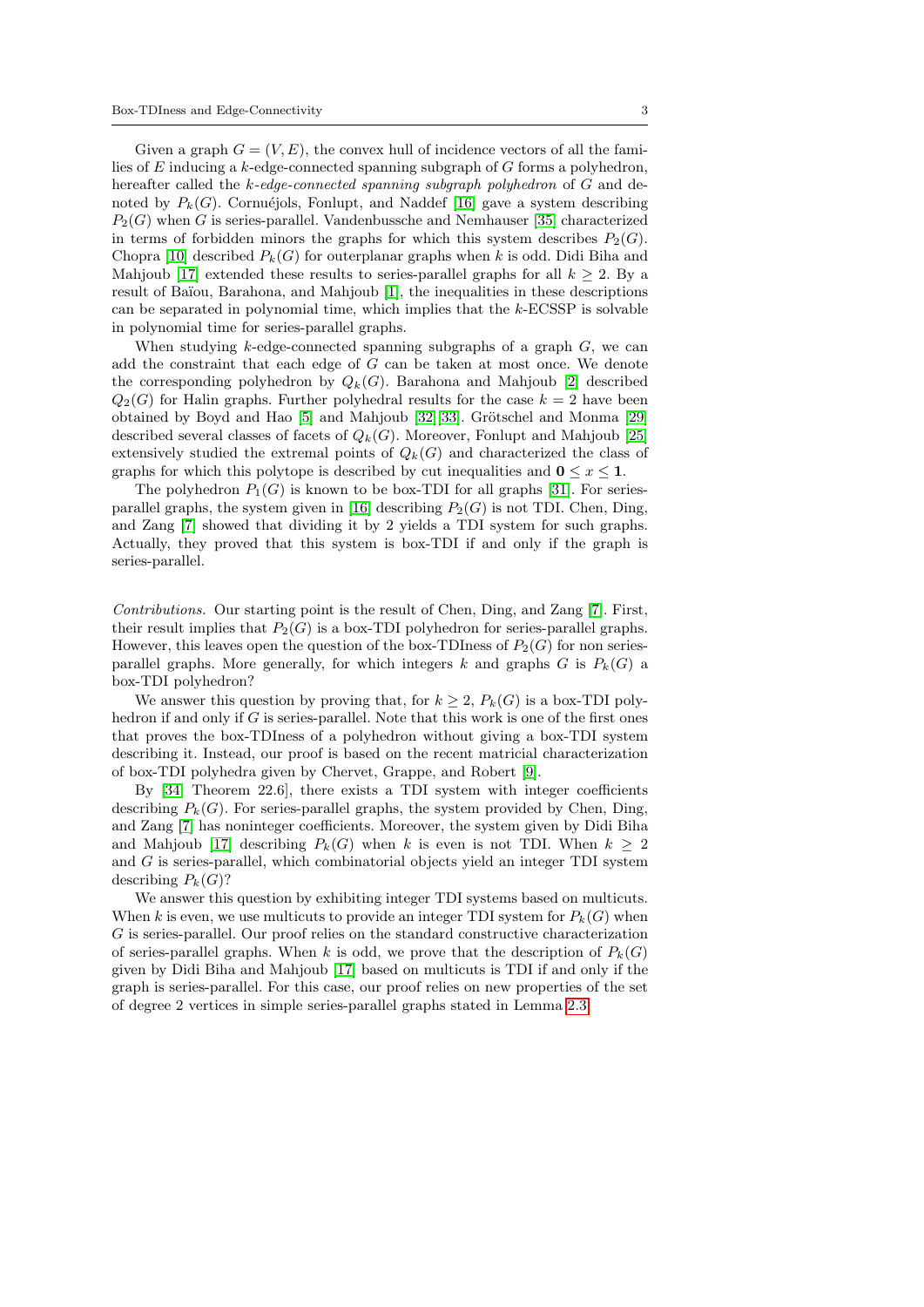The box-totally dual integral characterization of  $P_k(G)$  implies that these systems are actually box-TDI if and only if  $G$  is series-parallel. By definition of box-TDIness, adding  $x \leq 1$  to these systems yields box-TDI systems for  $Q_k(G)$ for series-parallel graphs.

Outline. In Section [2,](#page-3-0) we give the definitions and preliminary results used through-out the paper. In Section [3,](#page-7-0) we prove that, for  $k \geq 2$ ,  $P_k(G)$  is a box-TDI poly-hedron if and only if G is series-parallel. In Section [4,](#page-12-0) we provide a TDI system with integer coefficients describing  $P_k(G)$  when G is series-parallel and  $k \geq 2$  is even. In Section [5,](#page-15-0) we show the TDIness of the system given by Didi Biha and Mahjoub [\[17\]](#page-27-15) that describes  $P_k(G)$  for G series-parallel and  $k \geq 3$  odd.

## <span id="page-3-0"></span>2 Definitions and Preliminary Results

This section is devoted to the definitions, notation, and preliminary results used throughout the paper.

## 2.1 Graphs and Combinatorial Objects

Given a set  $E$ , a family of  $E$  is a collection of elements of  $E$  where each element can appear multiple times. The incidence vector of a family  $F$  of  $E$  is the vector  $\chi^F$  of  $\mathbb{Z}_+^E$  such that e's coordinate is the multiplicity of e in F for all e in E. Since there is a bijection between families and their incidence vectors, we will often use the same terminology for both.

Given a graph  $G = (V, E)$  and the incidence vector  $z \in \mathbb{Z}_+^E$  of a family F of E,  $G(z)$  denotes the graph  $(V, F)$ .

Let  $G = (V, E)$  be a loopless undirected graph. Two edges of G are parallel if they share the same endpoints, and  $G$  is *simple* if it does not have parallel edges. A graph is 2-connected if it cannot be disconnected by removing a vertex. The graph obtained from two disjoint graphs by identifying two vertices, one of each graph, is called a 1-sum. A 2-connected graph is trivial if it is composed of a single edge. We denote by  $K_n$  the complete graph on n vertices, that is the simple graph with n vertices and one edge between each pair of vertices. Given an edge e of G, we denote by  $G \setminus e$  (respectively  $G/e$ ) the graph obtained by removing (respectively contracting) the edge e, where contracting an edge uv consists in removing it and identifying u and v. Similarly, we denote by  $G \setminus v$  the graph obtained form G by removing the vertex v, and by  $G[W]$  the graph induced by W, that is, the graph obtained by removing all vertices not in the vertex subset  $W$ . Given a vector  $x \in \mathbb{R}^E$  and a subgraph H of G, we denote by  $x_{|H}$  the vector obtained by restricting  $x$  to the components associated with the edges of  $H$ .

A subset of edges of G is called a circuit if it induces a connected graph in which every vertex has degree 2. Given a subset U of V, the cut  $\delta(U)$  is the set of edges having exactly one endpoint in  $U$ . A bond is a minimal nonempty cut. Given a partition  $\{V_1, \ldots, V_n\}$  of V, the set of edges having endpoints in two distinct  $V_i$ 's is called a *multicut* and is denoted by  $\delta(V_1, \ldots, V_n)$ . We denote respectively by  $\mathcal{M}_G$  and  $\mathcal{B}_G$  the set of multicuts and the set of bonds of G. For every multicut M, there exists a unique partition  $\{V_1, \ldots, V_{d_M}\}$  of vertices of V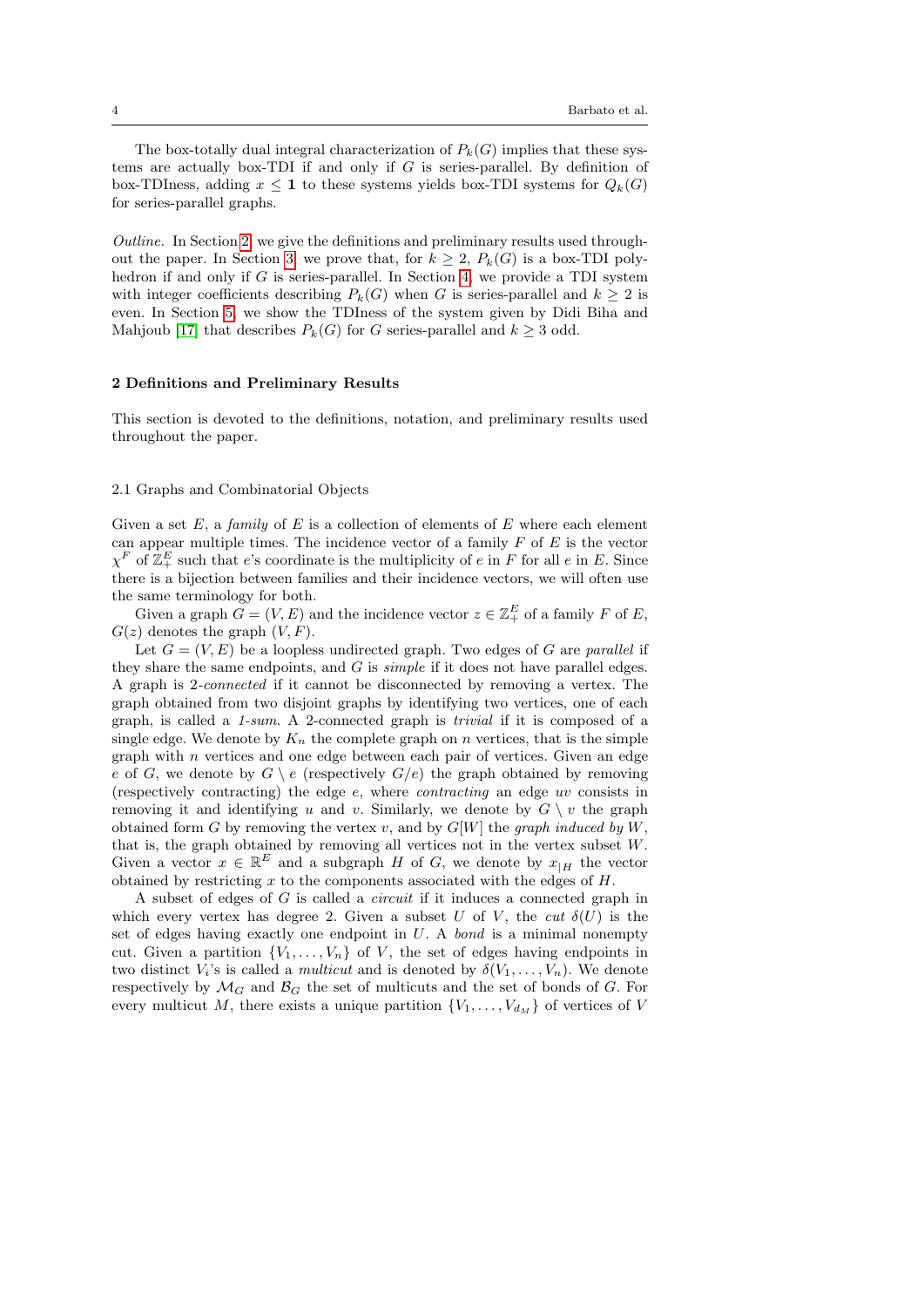<span id="page-4-6"></span>such that  $M = \delta(V_1, \ldots, V_{d_M})$ , and  $G[V_i]$  is connected for all  $i = 1, \ldots, d_M$ . We say that  $d_M$  is the *order* of M and  $V_1, \ldots, V_{d_M}$  are the *classes* of M. Multicuts are characterized in terms of circuits, as stated in the following.

**Lemma 2.1** ([\[13\]](#page-27-21)) A set of edges M is a multicut if and only if  $|M \cap C| \neq 1$  for all circuits C of G.

<span id="page-4-5"></span>We denote the symmetric difference of two sets S and T by  $S\triangle T$ . It is wellknown that the symmetric difference of two cuts is a cut. Moreover, the following result holds.

**Observation 2.2** Let G be a graph, v be a degree 2 vertex of G, and M be a multicut such that  $|M \cap \delta(v)| = 1$ . Then,  $M \cup \delta(v)$  and  $M \Delta \delta(v)$  are multicuts. Moreover,  $d_{M\cup\delta(v)} = d_M + 1$ , and  $d_{M\triangle\delta(v)} = d_M$ .

A graph is series-parallel if its nontrivial 2-connected components can be constructed from a circuit of length 2 by repeatedly adding edges parallel to an existing one, and subdividing edges, that is, replacing an edge by a path of length two. Equivalently, series-parallel graphs are those having no  $K_4$ -minor [\[20\]](#page-27-22).

By construction, simple nontrivial 2-connected series-parallel graphs have at least one degree 2 vertex. Moreover, these vertices satisfy the following.

Lemma 2.3 For a simple nontrivial 2-connected series-parallel graph, at least one of the following holds:

- <span id="page-4-1"></span><span id="page-4-0"></span>(i) two degree 2 vertices are adjacent,
- <span id="page-4-2"></span>(ii) a degree 2 vertex belongs to a circuit of length 3,

<span id="page-4-3"></span>(iii) two degree 2 vertices belong to the same circuit of length  $\lambda$ .

*Proof* We proceed by induction, the base case is  $K_3$  for which [\(i\)](#page-4-1) holds.

Let  $G$  be a simple 2-connected series-parallel graph. Since  $G$  is simple, it can be built from a series-parallel graph  $H$  by subdividing an edge  $e$  into a path  $f, g$ . Let  $v$  be the degree 2 vertex added with this operation. By the induction hypothesis, either H is not simple, or one among [\(i\)](#page-4-1), [\(ii\)](#page-4-2), and [\(iii\)](#page-4-3) holds for H. Hence, there are four cases.

**Case 1:** H is not simple. Since G is simple, e is parallel to exactly one edge  $h$ . Hence,  $f, g, h$  is a circuit of G length 3 containing v, thus [\(ii\)](#page-4-2) holds for G.

**Case 2:** [\(i\)](#page-4-1) holds for  $H$ . Then, it holds for  $G$ .

**Case 3:** [\(ii\)](#page-4-2) holds for H. Let C be a circuit of H of length 3 containing a degree 2 vertex, say w. If  $e \notin C$ , then [\(ii\)](#page-4-2) holds for G. Otherwise, by subdividing e, we obtain a circuit of length 4 containing  $v$  and  $w$ , and hence [\(iii\)](#page-4-3) holds for  $G$ .

**Case 4:** [\(iii\)](#page-4-3) holds for H. Let C be a circuit of H of length 4 containing two degree 2 vertices. If  $e \notin C$ , then [\(iii\)](#page-4-3) holds for G. Otherwise, by subdividing e, we obtain a circuit of length 5 containing three degree 2 vertices. Then, at least two of them are adjacent, and so [\(i\)](#page-4-1) holds for  $G$ .

## 2.2 Box-Total Dual Integrality

<span id="page-4-4"></span>Let  $A \in \mathbb{R}^{m \times n}$  be a full-row rank matrix. This matrix is *equimodular* if all its  $m \times m$  non-zero determinants have the same absolute value. The matrix A is facedefining for a face F of a polyhedron  $P \subseteq \mathbb{R}^n$  if  $\text{aff}(F) = \{x \in \mathbb{R}^n : Ax = b\}$  for some  $b \in \mathbb{R}^m$ , where aff $(F)$  denotes the affine hull of F. Such matrices are the face-defining matrices of P.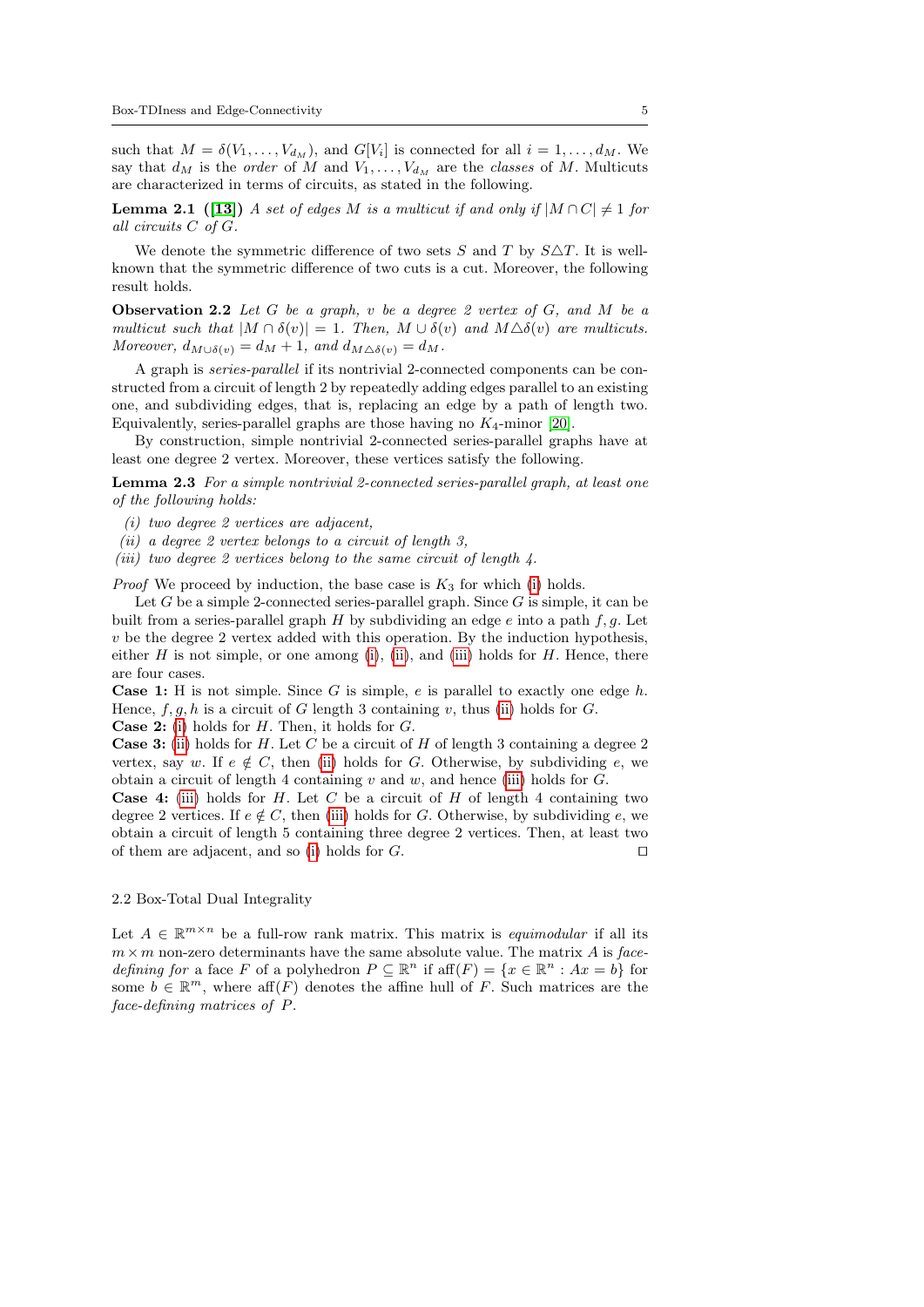**Theorem 2.4** ([\[9,](#page-26-11) Theorem 1.4]) Let P be a polyhedron. Then, the following statements are equivalent:

- (i)  $P$  is box-TDI.
- <span id="page-5-1"></span>(ii) Every face-defining matrix of  $P$  is equimodular.
- (iii) Each face of P has an equimodular face-defining matrix.

<span id="page-5-4"></span>In Theorem [2.4,](#page-4-4) the equivalence of conditions  $(ii)$  and  $(iii)$  follows from the following observation.

Observation 2.5 ([\[9,](#page-26-11) Observation 4.10]) Let F be a face of a polyhedron. If a  $face\text{-}defining\text{ matrix for } F \text{ is equivalent, then so are all the face\text{-}defining\text{ matrices}$ for F.

<span id="page-5-3"></span>We will also use the following.

**Observation 2.6** Let  $A \in \mathbb{R}^{I \times J}$  be a full row rank matrix and  $j \in J$ . If A is equimodular, then so are following two matrices:

(i) 
$$
\begin{bmatrix} A \\ \pm \chi^j \end{bmatrix}
$$
 if it is full row-rank,  
(ii)  $\begin{bmatrix} A & \mathbf{0} \\ \pm \chi^j \pm 1 \end{bmatrix}$ .

<span id="page-5-2"></span>Observation 2.7 ([\[9,](#page-26-11) Observation 4.11]) Let  $P \subseteq \mathbb{R}^n$  be a polyhedron and let  $F = \{x \in P : Bx = b\}$  be a face of P. If B has full-row rank and  $n - \dim(F)$  rows, then B is face-defining for F.

2.3 The k-Edge-Connected Spanning Subgraph Polyhedron

Note that  $P_k(G)$  is the dominant of the convex hull of incidence vectors of all the families of  $E$  containing at most  $k$  copies of each edge and inducing a  $k$ edge-connected spanning subgraph of G. Since the dominant of a polyhedron is a polyhedron,  $P_k(G)$  is a full-dimensional polyhedron even though it is the convex hull of an infinite number of points.

From now on, we assume that  $k \geq 2$ . Didi Biha and Mahjoub [\[17\]](#page-27-15) gave a complete description of  $P_k(G)$  for all k, when G is series-parallel.

**Theorem 2.8** ([\[17\]](#page-27-15)) Let G be a series-parallel graph and h be a positive integer. Then,  $P_{2h}(G)$  is described by:

> <span id="page-5-5"></span> $(1)$   $\left\{ \begin{array}{ll} x(D) \geq 2h & \text{for all cuts } D \text{ of } G, \end{array} \right\}$ (1a)

<span id="page-5-0"></span>
$$
(1b) \quad (11)
$$

and  $P_{2h+1}(G)$  is described by:

$$
(2) \int x(M) \ge (h+1)dM - 1 \quad for all multicuts M of G, \tag{2a}
$$

$$
\binom{2}{x} \cdot \binom{2}{x} = 0. \tag{2b}
$$

Since the incidence vector of a multicut  $\delta(V_1, \ldots, V_\ell)$  of order  $\ell$  is the halfsum of the incidence vectors of the bonds  $\delta(V_1), \ldots, \delta(V_\ell)$ , we can deduce another description of  $P_{2h}(G)$ .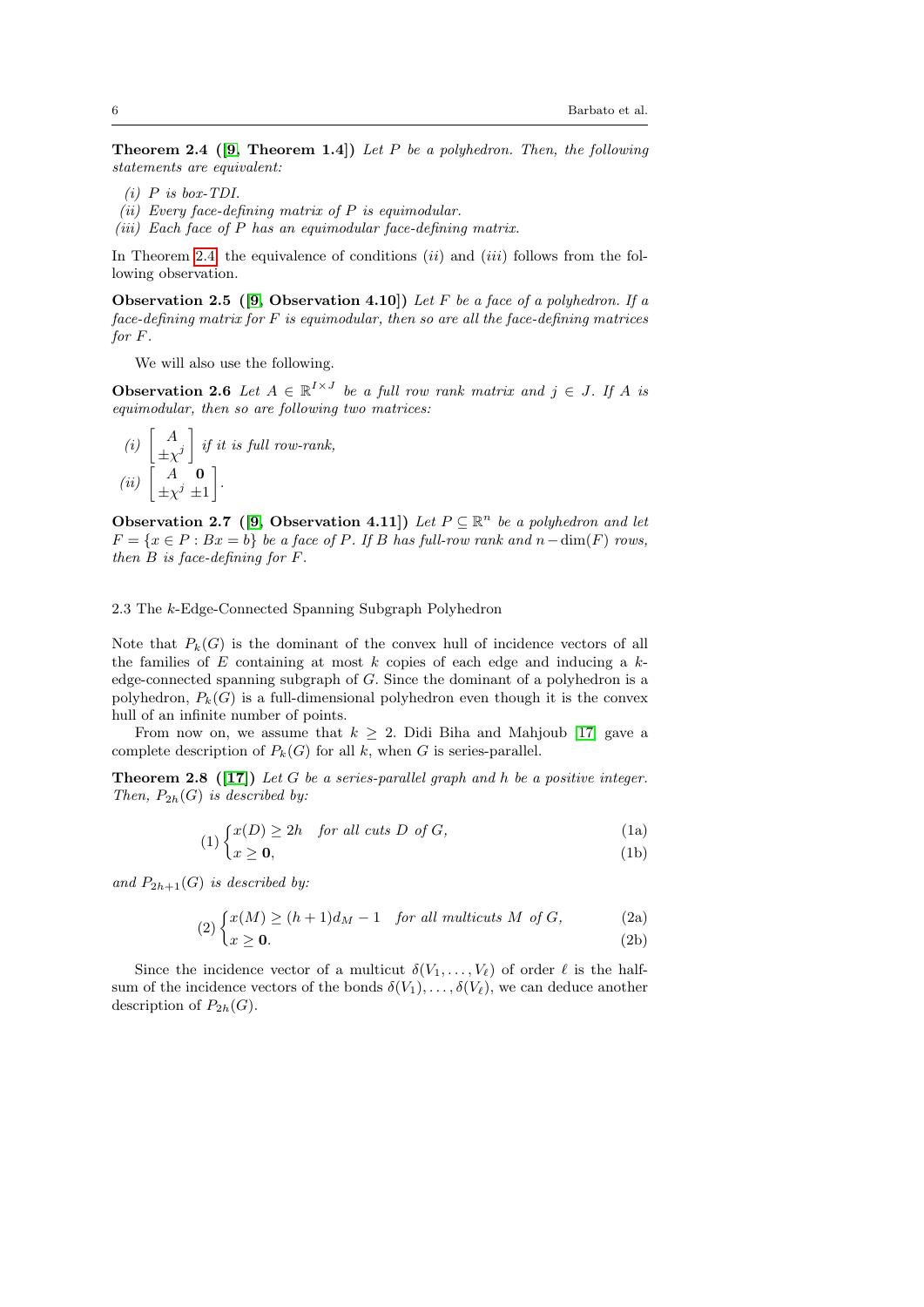Corollary 2.9 Let G be a series-parallel graph and h be a positive integer. Then,  $P_{2h}(G)$  is described by:

<span id="page-6-4"></span><span id="page-6-0"></span>
$$
(3)\begin{cases}x(M) \ge hd_M & \text{for all multicuts } M \text{ of } G, \\ x \ge 0. \end{cases} (3a)
$$

We call constraints  $(2a)$  and  $(3a)$  partition constraints. A multicut M is tight for a point of  $P_k(G)$  if this point satisfies with equality the partition constraint [\(2a\)](#page-5-0) (respectively  $(3a)$ ) associated with M when k is odd (respectively even). Moreover, M is tight for a face F of  $P_k(G)$  if it is tight for all the points of F.

The following results give some insights on the structure of tight multicuts.

Theorem 2.10 ([\[17,](#page-27-15) Theorem 2.3 and Lemma 3.1]) Let x be a point of  $P_{2h+1}(G)$ , and let  $M = \delta(V_1, \ldots, V_{d_M})$  be a multicut tight for x. Then, the following hold:

(i) if  $d_M \geq 3$ , then  $x(\delta(V_i) \cap \delta(V_j)) \leq h+1$  for all  $i \neq j \in \{1, \ldots, d_M\}.$ 

<span id="page-6-6"></span>(ii)  $G \setminus V_i$  is connected for all  $i = 1, \ldots, d_M$ .

<span id="page-6-5"></span>**Lemma 2.11** Let  $v$  be a degree 2 vertex of  $G$  and  $M$  be a multicut of  $G$  strictly containing  $\delta(v) = \{uv, vw\}$ . If M is tight for a point of  $P_k(G)$  with  $k \geq 2$ , then both  $M \setminus uv$  and  $M \setminus vw$  are multicuts of G of order  $d_M - 1$ .

*Proof* It suffices to show that u and w belong to different classes of  $M = \delta(v, V_2, \dots, V_{d_M})$ . Suppose that  $u, w \in V_2$ . Then M is the union of the two multicuts  $\delta(v)$  and  $M' = \delta(v \cup V_2, \ldots, V_{d_M})$ . Since  $d_{\delta(v)} + d_{M'} = d_M + 1$ , the sum of the partition inequalities associated with  $\delta(v)$  and M' implies that the partition inequality associated with M is tight for no point of  $P_k(G)$  for every  $k \geq 2$ .

<span id="page-6-2"></span>Chopra [\[10\]](#page-26-7) gave sufficient conditions for an inequality to be facet-defining for  $P_k(G)$ . The following proposition is a direct consequence of Theorems 2.4 and 2.6 of [\[10\]](#page-26-7).

**Lemma 2.12** Let G be a connected graph having a  $K_4$ -minor. Then, there exist two disjoint nonempty subsets of edges of  $G, E'$  and  $E''$ , and a rational b such that

<span id="page-6-3"></span>
$$
x(E') + 2x(E'') \ge b,\tag{4}
$$

is a facet-defining inequality of  $P_{2h+1}(G)$ .

Chen, Ding, and Zang [\[7\]](#page-26-3) provided a box-TDI system for  $P_2(G)$  for seriesparallel graphs.

Theorem 2.13  $([7, Theorem 1.1])$  $([7, Theorem 1.1])$  $([7, Theorem 1.1])$  The system:

<span id="page-6-1"></span>
$$
\begin{cases} \frac{1}{2}x(D) \ge 1 & \text{for all cuts } D \text{ of } G, \\ x \ge 0 & \end{cases}
$$
 (5)

is box-TDI if and only if G is a series-parallel graph.

This result proves that the polyhedron  $P_2(G)$  is box-TDI for all series-parallel graphs, and gives a TDI system describing this polyhedron in this case. However, Theorem [2.13](#page-6-1) is not sufficient to state that  $P_2(G)$  is a box-TDI polyhedron if and only if G is series-parallel.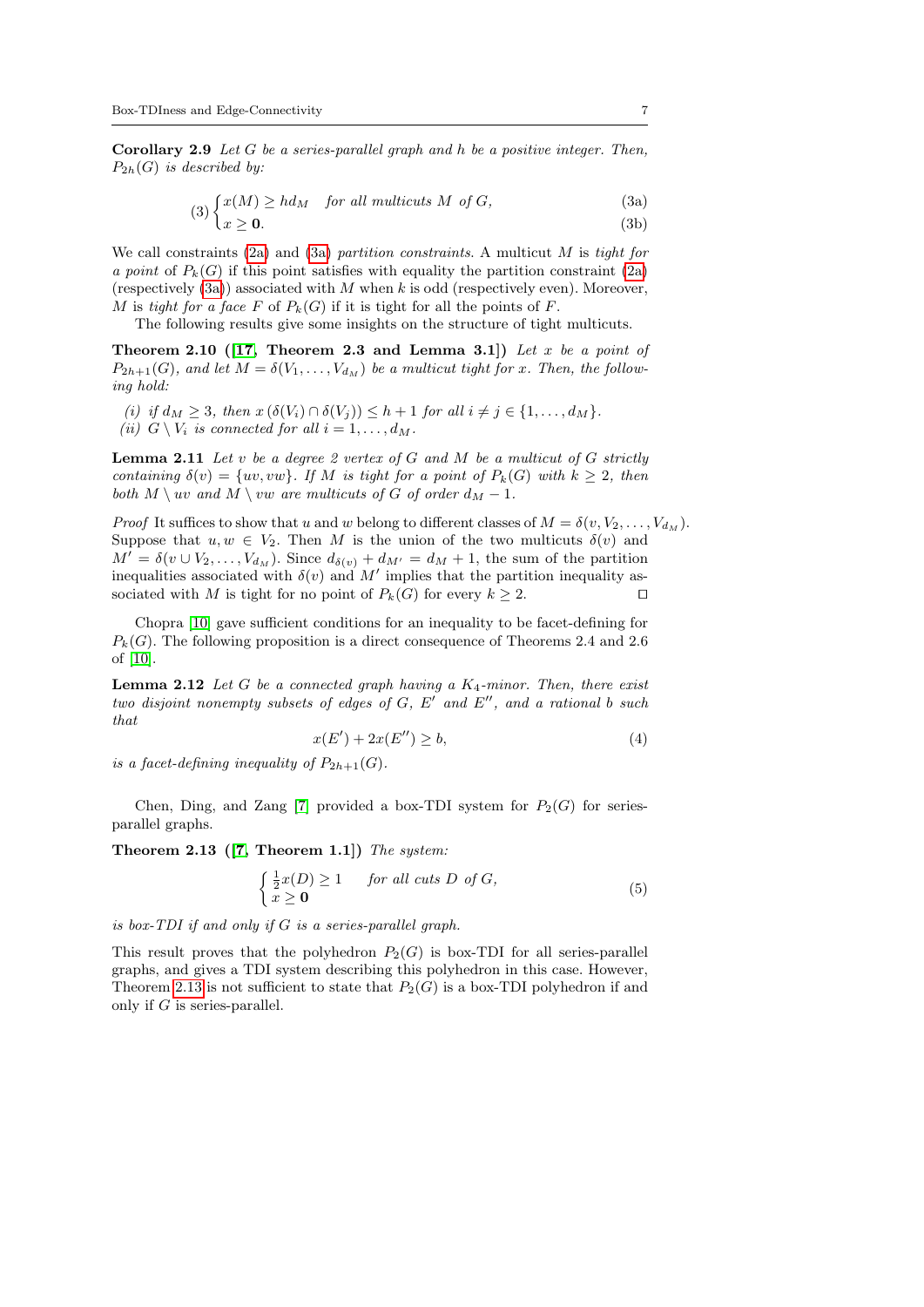## <span id="page-7-0"></span>3 Box-TDIness of  $P_k(G)$

In this section we show that, for  $k \geq 2$ ,  $P_k(G)$  is a box-TDI polyhedron for a connected graph G if and only if G is series-parallel. Since  $P_k(G) = \emptyset$  when G is not connected, we assume from now on that G is connected.

When  $k \geq 2$ ,  $P_k(G)$  is not always box-TDI, as stated in Lemma [3.1.](#page-7-1) Indeed, by Theorem [2.4,](#page-4-4) if a polyhedron has a nonequimodular face-defining matrix, then it is not box-TDI. The proof of Lemma [3.1](#page-7-1) exhibits such a matrix when  $G$  has a  $K_4$ -minor. This follows from the existence of a particular facet-defining inequality when k is odd, as shown by Chopra [\[10\]](#page-26-7). When k is even, we build a nonequimodular face-defining matrix based on the structure of cuts in a  $K_4$ -minor.

<span id="page-7-1"></span>**Lemma 3.1** For  $k \geq 2$ , if  $G = (V, E)$  has a  $K_4$ -minor, then  $P_k(G)$  is not box-TDI.

*Proof* When  $k = 2h + 1$  is odd, Lemma [2.12](#page-6-2) shows that there exists a facetdefining inequality that is described by a nonequimodular matrix as  $P_k(G)$  is full-dimensional. Thus,  $P_k(G)$  is not box-TDI by Statement [\(ii\)](#page-5-1) of Theorem [2.4.](#page-4-4)

We now prove the case when k is even. Since G has a  $K_4$ -minor, there exists a partition  $\{V_1, \ldots, V_4\}$  of V such that  $G[V_i]$  is connected and  $\delta(V_i, V_j) \neq \emptyset$  for all  $i < j \in \{1, \ldots, 4\}$ . We now prove that the matrix A whose three rows are  $\chi^{\delta(V_i)}$ for  $i = 1, 2, 3$  is a face-defining matrix of  $P_k(G)$  which is not equimodular. This will end the proof by Statement [\(ii\)](#page-5-1) of Theorem [2.4.](#page-4-4)

Let  $e_{ij}$  be an edge in  $\delta(V_i, V_j)$  for all  $i < j \in \{1, ..., 4\}$ . The submatrix of A formed by the columns associated with edges  $e_{ij}$  is the following:

|                                                                                                                                                                                                                        |  | $e_{12}e_{13}e_{23}e_{14}e_{24}e_{34}$ |  |
|------------------------------------------------------------------------------------------------------------------------------------------------------------------------------------------------------------------------|--|----------------------------------------|--|
|                                                                                                                                                                                                                        |  |                                        |  |
|                                                                                                                                                                                                                        |  |                                        |  |
| $\begin{array}{c} \chi^{\delta(V_1)} \\ \chi^{\delta(V_2)} \\ \chi^{\delta(V_3)} \left[\begin{array}{cccccccc} 1 & 1 & 0 & 1 & 0 & 0 \\ 1 & 0 & 1 & 0 & 1 & 0 \\ 0 & 1 & 1 & 0 & 0 & 1 \end{array}\right] \end{array}$ |  |                                        |  |

The matrix A is not equimodular as the first three columns form a matrix of determinant -2 whereas the last three ones give a matrix of determinant 1.

By Observation [2.7,](#page-5-2) to show that  $A$  is face-defining, it is enough to exhibit  $|E| - 2$  affinely independent points of  $P_k(G)$  satisfying  $x(\delta(V_i)) = k$  for  $i = 1, 2, 3$ . Let  $D_1 = \{e_{12}, e_{14}, e_{23}, e_{34}\}, D_2 = \{e_{12}, e_{13}, e_{24}, e_{34}\}, D_3 = \{e_{13}, e_{14}, e_{23}, e_{24}\}$ 

and  $D_4 = \{e_{14}, e_{24}, e_{34}\}\.$  First, we define the points  $S_j = \sum_{i=1}^4 k \chi^{E[V_i]} + \frac{k}{2} \chi^{D_j}$ , for  $j = 1, 2, 3$ , and  $S_4 = \sum_{i=1}^{4} k \chi^{E[V_i]} + k \chi^{D_4}$ . Note that they are affinely independent. Now, for each edge  $e \notin \{e_{12}, e_{13}, e_{14}, e_{23}, e_{24}, e_{34}\}$ , we construct the point  $S_e$ 

as follows. When  $e \in E[V_i]$  for some  $i = 1, ..., 4$ , we define  $S_e = S_4 + \chi^e$ . Adding the point  $S_e$  maintains affine independence as  $S_e$  is the only point not satisfying  $x_e = k$ . When  $e \in \delta(V_i, V_j)$  for some  $i, j$ , we define  $S_e = S_\ell - \chi^{e_{ij}} + \chi^e$ , where  $S_{\ell}$  is  $S_1$  if  $e \in \delta(V_1, V_4) \cup \delta(V_2, V_3)$  and  $S_2$  otherwise. Affine independence comes because  $S_e$  is the only point involving  $e$ .

In total, we built  $4 + |E| - 6 = |E| - 2$  affinely independent points. □

The following theorem characterizes the class of graphs for which  $P_k(G)$  is box-TDI. The case k even is obtained using the box-TDIness for  $k = 2$  and the fact that integer dilations maintain box-TDIness. For the case  $k$  odd, on the contrary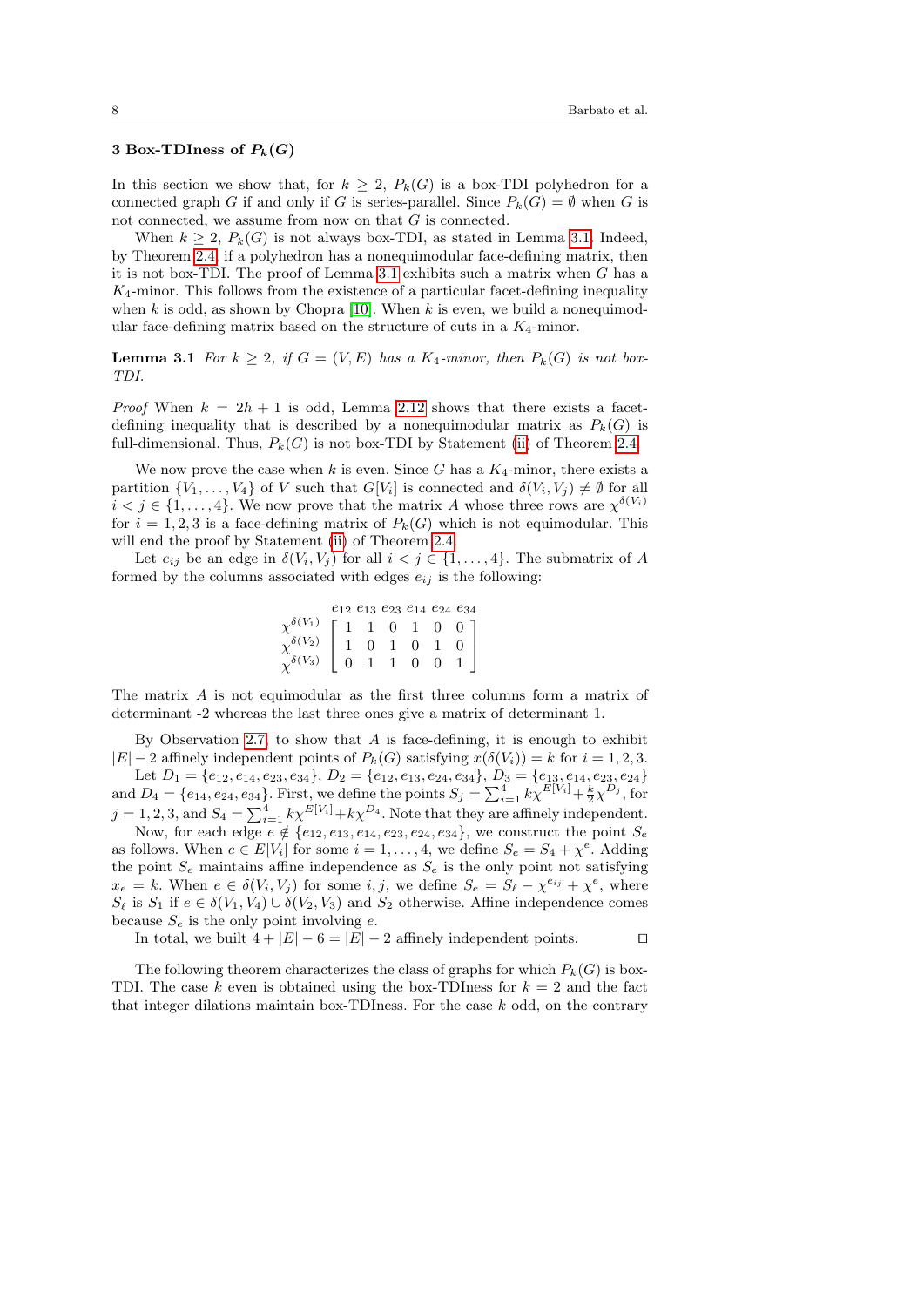to what is generally done, the proof does not exhibit a box-TDI system describing  $P_k(G)$ . For this case, the proof is by induction on the number of edges of G. We prove that series-parallel operations preserve the box-TDIness of the polyhedron. The most technical part of the proof is the subdivision of an edge uw into two edges uv and vw. We proceed by contradiction: by Theorem [2.4,](#page-4-4) we suppose that there exists a face F of  $P_k(G)$  defined by a nonequimodular matrix. We study the structure of the inequalities corresponding to this matrix. In particular, we show that they are all associated with multicuts, and that these multicuts contain either both uv and vw, or none of them—see Claims [3.1,](#page-9-0) [3.2,](#page-9-1) and [3.3.](#page-9-2) These last results allow us to build a nonequimodular face-defining matrix for the smaller graph, which contradicts the induction hypothesis.

<span id="page-8-0"></span>**Theorem 3.2** For  $k \geq 2$ ,  $P_k(G)$  is a box-TDI polyhedron if and only if G is series-parallel.

*Proof* Necessity follows from Lemma [3.1.](#page-7-1) Let us now prove sufficiency. When  $k = 2$ , the box-TDIness of System [\(5\)](#page-6-3) has been shown by Chen, Ding, and Zang [\[7\]](#page-26-3). This implies box-TDIness for all even  $k$ : multiplying the right-hand side of a box-TDI system by a positive rational preserves its box-TDIness [\[34,](#page-27-0) Section 22.5]. The system obtained by multiplying by  $\frac{k}{2}$  the right-hand side of System [\(5\)](#page-6-3) describes  $P_k(G)$  when k is even. Hence, the latter is a box-TDI polyhedron.

The rest of the proof is devoted to the case where  $k = 2h + 1$  for some  $h \ge 1$ . To this end, we prove that for every face of  $P_{2h+1}(G)$  there exists an equimodular face-defining matrix. The characterization of box-TDIness given in Theorem [2.4](#page-4-4) concludes. We proceed by induction on the number of edges of G.

If G is trivial, then  $P_{2h+1}(G) = \{x \in \mathbb{R}_+ : x \ge 2h+1\}$  is box-TDI. If G is the circuit  ${e, f}$ , then  $P_{2h+1}(G) = {x_e, x_f \in \mathbb{R}_+ : x_e + x_f \ge 2h + 1}$  is also box-TDI.

(1-sum) Let G be the 1-sum of two series-parallel graphs  $G' = (W', E')$ and  $G'' = (W'', E'')$ . By induction, there exist two box-TDI systems  $A'y \geq b'$ and  $A''z \geq b''$  describing respectively  $P_{2h+1}(G')$  and  $P_{2h+1}(G'')$ . If v is the vertex of G obtained by the identification,  $G \backslash v$  is not connected, hence, by Statement (ii) of Theorem [2.10,](#page-6-4) a multicut M of G is tight for a face of  $P_{2h+1}(G)$  only if  $M \subseteq E'$ or  $M \subseteq E''$ . It follows that for every face F of  $P_{2h+1}(G)$  there exist faces F' and  $F''$  of  $P_{2h+1}(G')$  and  $P_{2h+1}(G'')$  respectively, such that  $F = F' \times F''$ . Then  $P_{2h+1}(G) = \{(y, z) \in \mathbb{R}^{E'}_+ \times \mathbb{R}^{E''}_+ : A'y \ge b', A''z \ge b''\}$  and so it is box-TDI.

(Parallelization) Let  $G = (V, E)$  be obtained from a series-parallel graph  $G'$ by adding an edge g parallel to an edge f of G' and suppose that  $P_{2h+1}(G')$ is box-TDI. Let  $A'x \geq b$  be a box-TDI system describing  $P_{2h+1}(G')$ . Note that  $P_{2h+1}(G)$  is described by  $Ax \geq b, x_f \geq 0, x_g \geq 0$ , where A is the matrix obtained by duplicating f's column. By Theorem 22.10 of [\[34\]](#page-27-0), the system  $Ax \geq b$  is box-TDI, hence so is  $Ax \geq b$ ,  $x_f \geq 0$ ,  $x_g \geq 0$ . Thus,  $P_{2h+1}(G)$  is a box-TDI polyhedron.

(Subdivision) Let  $G = (V, E)$  be obtained by subdividing an edge uw of a seriesparallel graph  $G' = (V', E')$  into a path of length two uv, vw. By contradiction, suppose there exists a nonempty face  $F = \{x \in P_{2h+1}(G) : A_F x = b_F\}$  such that  $A_F$  is a face-defining matrix for F which is not equimodular. Take such a face with maximum dimension. Then, every submatrix of  $A_F$  which is face-defining for a face of  $P_{2h+1}(G)$  is equimodular. We may assume that  $A_F$  is defined by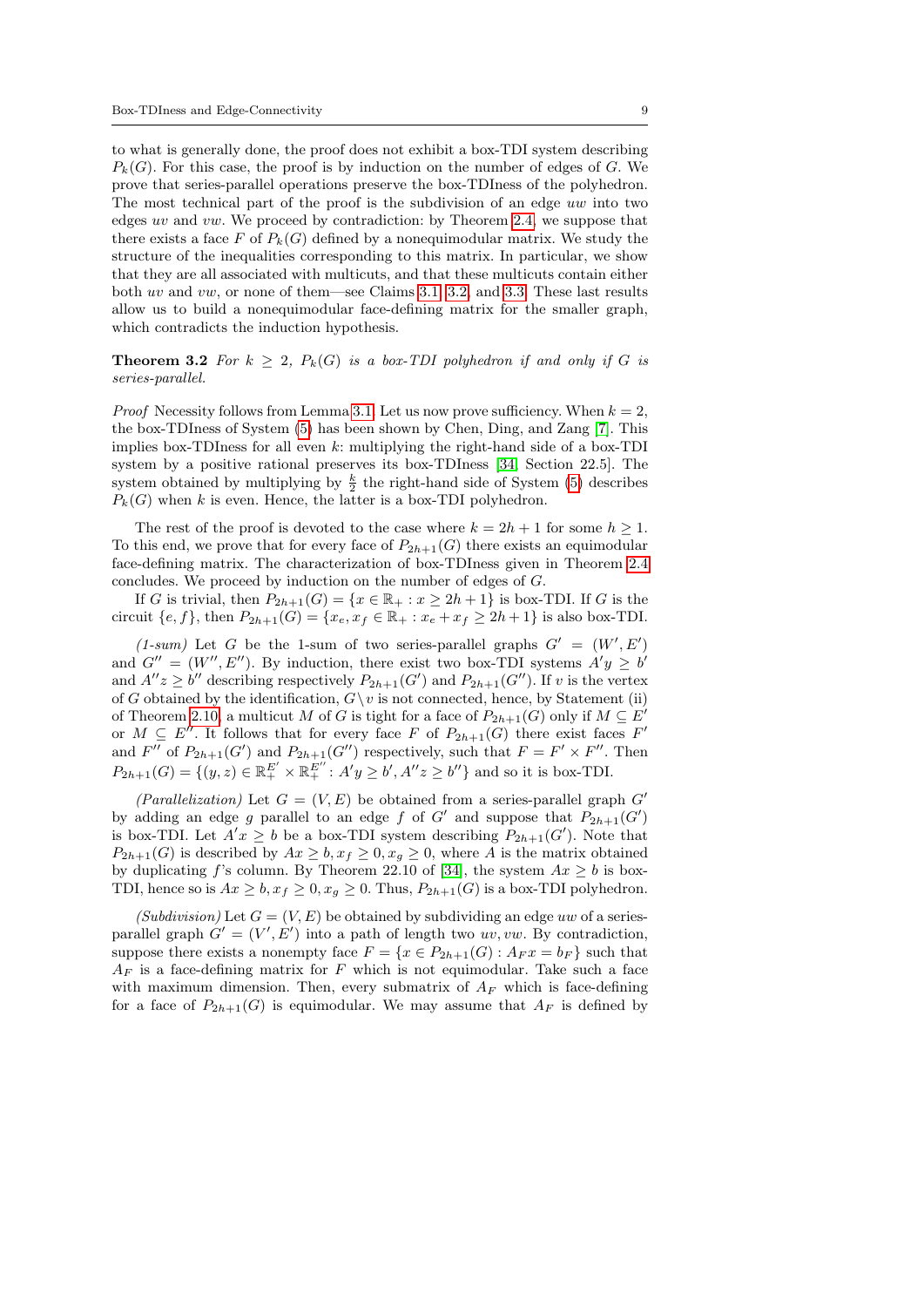the partition constraints [\(2a\)](#page-5-0) associated with the set of multicuts  $\mathcal{M}_F$  and the nonnegativity constraints associated with the set of edges  $\mathcal{E}_F$ .

#### <span id="page-9-0"></span>Claim 3.1  $\mathcal{E}_F = \emptyset$ .

*Proof* Suppose there exists an edge  $e \in \mathcal{E}_F$ . Let  $H = G \setminus e$  and let  $A_{F_H} x =$  $b_{F_H}$  be the system obtained from  $A_F x = b_F$  by removing the column and the nonnegativity constraint associated with  $e$ . Since the matrix  $A_F$  is of full row rank, so is  $A_{F_H}$ . Since  $e \in \mathcal{E}_F$ , for all multicuts M tight for F not containing e,  $M \cup e$  is not a multicut. Hence  $M \setminus e$  is a multicut of H of order  $d_M$ , for all M in  $\mathcal{M}_F$ . Hence, the set  $F_H = \{x \in P_{2h+1}(H) : A_{F_H} x = b_{F_H}\}\$ is a face of  $P_{2h+1}(H)$ . Moreover, deleting e's coordinate of aff $(F)$  gives aff $(F_H)$  so  $A_{F_H}$  is face-defining for  $F_H$ . By the induction hypothesis,  $A_{Fu}$  is equimodular. Since maximal invertible square submatrices of  $A_F$  are in bijection with those of  $A_{F_H}$  and have the same determinant in absolute value,  $A_F$  is equimodular, a contradiction.  $\square$ 

<span id="page-9-1"></span>Claim 3.2 For  $e \in \{uv, vw\}$ , at least one multicut of  $\mathcal{M}_F$  different from  $\delta(v)$ contains e.

*Proof* By contradiction, suppose for instance that uv belongs to no multicut of  $\mathcal{M}_F$ different from  $\delta(v)$ .

First, suppose that  $\delta(v)$  does not belong to  $\mathcal{M}_F$ . Then, the column of  $A_F$ associated with uv is zero. Let  $A'_F$  be the matrix obtained from  $A_F$  by removing this column. Every multicut of  $G$  not containing uv is a multicut of  $G'$  (relabelling *vw* by *uw*), so the rows of  $A'_F$  are associated with multicuts of G'. Thus,  $F' =$  $\{x \in P_k(G') : A'_F x = b_F\}$  is a face of  $P_{2h+1}(G')$ . Removing uv's coordinate from the points of F gives a set of points of F' of affine dimension at least  $\dim(F) - 1$ . Since  $A'_F$  has the same rank as  $A_F$  and has one column fewer than  $A_F$ , then  $A'_F$  is face-defining for F' by Observation [2.7.](#page-5-2) By the induction hypothesis,  $A'_F$  is equimodular. Since adding a column of zeros preserves equimodularity,  $A_F$  is also equimodular.

Suppose now that  $\delta(v)$  belongs to  $\mathcal{M}_F$ . Then, the column of  $A_F$  associated with uv has zeros in each row but  $\chi^{\delta(v)}$ . Let  $A_F^{\star} x = b_F^{\star}$  be the system obtained from  $A_F x = b_F$  by removing the equation associated with  $\delta(v)$ . Then  $F^* = \{x \in$  $P_k(G)$ :  $A_F^{\star} x = b_F^{\star}$  is a face of  $P_k(G)$  of dimension  $\dim(F) + 1$ . Indeed, it contains F and  $z + \alpha \chi^{uv} \notin F$  for every point z of F and  $\alpha > 0$ . Hence,  $A_F^*$  is face-defining for  $F^*$ . This matrix is equimodular by the maximality assumption on  $F$ , and so is  $A_F$  by Statement (ii) of Observation [2.6.](#page-5-3)

<span id="page-9-2"></span>Claim 3.3  $|M \cap \delta(v)| \neq 1$  for every multicut  $M \in \mathcal{M}_F$ .

*Proof* Suppose there exists a multicut M tight for F such that  $|M \cap \delta(v)| = 1$ . Without loss of generality, suppose that M contains uv but not vw. Then,  $F \subseteq$  ${x \in P_{2h+1}(G) : x_{vw} \geq x_{uv}}$  because of the partition inequality [\(2a\)](#page-5-0) associated with the multicut  $M\Delta\delta(v)$ . Moreover, the partition inequality associated with  $\delta(v)$ and the integrality of  $P_{2h+1}(G)$  imply  $F \subseteq \{x \in P_{2h+1}(G) : x_{vw} \ge h+1\}$ . The proof is divided into two cases.

Case 1:  $F \subseteq \{x \in P_{2h+1}(G) : x_{vw} = h+1\}$ . We prove this case by exhibiting an equimodular face-defining matrix for F. By Observation [2.5,](#page-5-4) this implies that  $A_F$ is equimodular, which contradicts the assumption on  $F$ .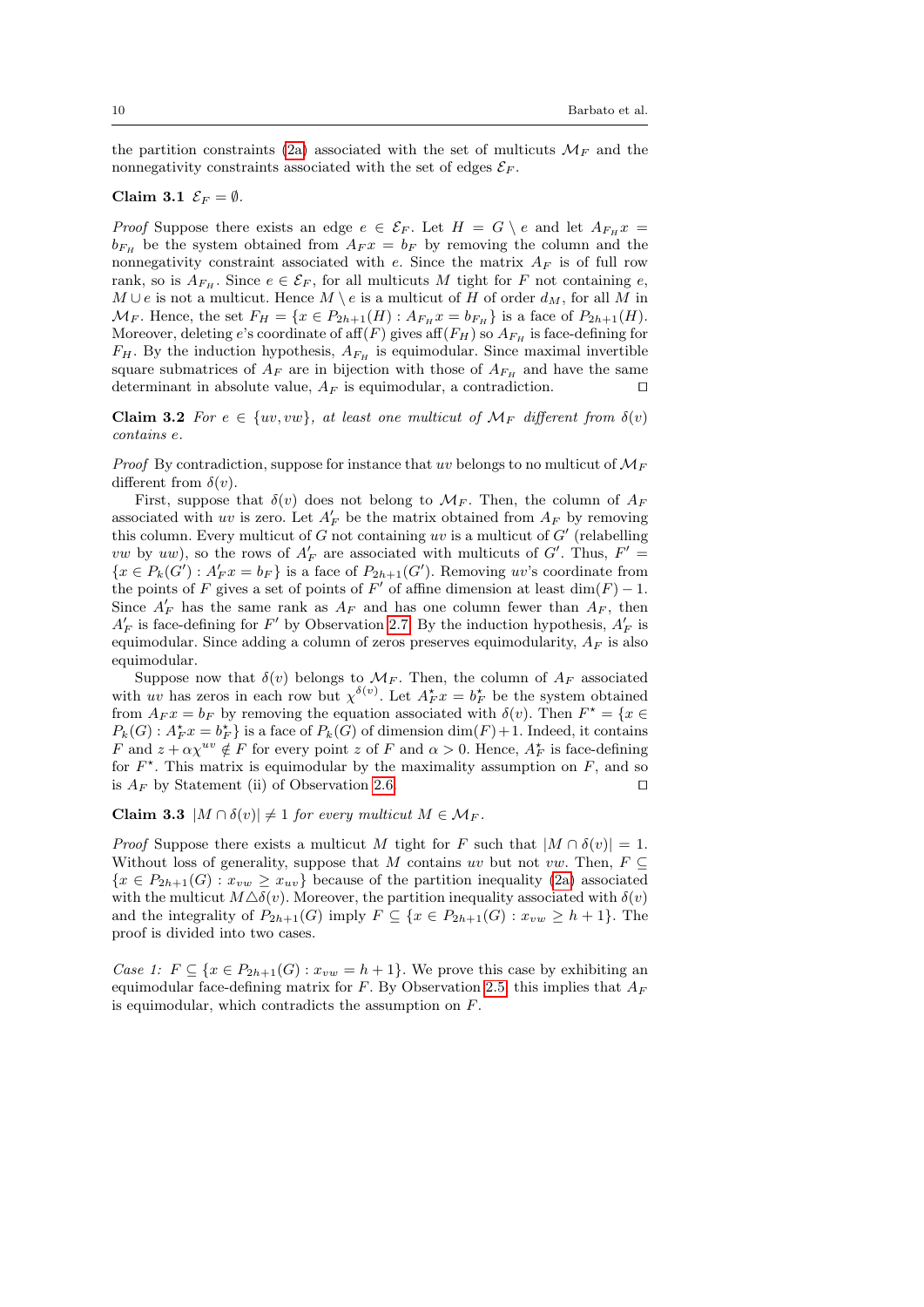Equality  $x_{vw} = h + 1$  can be expressed as a linear combination of equations of  $A_F x = b_F$ . Let  $A'_F x = b'_F$  denote the system obtained by replacing an equation of  $A_F x = b_F$  by  $x_{vw} = h + 1$  in such a way that the underlying affine space remains unchanged. Denote by  $\mathcal N$  the set of multicuts of  $\mathcal M_F$  containing vw but not wv. If  $\mathcal{N} \neq \emptyset$ , then let N be in N. We now modify the system  $A'_F x = b'_F$  by performing the following operations.

- 1. For all  $M \in \mathcal{M}_F$  strictly containing  $\delta(v)$ , replace the equation associated with M by the partition constraint [\(2a\)](#page-5-0) associated with  $M \setminus vw$  set to equality, that is,  $x(M \setminus vw) = (h+1)d_{M\setminus vw} - 1$ .
- 2. If  $\delta(v) \in \mathcal{M}_F$ , then replace the equation associated with  $\delta(v)$  by the box constraint  $x_{uv} = h$ .
- 3. If  $\mathcal{N} \neq \emptyset$ , then replace the equation associated with N by the box constraint  $x_{uv} = h + 1.$
- 4. For all  $M \in \mathcal{N} \setminus N$ , replace the equation associated with M by the partition constraint [\(2a\)](#page-5-0) associated with  $M\Delta\delta(v)$  set to equality, that is,  $x(M\Delta\delta(v)) =$  $(h+1)d_{M\Delta\delta(v)}-1.$

These operations do not change the underlying affine space. Indeed, for every multicut M strictly containing  $\delta(v)$  and tight for F, the set  $M \setminus vw$  is a multicut tight for F by Lemma [2.11](#page-6-5) and  $F \subseteq \{x \in P_{2h+1}(G) : x_{vw} = h+1\}$ . If  $\delta(v)$  is tight for F, then  $F \subseteq \{x \in P_{2h+1}(G) : x_{uv} = h\}$  because  $F \subseteq \{x \in P_{2h+1}(G) : x_{vw} = h\}$  $h + 1$ . For  $M \in \mathcal{N}$ , by Observation [2.2,](#page-4-5) the set  $M \Delta \delta(v)$  is a multicut of order  $d_M$ . The tightness of the constraint [\(2a\)](#page-5-0) associated with N and the constraint (2a) associated with  $M\Delta\delta(v)$  imply that  $F \subseteq \{x \in P_{2h+1}(G) : x_{vw} \leq x_{uv}\}.$  Since  $F \subseteq \{x \in P_{2h+1}(G) : x_{vw} \ge x_{uv}\},\$ we have  $F \subseteq \{x \in P_{2h+1}(G) : x_{uv} = h+1\}$ and  $M\Delta\delta(v)$  is tight for F. It follows that, if  $\delta(v) \in \mathcal{M}_F$ , then  $\mathcal{N} = \emptyset$ . Therefore, at most one among Operations 2 and 3 is applied so the rank of the matrix remains unchanged.

Let  $A''_F x = b''_F$  be the system obtained by removing the equation  $x_{vw} = h + 1$ from  $A'_F x = b'_F$ . By construction,  $A''_F x = b''_F$  is composed of constraints [\(2a\)](#page-5-0) set to equality and possibly  $x_{uv} = h$  or  $x_{uv} = h + 1$ . Moreover, the column of  $A''_F$  associated with vw is zero. Let  $F'' = \{x \in P_{2h+1}(G) : A''_F x = b''_F\}$ . For every point z of F and  $\alpha \geq 0$ ,  $z + \alpha \chi^{vw}$  belongs to  $F''$  because the column of  $A''_F$  associated with *vw* is zero, and  $z + \alpha \chi^{vw} \in P_{2h+1}(G)$ . This implies that  $\dim(F'') \ge \dim(F) + 1$ .

If  $F''$  is a face of  $P_{2h+1}(G)$ , then  $A''_F$  is face-defining for  $F''$  by Observation [2.7](#page-5-2) and because  $A'_F$  is face-defining for F. By the maximality assumption on F,  $A''_F$ is equimodular, and hence so is  $A'_F$  by Statement (i) of Observation [2.6.](#page-5-3)

Otherwise, by construction,  $F'' = F^* \cap \{x \in \mathbb{R}^E : x_{uv} = t\}$  where  $F^*$  is a face of  $P_{2h+1}(G)$  strictly containing F and  $t \in \{h, h+1\}$ . Therefore, there exists a face-defining matrix for  $F''$  given by a face-defining matrix for  $F^*$  and the row  $\chi^{uv}$ . Such a matrix is equimodular by the maximality assumption of F and Statement (i) of Observation [2.6.](#page-5-3) Hence,  $A''_F$  is equimodular by Observation [2.5,](#page-5-4) and so is  $A_F^i$  by Statement (i) of Observation [2.6.](#page-5-3)

Case 2: F  $\mathcal{L}$  { $x \in P_{2h+1}(G)$  :  $x_{vw} = h + 1$ }. Thus, there exists  $z \in F$  such that  $z_{vw} > h + 1$ . By Claim [3.2,](#page-9-1) there exists a multicut  $N \neq \delta(v)$  containing *vw* which is tight for  $F$ . By Statement (i) of Theorem [2.10,](#page-6-4) the existence of  $z$ implies that N is a bond, hence it does not contain uv. The set  $L = N \Delta \delta(v)$  is a bond of G. The partition inequality [\(2a\)](#page-5-0) associated with L implies that  $F \subseteq$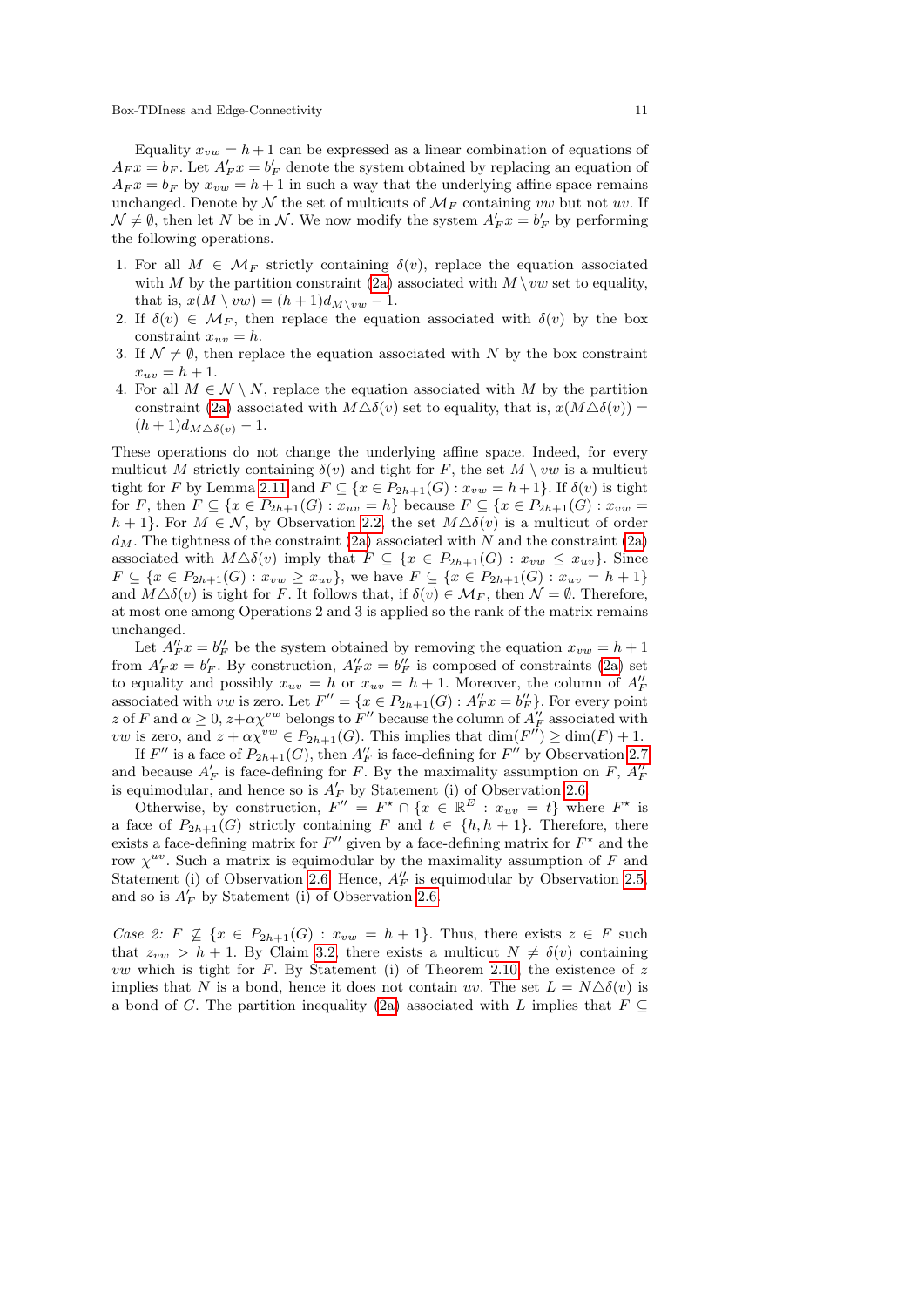${x \in P_{2h+1}(G) : x_{vw} = x_{uv}}$  and L is tight for F. Moreover, N is the unique multicut tight for  $F$  containing vw. Suppose indeed that there exists a multicut  $B$ containing vw tight for  $F$ . Then,  $B$  is a bond by Statement (i) of Theorem [2.10](#page-6-4) and the existence of z. Moreover,  $B\triangle N$  is a multicut not containing vw. This implies that no point x of F satisfies the partition constraint associated with  $B\Delta N$  because  $x(B\triangle N) = x(B)+x(N)-2x(B\cap N) = 2(2h+1)-2x(B\cap N) \le 4h+2-2x_{vw} \le 2h,$ a contradiction.

Consider the matrix  $A_F^*$  obtained from  $A_F$  by removing the row associated with N. Matrix  $A_F^*$  is a face-defining matrix for a face  $F^* \supseteq F$  of  $P_{2h+1}(G)$ because  $F^*$  contains F and  $z + \alpha \chi^{uv}$  for every point z of F and  $\alpha > 0$ . By the maximality assumption, the matrix  $A_F^*$  is equimodular. Let  $B_F$  be the matrix obtained from  $A_F$  by replacing the row  $\chi^N$  by the row  $\chi^N - \chi^L$ . Then,  $B_F$  is facedefining for F. Moreover,  $B_F$  is equimodular by Statement (ii) of Observation [2.6](#page-5-3) a contradiction.  $\hfill \Box$ 

Let  $A'_F x = b'_F$  be the system obtained from  $A_F x = b_F$  by removing uv's column from  $A_F$  and subtracting  $h + 1$  times this column to  $b_F$ . We now show that  $\{x \in P_{2h+1}(G') : A'_{F}x = b'_{F}\}$  is a face of  $P_{2h+1}(G')$  if  $\delta(v) \notin \mathcal{M}_{F}$ , and of  $P_{2h+1}(G') \cap \{x : x_{uw} = h\}$  otherwise. Indeed, consider a multicut M in  $\mathcal{M}_F$ . If  $M = \delta(v)$ , then the equation of  $A'_F x = b'_F$  induced by M is nothing but  $x_{uw} = h$ . Otherwise, by Lemma [2.11](#page-6-5) and Claim [3.3,](#page-9-2) the set  $M \setminus uv$  is a multicut of  $G'$ (relabelling vw by uw) of order  $d_M$  if uv  $\notin M$  and  $d_M - 1$  otherwise. Thus, the equation of  $A'_F x = b'_F$  induced by M is the partition constraint [\(2a\)](#page-5-0) associated with  $M \setminus uv$  set to equality.

By construction and Claim [3.3,](#page-9-2)  $A'_F$  has full row rank and one column less than  $A_F$ . We prove that  $A'_F$  is face-defining by exhibiting  $dim(F)$  affinely independent points of  $P_{2h+1}(G')$  satisfying  $A'_F x = b'_F$ . Because of the integrality of  $P_{2h+1}(G)$ , there exist  $n = \dim(F) + 1$  affinely independent integer points  $z^1, \ldots, z^n$  of F. By Claims [3.2](#page-9-1) and [3.3,](#page-9-2) there exists a multicut strictly containing  $\delta(v)$ . Then, Statement (i) of Theorem [2.10](#page-6-4) implies that  $F \subseteq \{x \in \mathbb{R}^E : x_{uv} \leq h+1, x_{vw} \leq$  $h + 1$ . Combined with the partition inequality  $x_{uv} + x_{vw} \ge 2h + 1$  associated with  $\delta(v)$ , this implies that at least one of  $z_{uv}^i$  and  $z_{vw}^i$  is equal to  $h+1$  for  $i = 1, \ldots, n$ . Since exchanging the uv and vw coordinates of any point of F gives a point of F by Claim [3.3,](#page-9-2) the hypotheses on  $z^1, \ldots, z^n$  are preserved under the assumption that  $z_{uv}^i = h + 1$  for  $i = 1, ..., n - 1$ . Let  $y^1, ..., y^{n-1}$  be the points obtained from  $z^1, \ldots, z^{n-1}$  by removing uv's coordinate. Since every multicut of  $G'$  is a multicut of G with the same order,  $y^1, \ldots, y^{n-1}$  belong to  $P_{2h+1}(G')$ . By construction, they satisfy  $A'_F x = b'_F$  so they belong to a face of  $P_{2h+1}(G')$  or  $P_{2h+1}(G') \cap \{x : x_{uw} = h\}.$  This implies that  $A'_F$  is a face-defining matrix of  $P_{2h+1}(G')$  if  $\delta(v) \notin \mathcal{M}_F$ , and of  $P_{2h+1}(G') \cap \{x : x_{uw} = h\}$  otherwise.

By induction,  $P_{2h+1}(G')$  is a box-TDI polyhedron and hence so is  $P_{2h+1}(G') \cap$  ${x : x<sub>uw</sub> = h}$ . Hence,  $A'_{F}$  is equimodular by Theorem [2.4.](#page-4-4) Since  $A_{F}$  is obtained from  $A'_F$  by copying a column, then also  $A_F$  is equimodular—a contradiction.  $\Box$ 

By definition of box-TDIness and  $Q_k(G)$ , Theorem [3.2](#page-8-0) implies that  $Q_k(G)$  is  $b$ ox-TDI when  $G$  is series-parallel. The converse does not hold. Indeed, for instance, when  $G = (V, E)$  is a minimal k-edge-connected graph,  $Q_k(G)$  is nothing but the single point  $\chi^E$  so it is a box-TDI polyhedron.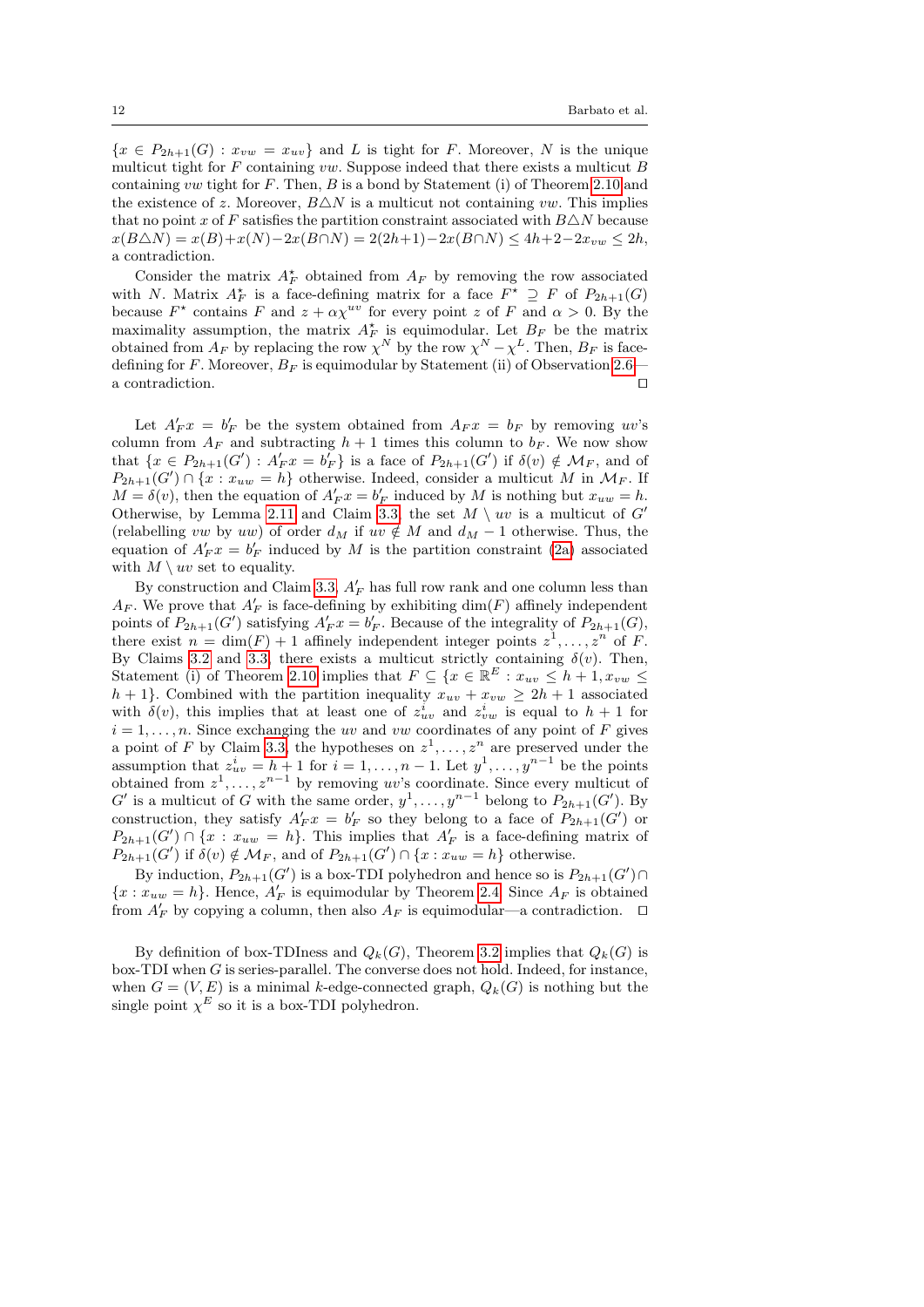## <span id="page-12-0"></span>4 An Integer TDI System for  $P_{2h}(G)$

Let  $G$  be a series-parallel graph. In this section we provide an integer TDI system for  $P_{2h}(G)$  with h positive and integer.

The proof of the main result of the section is based on the characterization of TDIness by means of Hilbert bases. A set of vectors  $\{v^1, \ldots, v^k\}$  is a Hilbert basis if each integer vector that is a nonnegative combination of  $v^1, \ldots, v^k$  can be expressed as a nonnegative integer combination of them. The link between Hilbert basis and TDIness is stated in the following theorem.

<span id="page-12-2"></span>**Theorem 4.1 (Theorem 22.5 of [\[34\]](#page-27-0))** A system  $Ax \geq b$  is TDI if and only if for every face F of  $P = \{x : Ax \geq b\}$ , the rows of A associated with tight constraints for F form a Hilbert basis.

In the previous theorem, we could restrict to minimal faces: indeed, the cone generated by the constraints tight for a face  $F$  is a face of the cone generated by the constraints active for a face  $F' \subseteq F$  [\[34\]](#page-27-0).

<span id="page-12-1"></span>Remark 4.2 A system  $Ax \geq b$  is TDI if and only if, for each minimal face F of  $P = \{x : Ax \geq b\}$ , the rows of A associated with constraints tight for F form a Hilbert basis.

The rest of the section is devoted to prove that the system given by the partition constraints and the nonnegativity constraints, which describes  $P_k(G)$  when k is even, is TDI when  $G$  is series-parallel.

The proof is based on the TDIness of System [\(5\)](#page-6-3) and the structure of inequalities  $(3a)$ . Their right-hand sides are proportional to  $k$ , hence it is enough to prove the case  $k = 2$ . This allows us to use Theorem [2.13](#page-6-1) to obtain a TDI system for  $P_2(G)$ . In terms of Hilbert bases, the TDIness of this system implies that, given a face F of  $P_2(G)$ , the integer points of the associated cone are the half sum of the cuts tight for F. The technical part of the proof is to show that each integer point of this cone is also the sum of incidence vectors of the multicuts tight for F.

<span id="page-12-3"></span>**Theorem 4.3** For a series-parallel graph  $G$  and a positive integer  $h$ , System  $(3)$ is TDI.

*Proof* We only prove the case  $h = 1$  since multiplying the right hand side of a system by a positive constant preserves its TDIness [\[34,](#page-27-0) Section 22.5].

The proof is done by induction on the number of edges of the graph  $G = (V, E)$ . When G consists of two vertices connected by a single edge  $\ell$ , System [\(3\)](#page-6-0) is  $x_{\ell} \ge$  $2, x_{\ell} \geq 0$  and is TDI. If G is the circuit  ${e, f}$ , System [\(3\)](#page-6-0) is  $x_e + x_f \geq 2, x \geq 0$ and is TDI.

 $(Parallelization)$  Let now G be obtained from a series-parallel graph H by adding an edge g parallel to an edge f of H. System  $(3)$  associated with G is obtained from that associated with  $H$  by duplicating  $f$ 's column in constraints  $(3a)$ and adding the nonnegativity constraint  $x_q \geq 0$ . By Lemma 3.1 of [\[7\]](#page-26-3), System [\(3\)](#page-6-0) is TDI.

For the other cases, we prove the TDIness of System [\(3\)](#page-6-0) associated with G using Remark [4.2.](#page-12-1) More precisely, we prove that for any extreme point z of  $P_2(G)$ ,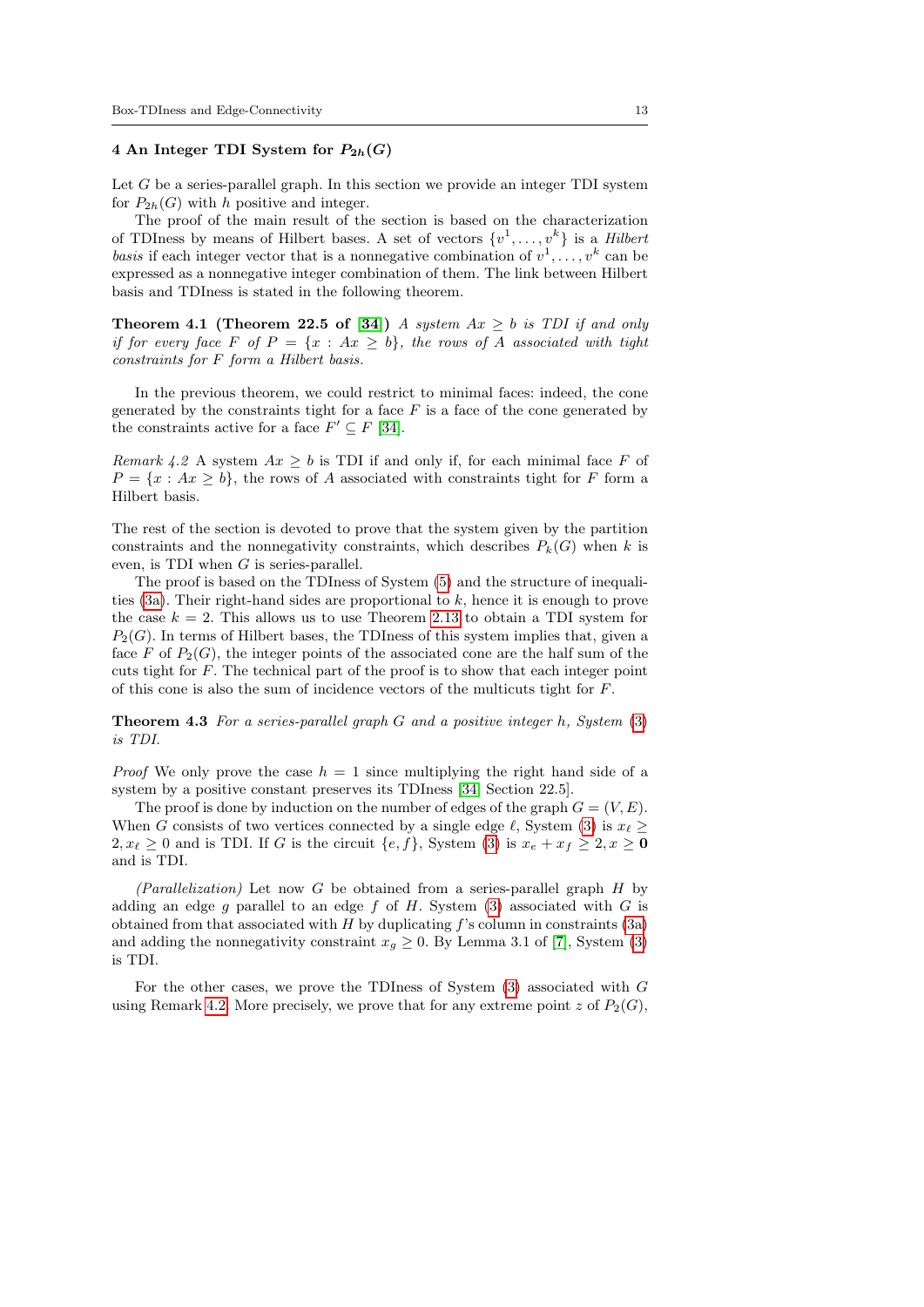the set of vectors  $\{\chi^M : M \in \mathcal{T}_z\} \cup \{\chi^e : e \in E, z_e = 0\}$  is a Hilbert basis, where  $\mathcal{T}_z$  is the set of multicuts tight for z.

(1-sum) Let G be the 1-sum of two series-parallel graphs  $G^1 = (W^1, E^1)$  and  $G^2 = (W^2, E^2)$  and let z be an extreme point of  $P_2(G)$ . By construction, we have  $z = (z^1, z^2)$  where  $z^i \in P_2(G^i)$  for  $i = 1, 2$ . Moreover, for each multicut  $M \in \mathcal{T}_z$ , the graph obtained from  $G(z)$  by contracting the edges of  $E \setminus M$  is a circuit. Indeed, it is 2-edge-connected since  $G(z)$  is, and it has  $z(M) = d_M$  edges and  $d_M$ vertices. Therefore M is either a multicut of  $G^1$  tight for  $z^1$  or one of  $G^2$  tight for  $z^2$ .

By induction, Systems [\(3\)](#page-6-0) associated with  $G<sup>1</sup>$  and  $G<sup>2</sup>$  are TDI. Thus,  $\{\chi^M:$  $M \in \mathcal{T}_z \cap \mathcal{M}(G^i) \} \cup \{ \chi^e : e \in E^i, z_e = 0 \}$  is a Hilbert basis for  $i = 1, 2$  by Theorem [4.1.](#page-12-2) Since they belong to disjoint spaces, their union is a Hilbert basis. By Theorem [4.1,](#page-12-2) System [\(3\)](#page-6-0) is TDI.

(Subdivision) Let  $G = (V, E)$  be obtained by subdividing an edge uw of a series-parallel graph  $G' = (V', E')$  into a path of length two uv, vw, and let z be an extreme point of  $P_2(G)$ .

Without loss of generality, suppose  $z_{uv} \geq z_{vw}$ . Define  $z' \in \mathbb{Z}^{E'}$  by  $z'_{uw} = z_{vw}$ and  $z'_e = z_e$  for all edges e in  $E' \setminus uw$ . Note that  $z'$  belongs to  $P_2(G')$  since  $G'(z')$ is obtained by contracting the edge uv in  $G(z)$ , and this contraction preserves 2-edge-connectivity.

Note that for all  $e \in E$ ,  $z_e \in \{0, 1, 2\}$ . Indeed, since z is an extreme point of  $P_2(G)$  which is also described by System [\(1\)](#page-5-5), if  $z_e > 0$ , then e belongs to a cut D tight for z. Moreover, as  $z_{uv} \geq z_{vw}$ , the partition constraint [\(3a\)](#page-6-0) associated with  $\delta(v)$  implies that  $z_{uv} \in \{1,2\}$ . We now consider two different cases depending on the value of  $z_{uv}$ .

Case 1:  $z_{uv} = 2$ .

We first show that every multicut of  $\mathcal{T}_z$  containing uv is a bond. Indeed, note that every multicut M with  $d_M = 2$  is a bond. If a multicut  $M = \delta(V_1, \ldots, V_{d_M}) \in$  $\mathcal{T}_z$  satisfies  $d_M \geq 3$  and  $uv \in \delta(V_1, V_2)$ , then  $M' = \delta(V_1 \cup V_2, V_3, \ldots, V_{d_M})$  is a multicut and satisfies

$$
z(M') \le z(M) - 2 < d_M - 1 = d_{M'}.
$$

Hence, the partition constraint [\(3a\)](#page-6-0) associated with  $M'$  is violated, a contradiction.

Moreover, there exists at most one bond of  $\mathcal{T}_z$ , say N, containing uv. As otherwise suppose there exist two bonds  $B_1$  and  $B_2$  in  $\mathcal{T}_z$  containing uv. Then,  $z(B_1 \triangle B_2) \leq z(B_1) + z(B_2) - 2z_{uv} = 0$ , which contradicts the constraint [\(3a\)](#page-6-0) associated with the multicut  $B_1 \triangle B_2$ . For a multicut M not containing uv,  $M \in \mathcal{T}_z$ if and only if  $M \in \mathcal{T}_{z'}$ . This implies that  $\mathcal{T}_z = \mathcal{T}_{z'} \cup N$ . By induction and Theo-rem [4.1,](#page-12-2)  $\mathcal{T}_{z'} \cup \mathcal{E}_{z'}$  is a Hilbert basis. As  $\mathcal{E}_z = \mathcal{E}_{z'}$  (identifying uv and vw) and N is the only member of  $\mathcal{T}_z \cup \mathcal{E}_z$  containing  $uv, \mathcal{T}_z \cup \mathcal{E}_z$  is also a Hilbert basis.

Case 2:  $z_{uv} = 1$ .

Let **v** be an integer point of the cone generated by  $\mathcal{T}_z \cup \mathcal{E}_z$ . We prove that **v** can be expressed as an integer nonnegative combination of the vectors of  $\mathcal{T}_z \cup \mathcal{E}_z$ . This implies that  $\mathcal{T}_z \cup \mathcal{E}_z$  is a Hilbert basis.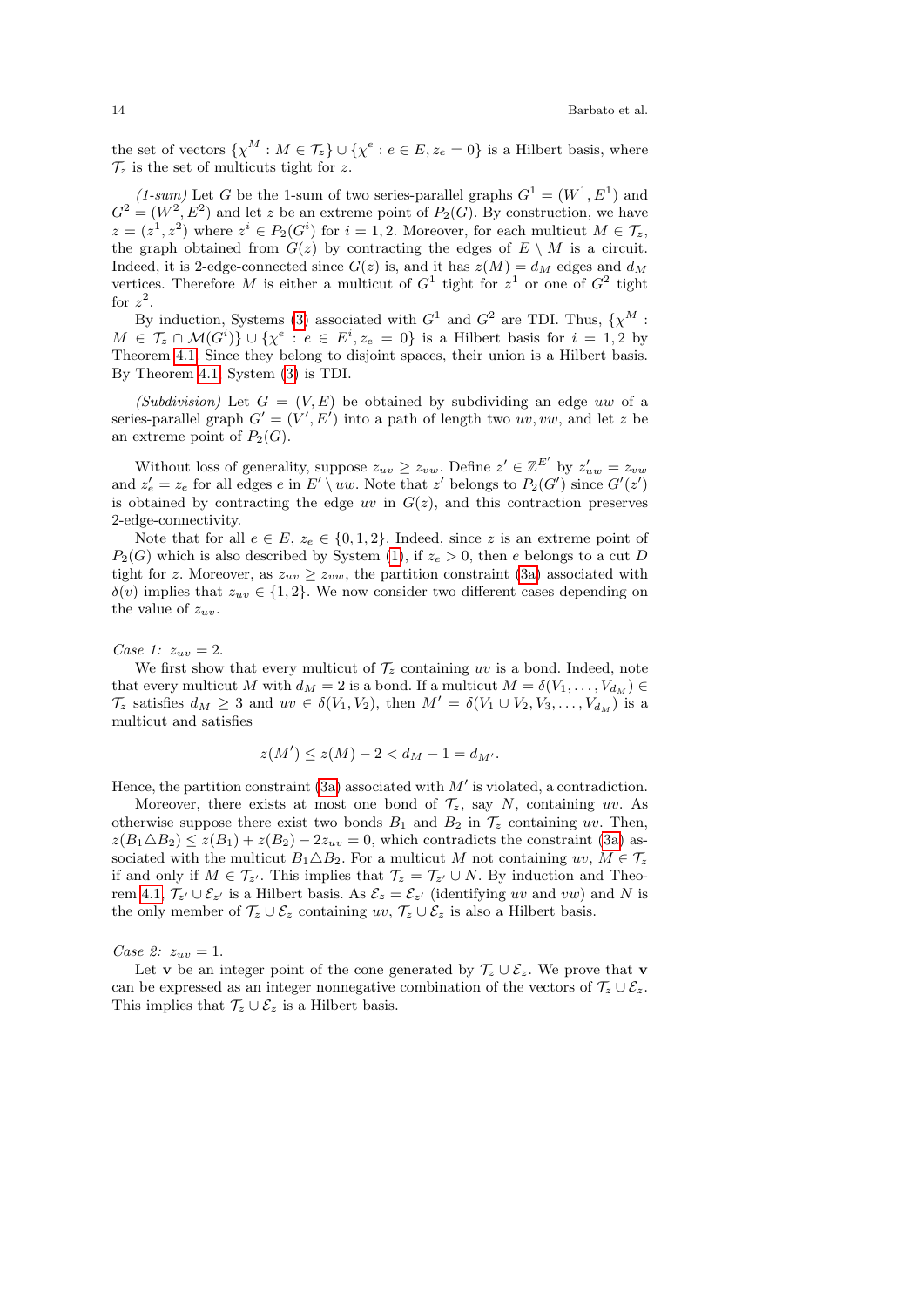Let  $\mathcal{B}_z$  be the set of bonds of  $\mathcal{T}_z$ . Since System [\(5\)](#page-6-3) is a TDI system describing  $P_2(G)$  in series-parallel graphs, the set of vectors  $\{\frac{1}{2}\chi^B : B \in \mathcal{B}_z\} \cup \mathcal{E}_z$  forms a Hilbert basis by Theorem [4.1.](#page-12-2) Then, there exist  $\lambda_B \in \frac{1}{2}\mathbb{Z}_+$  for all  $B \in \mathcal{B}_z$  and  $\mu_e \in \mathbb{Z}_+$  for all  $e \in \mathcal{E}_z$  such that  $\mathbf{v} = \sum_{B \in \mathcal{B}_z} \lambda_B \chi^B + \sum_{e \in \mathcal{E}_z} \mu_e \chi^e$ .

Since  $z_{uv} \geq z_{vw}$ , the partition inequality [\(3a\)](#page-6-0) associated with  $\delta(v)$  implies that  $z_{vw} = 1$  and  $\delta(v) \in \mathcal{T}_z$ . In particular,  $vw \notin \mathcal{E}_z$ . The vector **v** is an integer combination of vectors of  $\mathcal{T}_z \cup \mathcal{E}_z$  if and only if  $\mathbf{v} - \lfloor \lambda_{\delta(v)} \rfloor \chi^{\delta(v)}$  is, thus we may assume that  $\lambda_{\delta(v)} \in \{0, \frac{1}{2}\}.$  Define  $\mathbf{w} \in \mathbb{Z}^{E'}$  by:

$$
\mathbf{w}_e = \begin{cases} \mathbf{v}_{uv} + \mathbf{v}_{vw} - 2\lambda_{\delta(v)} & \text{if } e = uw, \\ \mathbf{v}_e & \text{otherwise.} \end{cases}
$$

Note that  $(B \ u w) \cup w$  and  $(B \ u w) \cup v w$  are bonds of  $\mathcal{T}_z$  whenever B is a bond of  $\mathcal{T}_{z'}$  containing uw because  $z'_{uw} = z_{uv} = z_{vw} = 1$ . Moreover, a bond B of  $\mathcal{T}_{z'}$ which does not contain uw is a bond of  $\mathcal{T}_z$ . Since  $\delta(v)$  is the unique bond of G containing both uv and vw and  $\mathcal{E}_z = \mathcal{E}_{z'}$ , we have:

$$
\mathbf{w} = \sum_{B \in \mathcal{B}_{z'}: uw \in B} (\lambda_{(B \setminus uw) \cup uv} + \lambda_{(B \setminus uw) \cup vw}) \chi^B + \sum_{B \in \mathcal{B}_{z'}: uw \notin B} \lambda_B \chi^B + \sum_{e \in \mathcal{E}_{z'}} \mu_e \chi^e.
$$

Thus, w belongs to the cone generated by  $\mathcal{T}_{z} \cup \mathcal{E}_{z}$ . By the induction hypothesis,  $\mathcal{T}_{z'}\cup\mathcal{E}_{z'}$  is a Hilbert basis, hence there exist  $\lambda'_M\in\mathbb{Z}_+$  for all  $M\in\mathcal{T}_{z'}$  and  $\mu'_e\in\mathbb{Z}_+$ for all  $e \in \mathcal{E}_{z'}$  such that  $\mathbf{w} = \sum_{M \in \mathcal{T}_{z'}} \lambda'_M \chi^M + \sum_{e \in \mathcal{E}_{z'}} \mu'_e \chi^e$ .

Consider the family N of multicuts of  $\mathcal{T}_{z}$  where each multicut M of  $\mathcal{T}_{z}$  appears  $\lambda'_M$  times. Suppose first that  $\lambda_{\delta(v)} = 0$ . Then,  $\mathbf{v}_{uv} + \mathbf{v}_{vw}$  multicuts of N contain uw. Let P be a family of  $\mathbf{v}_{uv}$  multicuts of N containing uw and  $\mathcal{Q} = \{F \in \mathcal{N} : uw \in$  $F$   $\setminus$  P. Then, we have

<span id="page-14-1"></span><span id="page-14-0"></span>
$$
\mathbf{v} = \sum_{M \in \mathcal{N}: uw \notin M} \chi^M + \sum_{M \in \mathcal{P}} \chi^{(M \setminus uw) \cup uv} + \sum_{M \in \mathcal{Q}} \chi^{(M \setminus uw) \cup vw} + \sum_{e \in \mathcal{E}_{z'}} \mu'_e \chi^e. \tag{6}
$$

Suppose now that  $\lambda_{\delta(v)} = \frac{1}{2}$ . Then,  $\mathbf{w}_{uw} = \mathbf{v}_{uv} + \mathbf{v}_{vw} - 1$  multicuts of  $\mathcal{N}$ contain uw. Let P be a family of  $v_{uv} - 1$  multicuts of N containing uw, let Q be a family of  $\mathbf{v}_{vw}$  − 1 multicuts in  $\{F \in \mathcal{N} : uw \in F\} \setminus \mathcal{P}$ , and denote by N the unique multicut of N containing uw which is not in  $\mathcal{P} \cup \mathcal{Q}$ . Then, we have

$$
\mathbf{v} = \sum_{M \in \mathcal{N}: uw \notin M} \chi^M + \sum_{M \in \mathcal{P}} \chi^{(M \setminus uw) \cup uv} + \sum_{M \in \mathcal{Q}} \chi^{(M \setminus uw) \cup vw} + \chi^{(N \setminus uw) \cup \delta(v)} + \sum_{e \in \mathcal{E}_{z'}} \mu'_e \chi^e.
$$
 (7)

Every  $M \in \mathcal{T}_{z'}$  not containing uw is in  $\mathcal{T}_{z}$ . For every  $M \in \mathcal{T}_{z'}$  containing uw,  $(M \setminus uw) \cup uv, (M \setminus uw) \cup vw$  and  $(M \setminus uw) \cup \delta(v)$  belong to  $\mathcal{T}_z$  since  $z'_{uw} = z_{uv}$  $z_{vw} = 1$ . Since  $\mathcal{E}_z = \mathcal{E}_{z'}$ , then **v** is a nonnegative integer combination of vectors of  $\mathcal{T}_z \cup \mathcal{E}_z$  in both [\(6\)](#page-14-0) and [\(7\)](#page-14-1). This proves that  $\mathcal{T}_z \cup \mathcal{E}_z$  is a Hilbert basis. Therefore by Remark [4.2,](#page-12-1) System [\(3\)](#page-6-0) is TDI.  $\square$ 

The box-TDIness of  $P_k(G)$  and the TDIness of System [\(3\)](#page-6-0) give the following result.

Corollary 4.4 System [\(3\)](#page-6-0) is box-TDI if and only if G is series-parallel.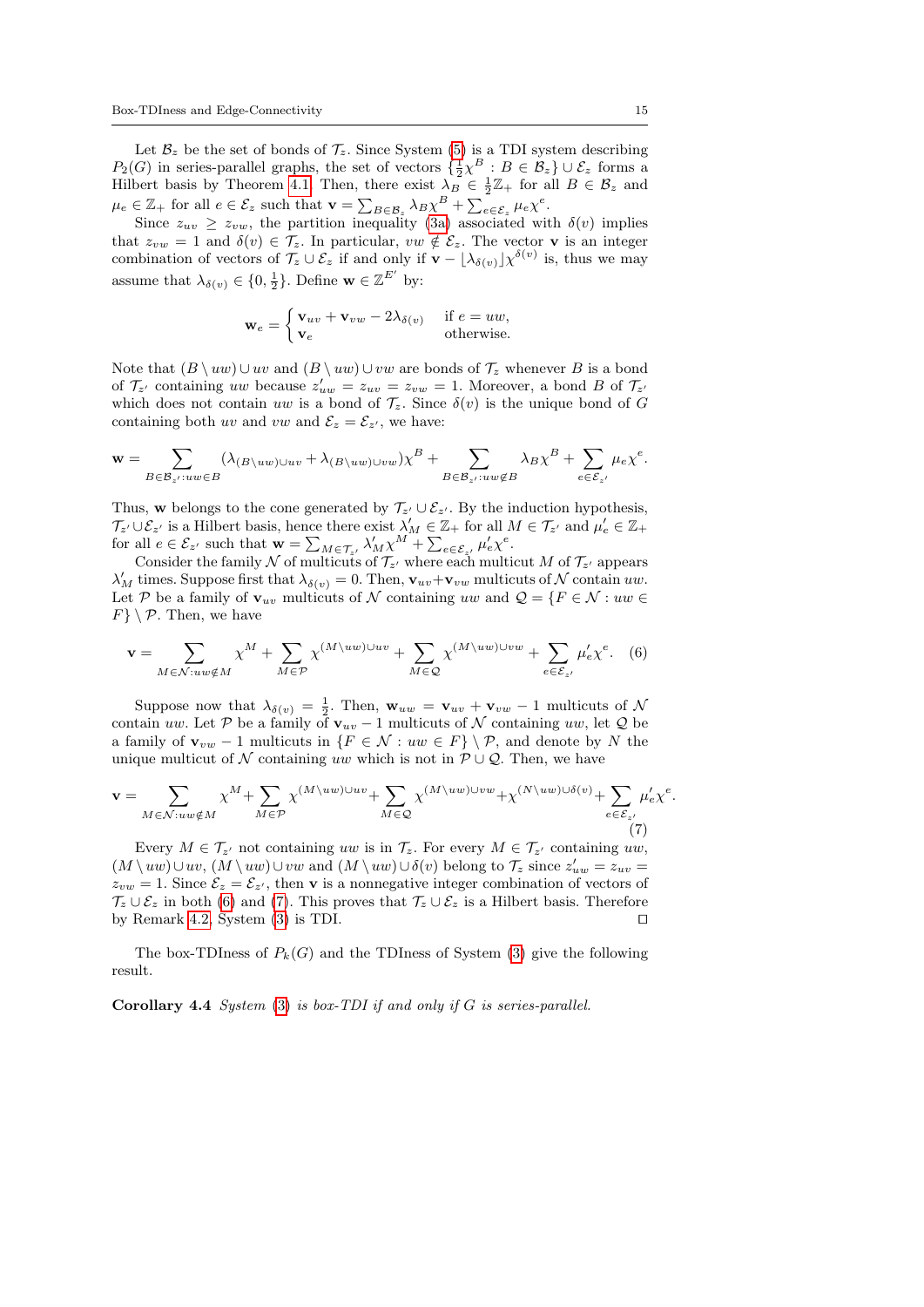Proof If G is series-parallel, then System [\(3\)](#page-6-0) is box-TDI by Theorems [3.2](#page-8-0) and [4.3,](#page-12-3) since a TDI system describing a box-TDI polyhedron is box-TDI  $[12]$ . If G is not series-parallel, Theorem [3.2](#page-8-0) ensures that  $P_k(G)$  is not box-TDI, therefore System [\(3\)](#page-6-0) is not box-TDI.  $\square$ 

Theorem [4.3](#page-12-3) leaves open the following problem:

Open Problem 4.5 Characterize the classes of graphs such that System [\(3\)](#page-6-0) is TDI.

## <span id="page-15-0"></span>5 An Integer TDI System for  $P_{2h+1}(G)$

In this section, we prove that System  $(2)$  is TDI if and only if G is a series-parallel graph—see Theorem [5.1.](#page-15-1) Proving the TDIness for  $k$  odd is considerably more involved than for k even. The first difference with the even case is the lack of a known TDI system describing  $P_k(G)$  when k is odd, even a noninteger one. Thus, no property of the Hilbert bases associated with  $P_k(G)$  is known, and the approach used to prove Theorem [4.3](#page-12-3) cannot be applied. Instead, following the definition of TDIness, we prove the existence of an integer optimal solution to each feasible dual problem.

Another difference with the case  $k$  even follows from the structure of the partition inequalities [\(2a\)](#page-5-0). In particular, the presence of the constant "−1" in the righthand sides perturbs the structure of tight multicuts. Indeed, when  $k$  is odd, the tightness of  $\delta(V_1,\ldots,V_n)$  does not imply that of  $\delta(V_1),\ldots,\delta(V_n)$ . Consequently, it is not clear how the contraction of an edge impacts the tightness of a multicut  $\delta(V_1,\ldots,V_n)$ : merging adjacent  $V_i$ 's is not sufficient to obtain new tight multicuts. Due to the link between tight multicuts and positive dual variables, the structure of the optimal solutions to the dual problem is completely modified when subdividing an edge. Proving directly that subdivision preserves TDIness turned out to be challenging, and we overcome this difficulty by deriving new properties of series-parallel graphs—see Lemma [2.3.](#page-4-0)

The proof of Theorem [5.1](#page-15-1) focuses on properties of vertices of degree 2 in a minimal counterexample to the TDIness of System [\(2\)](#page-5-0). In particular, we prove that no two vertices of degree 2 are adjacent (Claim [5.9\)](#page-21-0), or in the same circuit of length 4 (Claim [5.11\)](#page-24-0). Moreover, no triangle contains vertices of degree 2 (Claim [5.10\)](#page-23-0). By Lemma [2.3,](#page-4-0) this implies that the graph is not series-parallel. To derive these properties, we study the interplay between cuts associated with degree 2 vertices and dual optimal solutions—see Claims [5.3-](#page-17-0)[5.8.](#page-21-1)

<span id="page-15-1"></span>**Theorem 5.1** For h positive and integer, System  $(2)$  is TDI if and only if G is series-parallel.

Proof If G is not series-parallel, then System [\(2\)](#page-5-0) is not TDI because every TDI system with integer right-hand side describes an integer polyhedron [\[22\]](#page-27-23), but when G has a  $K_4$ -minor, System [\(2\)](#page-5-0) describes a noninteger polyhedron [\[10\]](#page-26-7).

We now prove that, if  $G$  is series-parallel, then System  $(2)$  is TDI. We prove the result by contradiction. Let  $G = (V, E)$  be a series-parallel graph such that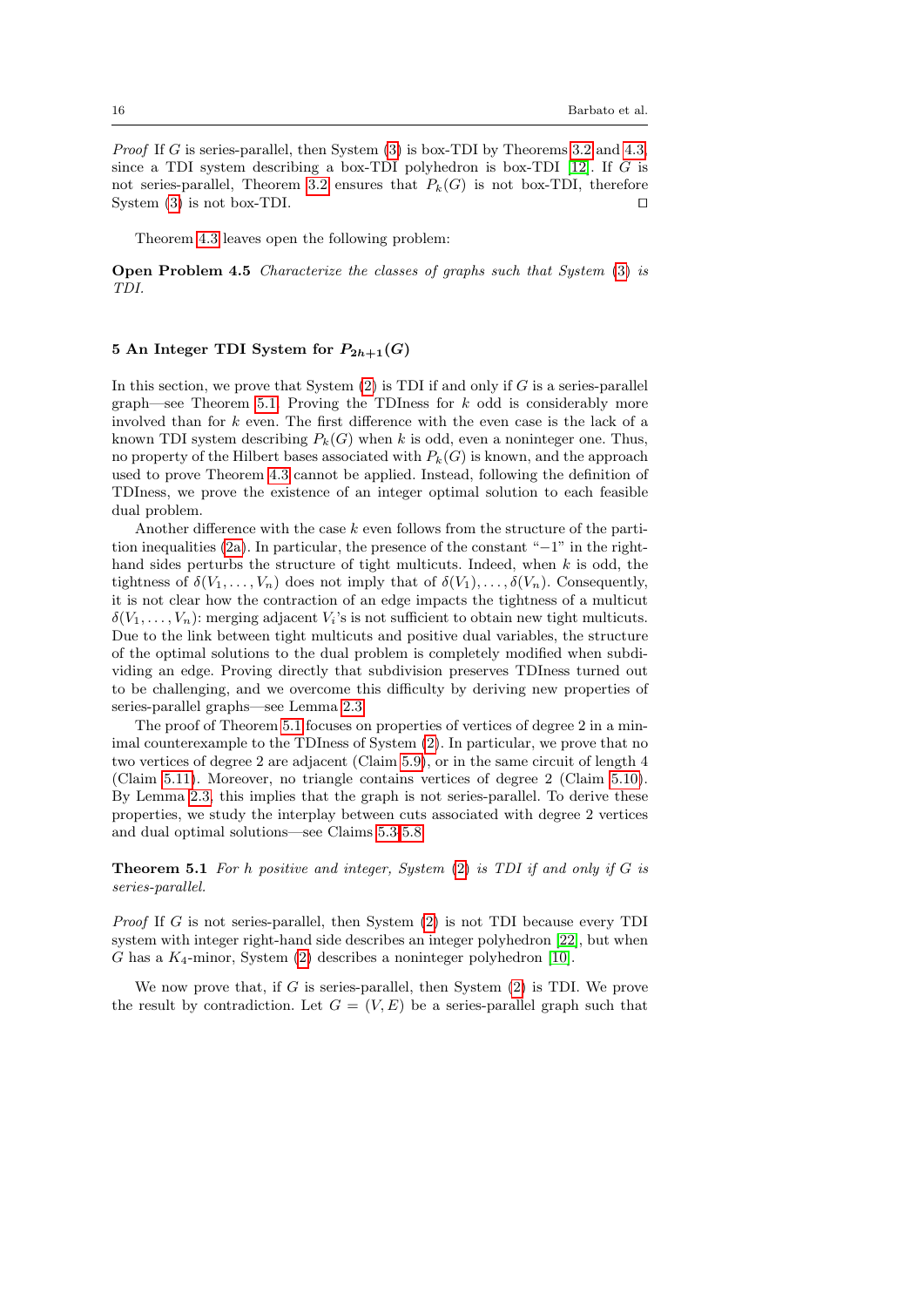System [\(2\)](#page-5-0) is not TDI. By definition of TDIness, there exists  $c \in \mathbb{Z}^E$  such that  $\mathcal{D}_{(G,c)}$ :

$$
\max \sum_{M \in \mathcal{M}_G} b_M y_M
$$
  
s.t.  

$$
\begin{cases}\n\sum_{M \in \mathcal{M}_G : e \in M} y_M \le c_e & \text{for all } e \in E, \\
y_M \ge 0 & \text{for all } M \in \mathcal{M}_G,\n\end{cases}
$$
(8a)

is feasible, bounded, but admits no integer optimal solution, where  $b_M = (h +$  $1)d<sub>M</sub> - 1$  for all  $M \in \mathcal{M}_G$ . Without loss of generality, we assume that:

<span id="page-16-0"></span>(i) G has a minimum number of edges,

<span id="page-16-1"></span>(ii)  $\sum_{e \in E} c_e$  is minimum with respect to [\(i\)](#page-16-0).

By definition,  $\mathcal{D}_{(G,c)}$  is feasible if and only if  $c \geq 0$ . Hence, by minimality assump-tion [\(ii\)](#page-16-1),  $\mathcal{D}_{(G,c')}$  has an optimal integer solution for every integer  $c' \neq c$  such that  $0 \leq c' \leq c$ .

Let M be a multicut of G. We denote by  $\xi_M$  the vector of  $\{0,1\}^{\mathcal{M}_G}$  whose only nonzero coordinate is the one associated with  $M$ . We say that  $M$  is active for a solution y to  $\mathcal{D}_{(G,c)}$  if  $y_M > 0$ . Note that, by complementary slackness, a multicut is active for an optimal solution to  $\mathcal{D}_{(G,c)}$  only if it is tight for an optimal solution to the primal problem. In particular, if a multicut is tight for no point of  $P_{2h+1}(G)$ , then it is active for no optimal solution to  $\mathcal{D}_{(G,c)}$ . Thus, we will use Lemma [2.11](#page-6-5) and Theorem [2.10](#page-6-4) to deduce properties on the optimal solutions to  $\mathcal{D}_{(G,c)}$ .

### <span id="page-16-2"></span>Claim 5.1 G is simple, 2-connected, and nontrivial.

*Proof* Suppose for a contradiction that there exist two parallel edges  $e_1$  and  $e_2$ and  $c_{e_1} \leq c_{e_2}$ . Since a multicut contains either both  $e_1$  and  $e_2$  or none of them, the inequality [\(8a\)](#page-15-1) associated with  $e_2$  is redundant because  $c_{e_1} \leq c_{e_2}$ . This contradicts minimality assumption [\(i\)](#page-16-0), so  $G$  is simple.

Assume for a contradiction that  $G$  is not 2-connected. Then  $G$  is the 1-sum of two distinct graphs  $G_1 = (V_1, E_1)$  and  $G_2 = (V_2, E_2)$ . By Statement [\(ii\)](#page-6-6) of Theorem [2.10,](#page-6-4) the multicuts of G that intersect both  $E_1$  and  $E_2$  are not tight for the points of  $P_{2h+1}(G)$ , by complementary slackness, these multicuts are not active for the optimal solutions to  $\mathcal{D}_{(G,c)}$ . Hence, every optimal solution y to  $\mathcal{D}_{(G,c)}$  is of the form:

$$
y_M = \begin{cases} y_M^1 \text{ if } M \in \mathcal{M}_{G_1}, \\ y_M^2 \text{ if } M \in \mathcal{M}_{G_2}, \\ 0 \text{ otherwise,} \end{cases} \text{ for all } M \in \mathcal{M}_G,
$$

where  $y^i$  is an optimal solution to  $\mathcal{D}_{(G_i, c_{|E_i})}$  for  $i = 1, 2$ . By minimality assump-tion [\(i\)](#page-16-0), there exists an integer optimal solution  $\bar{y}^i$  to  $\mathcal{D}_{(G_i, c_{|E_i})}$  for  $i = 1, 2$ , implying that  $(\bar{y}^1, \bar{y}^2)$  is an integer optimal solution to  $\mathcal{D}_{(G,c)}$ , a contradiction.

Finally, if  $G = K_2$ ,  $\mathcal{M}_G$  contains only one multicut, say  $\{e\}$ , and the optimal solution to  $\mathcal{D}_{(G,c)}$  is  $y_{\{e\}}^* = c_e$  which is integer.

<span id="page-16-3"></span>Claim 5.2 For all edges  $e \in E$ ,  $c_e \geq 1$ .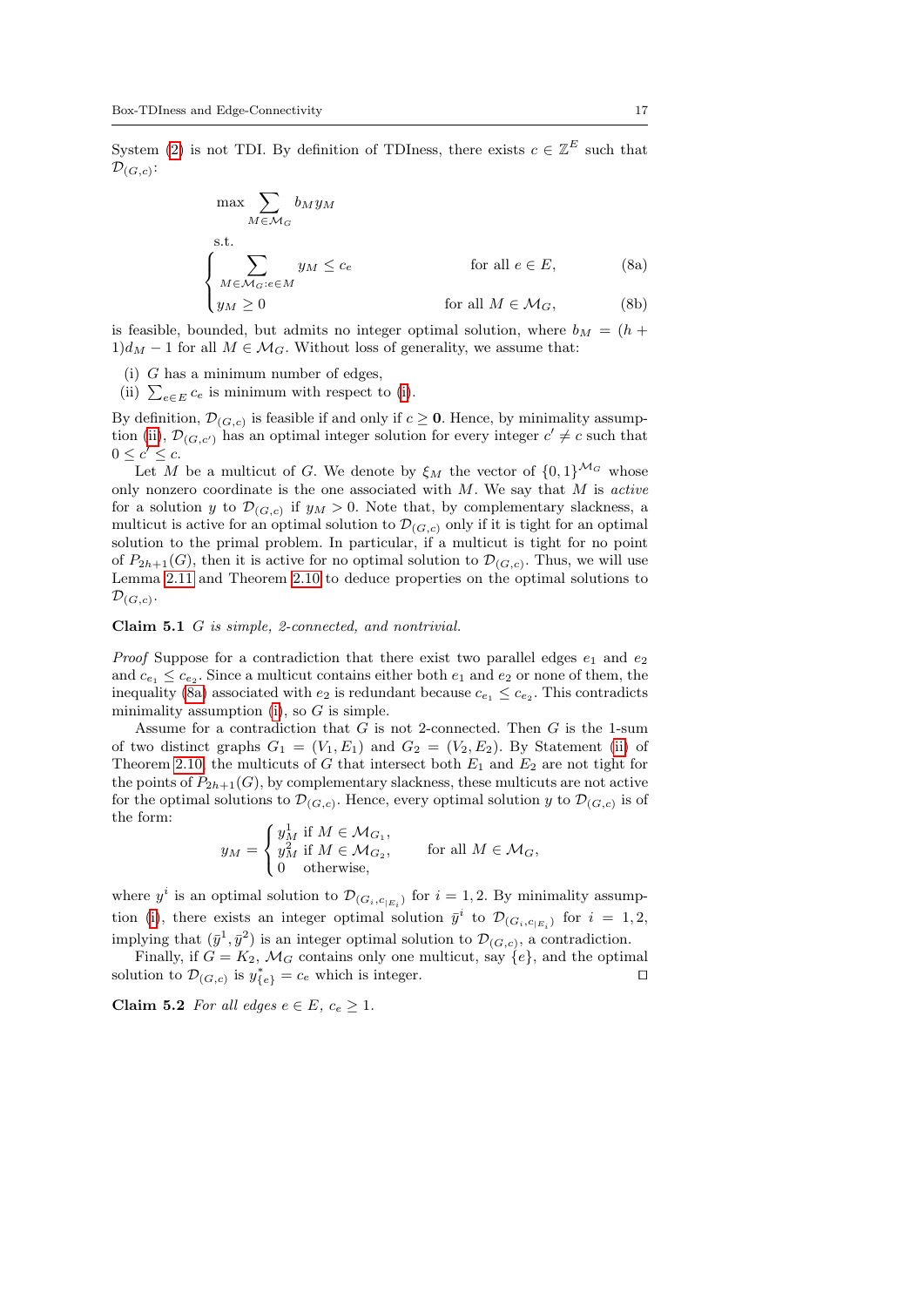*Proof* By hypothesis,  $c \geq 0$  is integer and  $\mathcal{D}_{(G,c)}$  has an optimal solution, say y<sup>\*</sup>. Suppose for a contradiction that there exists an edge  $e \in E$  with  $c_e = 0$ . Set  $G' = G/e$  and  $c' = c_{|(E \backslash e)}$ . The active multicuts for  $y^*$  do not contain the edge e so they are multicuts of G' since  $\mathcal{M}_{G'} = \{ M \in \mathcal{M}_G | e \notin M \}$ . Hence, the point  $y' \in \mathbb{R}^{\mathcal{M}_{G'}}$  defined by  $y'_{M} = y^{*}_{M}$  for all  $M \in \mathcal{M}_{G'}$  is a solution to  $\mathcal{D}_{(G',c')}$ .

By minimality assumption [\(i\)](#page-16-0), there exists an integer optimal solution  $\tilde{y}$  to  $\mathcal{D}_{(G',c')}$ . Extending  $\tilde{y}$  to a point of  $\mathbb{Z}^{\mathcal{M}_G}$  by setting to 0 the missing component gives an integer solution to  $\mathcal{D}_{(G,c)}$  with cost  $b^{\top} \tilde{y} \geq b^{\top} y' = b^{\top} y^*$ . This is an integer optimal solution to  $\mathcal{D}_{(G,c)}$  since  $y^*$  is optimal, a contradiction to the hypothesis that  $\mathcal{D}_{(G,c)}$  has no integer optimal solution.  $\square$ 

<span id="page-17-0"></span>**Claim 5.3** Every optimal solution y to  $\mathcal{D}_{(G,c)}$  satisfies  $0 \le y_M < 1$  for all  $M \in$  $\mathcal{M}_G$ .

*Proof* By contradiction, suppose that  $y^*$  is an optimal solution to  $\mathcal{D}_{(G,c)}$  such that there exists a multicut M such that  $y_M^* \geq 1$ . Therefore, the point y' defined by  $y' = y^* - \xi_M$  is a solution to  $\mathcal{D}_{(G,c')}$  where  $c' = c - \chi^M$ . By minimality assumption [\(ii\)](#page-16-1),  $\mathcal{D}_{(G,c')}$  admits an integer optimal solution  $y''$ . The point  $\tilde{y}$  defined by  $\tilde{y} = y'' + \xi_M$  is an integer solution to  $\mathcal{D}_{(G,c)}$  and we have:

$$
b^{\top} \tilde{y} = b^{\top} y'' + b_M \ge b^{\top} y' + b_M = b^{\top} y^*.
$$

Therefore  $\tilde{y}$  is an integer optimal solution to  $\mathcal{D}_{(G,c)}$ , a contradiction.

From the definition of series-parallel graphs, Claim [5.1](#page-16-2) implies that G contains at least one degree 2 vertex. Let  $\hat{V}$  be the set of degree 2 vertices of G.

<span id="page-17-2"></span>**Claim 5.4** Let  $v \in V$ ,  $\delta(v) = \{e_1, e_2\}$ , y be an optimal solution to  $\mathcal{D}_{(G,c)}$ , and M<sub>1</sub> be an active multicut for y such that  $M_1 \cap \delta(v) = e_1$ . If  $\delta(v)$  is active for y, then no multicut whose intersection with  $\delta(v)$  is e<sub>2</sub> is active for y.

*Proof* We prove the result by contradiction. Assume that  $M_1$  and  $\delta(v)$  are active for y and that there exists a  $M_2$  active for y with  $M_2 \cap \delta(v) = e_2$ . By Observation [2.2,](#page-4-5)  $M'_i = M_i \cup \delta(v)$  is a multicut of G such that  $d_{M'_i} = d_{M_i} + 1$  for  $i = 1, 2$ . Let  $0 < \varepsilon \le \min\{y_{M_1}, y_{M_2}, y_{\delta(v)}\}.$  Then, the point:

$$
y'=y-\varepsilon\left(\chi^{M_1}+\chi^{M_2}+\chi^{\delta(v)}\right)+\varepsilon\left(\chi^{M_1'}+\chi^{M_2'}\right)
$$

is a solution to  $\mathcal{D}_{(G,c)}$ , and we have  $b^{\top}y' = b^{\top}y + \varepsilon$ , implying that y is not optimal, a contradiction.  $\Box$ 

<span id="page-17-1"></span>**Claim 5.5** For every optimal solution to  $\mathcal{D}_{(G,c)}$ , the constraints [\(8a\)](#page-15-1) associated with the edges incident to a degree 2 vertex are tight.

Proof We prove the result by contradiction. Suppose that there exist an optimal solution  $y^*$  to  $\mathcal{D}_{(G,c)}$  and a vertex v with  $\delta(v) = \{e_1, e_2\}$  such that the inequal-ity [\(8a\)](#page-15-1) associated with  $e_1$  is not tight. For  $i = 1, 2$ , let  $s_i$  be the slack of the constraint associated with  $e_i$ , that is,

$$
s_i = c_{e_i} - \sum_{M \in \mathcal{M}_G : e_i \in M} y_M^*.
$$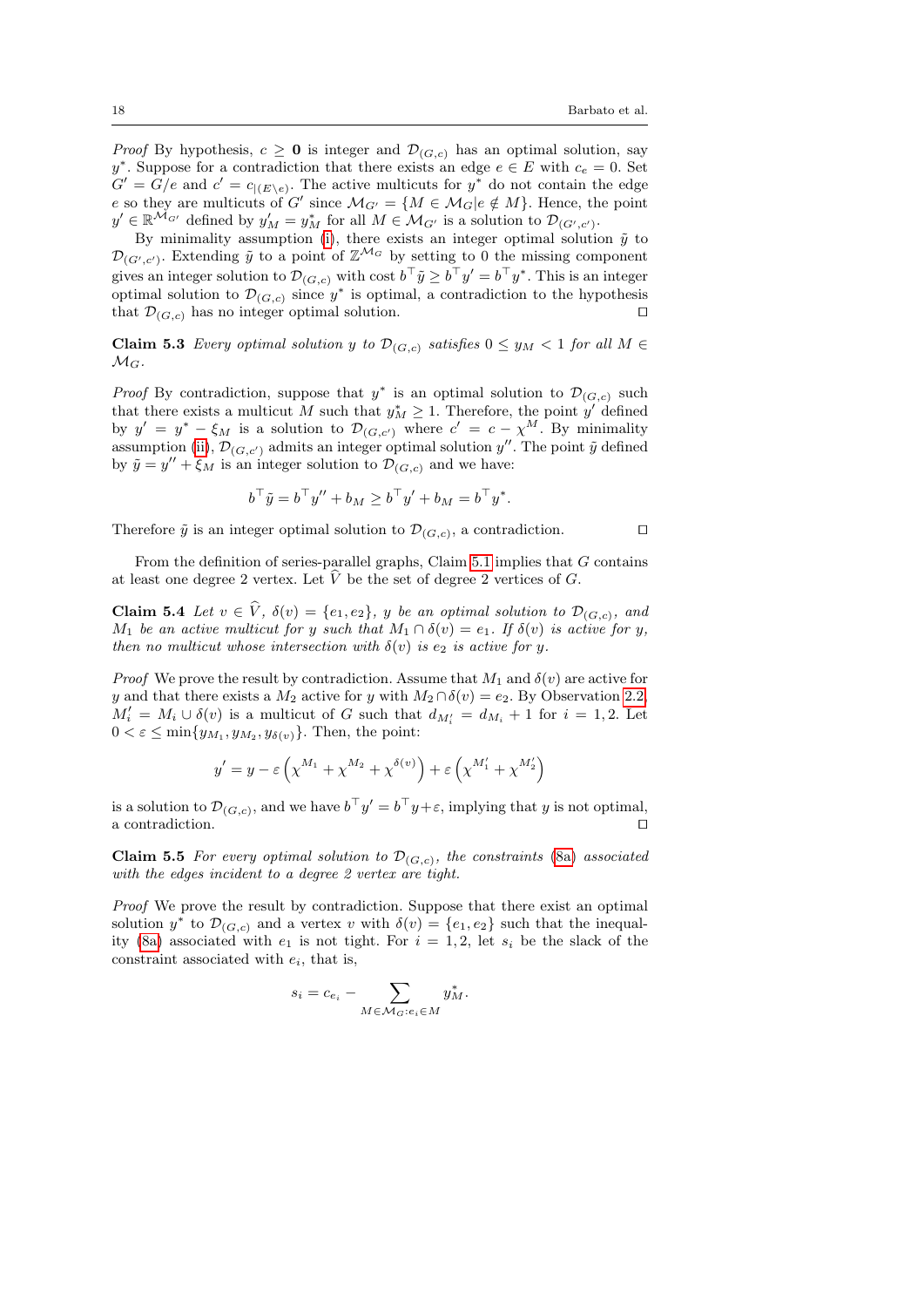Inequality [\(8a\)](#page-15-1) associated with  $e_2$  is tight, as otherwise there exists  $0 < \eta \leq$  $\min\{s_1, s_2\}$ , such that  $y^* + \eta \xi_{\delta(v)}$  is a solution to  $\mathcal{D}_{(G,c)}$ , a contradiction to the optimality of  $y^*$ . Hence, Claims [5.2](#page-16-3) and [5.3](#page-17-0) imply that there are at least two distinct multicuts  $M_1$  and  $M_2$  active for  $y^*$  and containing  $e_2$ . Let  $0 < \varepsilon \leq$  $\min\{y_{M_1}^*, y_{M_2}^*, s_1\}$ . For  $i = 1, 2, e_1 \in M_i$ , as otherwise  $y' = y^* + \varepsilon(\xi_{M_i \cup e_1} - \xi_{M_i})$ is a solution to  $\mathcal{D}_{(G,c)}$ . This solution is such that  $b^{\top}y' = b^{\top}y^* + \varepsilon(h+1) > b^{\top}y^*$ , a contradiction to the optimality of  $y^*$ . Thus, both  $M_1$  and  $M_2$  contain  $\delta(v)$ . Since they are distinct, at least one of them, say  $M_1$ , strictly contains  $\delta(v)$ . Then,  $y''=y^*+\varepsilon(-\xi_{M_1}+\xi_{M_1\setminus e_2}+\xi_{\delta(v)})$  is a solution to  $\mathcal{D}_{(G,c)}$  because  $M_1\setminus e_2$  belongs to  $\mathcal{M}_G$  by Lemma [2.11.](#page-6-5) Then,  $b^{\top}y'' = b^{\top}y^* + \varepsilon(-b_{M_1} + b_{M_1} - (h+1) + 2h + 1) > b^{\top}y^*$ , a contradiction.  $\Box$ 

Given a solution y to  $\mathcal{D}_{(G,c)}$ , we define for each vertex  $v \in \hat{V}$  the set  $\mathcal{A}_v^y$  as the set of multicuts active for y that strictly contain  $\delta(v)$ . Moreover we define the value  $\alpha_v^y$  as:

$$
\alpha_v^y = \sum_{M \in \mathcal{A}_v^y} y_M. \tag{9}
$$

<span id="page-18-1"></span>**Claim 5.6** Every optimal solution y to  $\mathcal{D}_{(G,c)}$  satisfies  $0 < \alpha_v^y < 1$  for all  $v \in \hat{V}$ .

*Proof* Suppose for a contradiction that there exist an optimal solution  $y^*$  to  $\mathcal{D}_{(G,c)}$ and a vertex v of  $\hat{V}$  such that either  $\alpha_v^{y^*} \ge 1$  or  $\alpha_v^{y^*} = 0$ . Denote the two edges incident to v by  $e_1$  and  $e_2$  in such a way that  $c_{e_1} \leq c_{e_2}$ .

Suppose first that  $\alpha_v^{y^*} \geq 1$ . By Claim [5.3,](#page-17-0) there exist at least two multicuts in  $\mathcal{A}_{v}^{y^*}$ . Let  $\mathcal{A}_{v}^{y^*} = \{M_1, \ldots, \overline{M}_n\}$ . By Lemma [2.11,](#page-6-5) for all  $i = 1, \ldots, n$ ,  $M_i' = M_i \setminus e_1$ is a multicut of G with  $d_{M'_i} = d_{M_i} - 1$ . Let  $c' = c - \chi^{e_1}$ . By  $\alpha_v^{y^*} \geq 1$ , there exist  $\epsilon_i$ for all  $i = 1, ..., n$ , such that  $0 \le \epsilon_i \le y_{M_i}^*$  and  $\sum_{i=1}^n \epsilon_i = 1$ . The point  $y^1$  defined by:

$$
y^1 = y^* + \sum_{i=1}^n \left(-\epsilon_i \xi_{M_i} + \epsilon_i \xi_{M'_i}\right)
$$

is a solution to  $\mathcal{D}_{(G,c')}$ . By definition of b, we have:

<span id="page-18-0"></span>
$$
b^{\top} y^1 = b^{\top} y^* - h - 1. \tag{10}
$$

By minimality assumption [\(ii\)](#page-16-1),  $\mathcal{D}_{(G,c')}$  admits an integer optimal solution, say  $y^2$ . This solution satisfies with equality the constraint [\(8a\)](#page-15-1) associated with  $e_2$ as otherwise  $y^2 + \xi_{\delta(v)}$  would be a solution to  $\mathcal{D}_{(G,c)}$  with cost  $b^{\top}y^2 + b_{\delta(v)} \geq$  $b^{\top}y^{1} + 2h + 1$ , contradicting the assumption that  $y^*$  is optimal by [\(10\)](#page-18-0) and  $h \geq 1$ . Hence, there exists a multicut  $\overline{M}$  active for  $y^2$  containing  $e_2$  but not  $e_1$  since  $c'_{e_1} + 1 \leq c'_{e_2}$ . By definition,  $\bar{M} \cup e_1$  is a multicut of G of order  $d_{\bar{M}} + 1$ . Define  $y^3 \in \mathbb{Z}^{\mathcal{M}_G}$  by:<br> $y^3 = y^2 = y^{\bar{M}} + y^{\bar{M} \cup e_1}$ 

$$
y_M^3 = y^2 - \chi^{\bar{M}} + \chi^{\bar{M} \cup e_1}
$$

By definition of c' and  $y^2$ , the point  $y^3$  is an integer solution to  $\mathcal{D}_{(G,c)}$ . Therefore, by [\(10\)](#page-18-0), since  $y^2$  is optimal in  $\mathcal{D}_{(G,c')}$  and by definition of  $y^3$ , we have:

$$
b^{\top}y^* = b^{\top}y^1 + h + 1 \le b^{\top}y^2 + h + 1 \le b^{\top}y^3.
$$

Thus,  $y^3$  is an integer optimal solution to  $\mathcal{D}_{(G,c)}$ , a contradiction.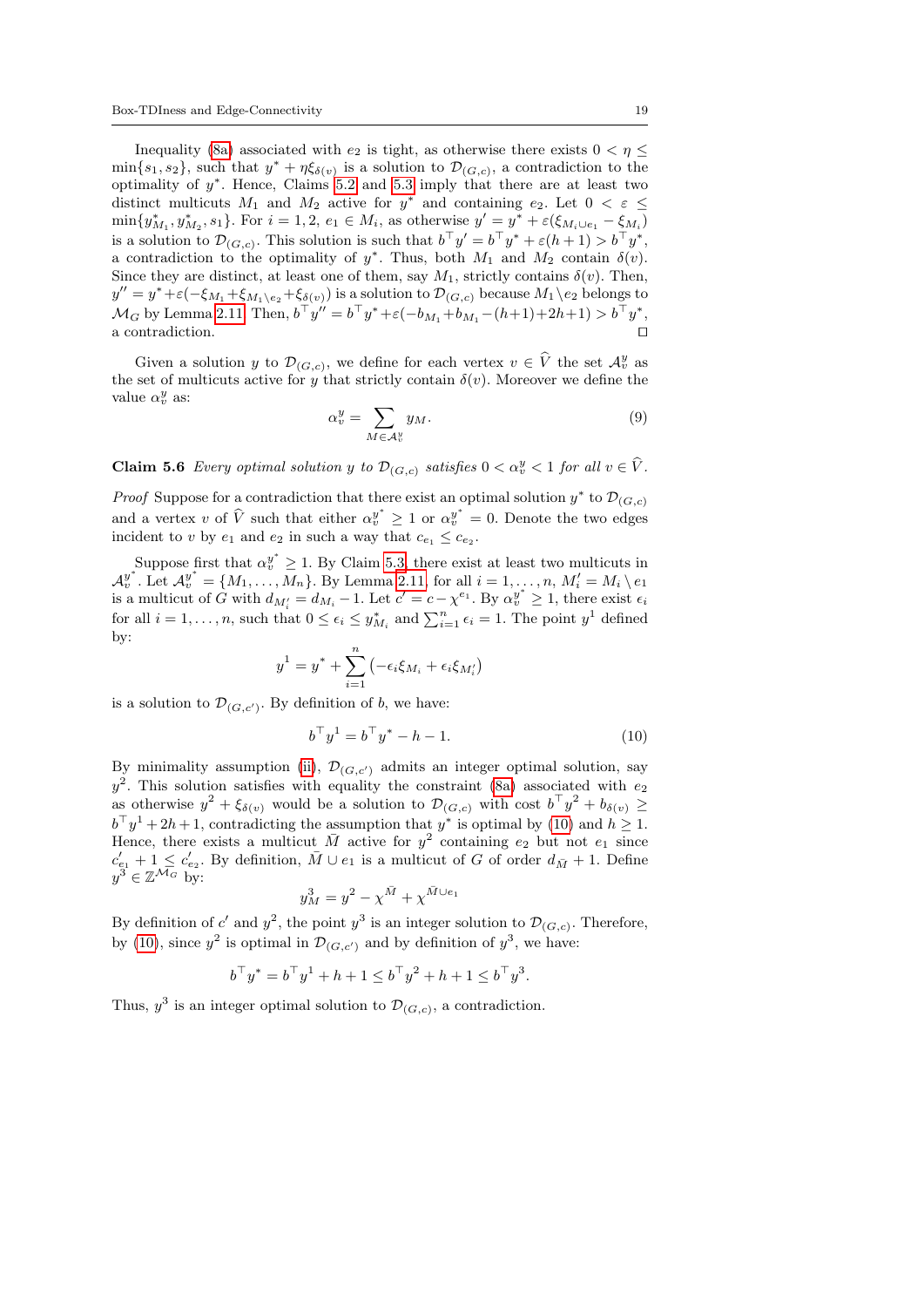Suppose now that  $\alpha_v^{y^*} = 0$ . First, note that  $\delta(v)$  is not an active multicut for  $y^*$ . Otherwise by Claims [5.2,](#page-16-3) [5.3](#page-17-0) and [5.5,](#page-17-1) there would be a multicut containing  $e_1$  and not  $e_2$ , say  $N_1$ , and a multicut containing  $e_2$  and not  $e_1$ , say  $N_2$ , which are both active for  $y^*$ . This contradicts Claim [5.4.](#page-17-2) Hence, by definition of  $\alpha_v^{y^*}$ , no active multicut contains  $\delta(v)$ .

By Observation [2.2,](#page-4-5) if a multicut M contains  $e_2$  but not  $e_1$ , then  $M\Delta\delta(v)$  is a multicut with the same order and  $b_M = b_{M \triangle \delta(v)}$ . Hence, we can define the point  $y^4\in\mathbb{Q}^{\mathcal{M}_G}$ :

$$
y_M^4 = \begin{cases} 0 & \text{if } e_1 \in M, \\ y_M^* + y_{M \triangle \delta(v)}^* & \text{if } e_1 \notin M \text{ and } e_2 \in M, \\ y_M^* & \text{otherwise,} \end{cases}
$$
 for all  $M \in \mathcal{M}_G$ ,

which is a solution to  $\mathcal{D}_{(G,\hat{c})}$ , where  $\hat{c}$  is defined by:

$$
\hat{c}_e = \begin{cases} c_{e_1} + c_{e_2} & \text{if } e = e_2, \\ 0 & \text{if } e = e_1, \\ c_e & \text{otherwise,} \end{cases} \qquad \text{for all } e \in E.
$$

By construction, we have:

<span id="page-19-1"></span>
$$
b^{\top}y^4 = b^{\top}y^*.
$$
 (11)

Using the argument given in the proof of Claim [5.2,](#page-16-3) we deduce that  $\mathcal{D}_{(G,\hat{c})}$ admits an integer optimal solution, say  $y^5$ . Let S be the family of active multicuts for  $y^5$  containing  $e_2$ , where each multicut M appears  $y_M^5$  times in S. We have  $|S|$  >  $c_{e_2}$  as otherwise  $y^5$  would be an integer optimal solution to  $\mathcal{D}_{(G,c)}$ , a contradiction.

We now construct from  $y^5$  an integer solution  $y^6$  to  $\mathcal{D}_{(G,c)}$  with the same cost by replacing  $e_2$  by  $e_1$  in some active multicuts for  $y^5$ . More formally, since  $|S| \geq c_{e_1}$ , there exists  $S' \subseteq S$  with  $|S'| = c_{e_1}$ . By Observation [2.2,](#page-4-5)  $M \Delta \delta(v)$  is a multicut of G for all  $M \in \mathcal{S}'$  and  $b_M = b_{M \triangle \delta(v)}$ . Let  $y^6 \in \mathbb{Z}^{\mathcal{M}_G}$  be the point defined by:

<span id="page-19-0"></span>
$$
y^6 = y^5 + \sum_{M \in \mathcal{S}'} (\xi_{M \triangle \delta(v)} - \xi_M)
$$
 (12)

By construction, we have:

$$
b^{\top}y^6 = b^{\top}y^5. \tag{13}
$$

Note that for each  $M \in \mathcal{S}'$ , adding  $\xi_{M\Delta\delta(v)} - \xi_M$  to a point of  $\mathbb{R}^{\mathcal{M}_G}$  increases (resp. decreases) by 1 the left-hand side of the inequality [\(8a\)](#page-15-1) associated with  $e_1$ (resp.  $e_2$ ) while not changing the left-hand side of the inequalities [\(8a\)](#page-15-1) associated with the edges of  $E \setminus \{e_1, e_2\}$ . Therefore, by definition of  $\hat{c}$ ,  $y^6$  is a solution to  $\mathcal{D}_{(G,c)}$ . By [\(13\)](#page-19-0), the optimality of  $y^5$ , and [\(11\)](#page-19-1), we have:

$$
b^{\top}y^{6} = b^{\top}y^{5} \ge b^{\top}y^{4} = b^{\top}y^{*}.
$$

Therefore  $y^6$  is an integer optimal solution to  $\mathcal{D}_{(G,c)}$ , a contradiction.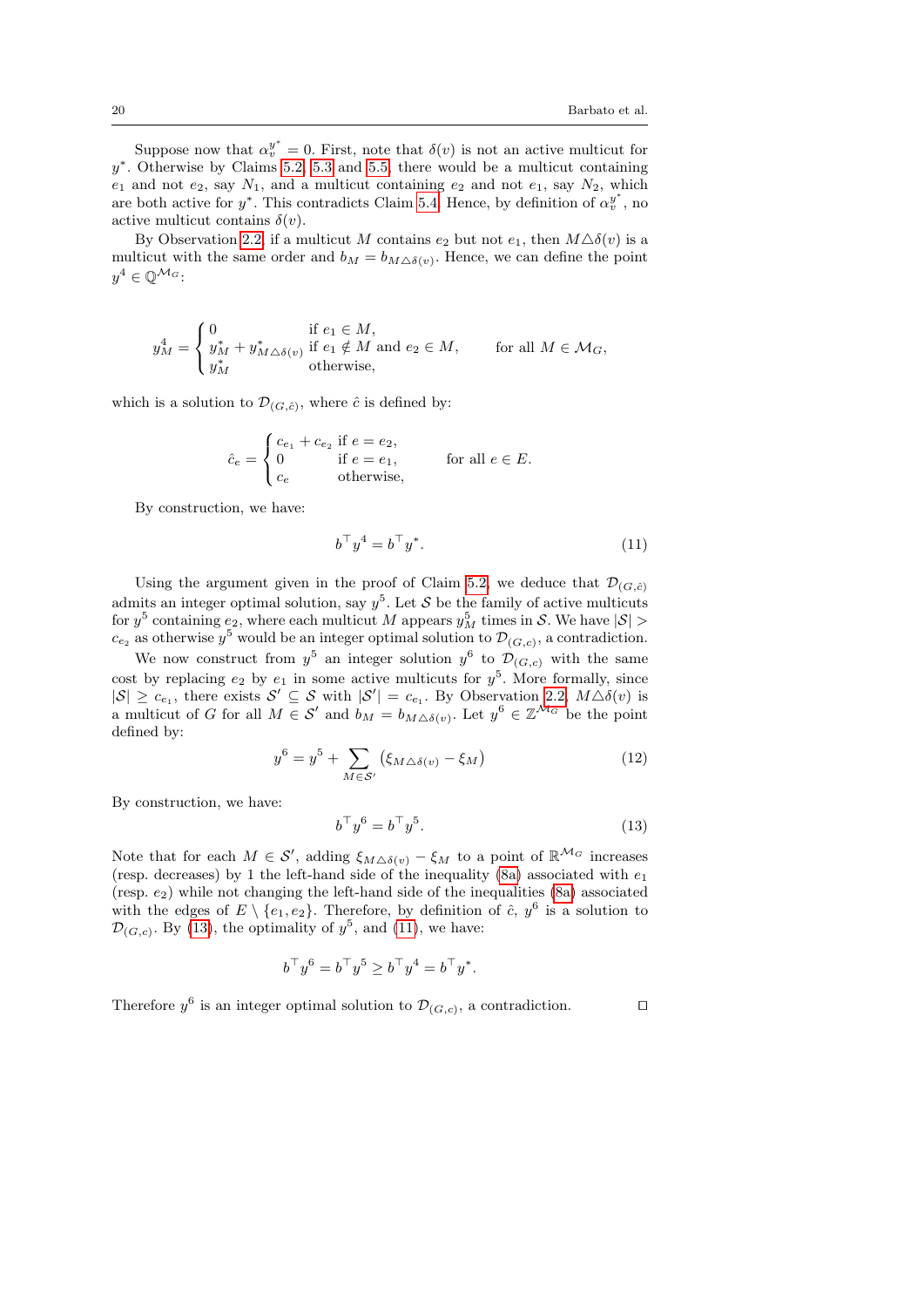Claim [5.6](#page-18-1) implies that for each optimal solution y and for each  $v \in \hat{V}$  there exists at least one multicut strictly containing  $\delta(v)$  that is active for y. For the following claims we need to define a subset of optimal solutions to  $\mathcal{D}_{(G,c)}$ : let  $\mathfrak{D}_v$ be the set of optimal solutions to  $\mathcal{D}_{(G,c)}$  for which  $\delta(v)$  is not active. Note that if  $\mathfrak{D}_v$  is not empty, then there exists a solution y in  $\mathfrak{D}_v$  maximizing  $\alpha_v^z$  over all  $z \in \mathfrak{D}_v$ .

<span id="page-20-0"></span>The following claim presents the structure of a specific optimal solution to  $\mathcal{D}_{(G,c)}$  for which  $\delta(v)$  is not active.

**Claim 5.7** Let  $v \in \hat{V}$  with  $\delta(v) = \{e_1, e_2\}$  and let  $y^* \in \mathfrak{D}_v$  maximize  $\alpha_v^z$  over all  $z \in \mathfrak{D}_v$ . Then, there are exactly 3 multicuts active for  $y^*$  intersecting  $\delta(v)$ : two bonds  $F \cup e_1$  and  $F \cup e_2$  and a multicut  $F \cup \{e_1, e_2\}$  of order 3, for some  $F \subseteq E$ .

*Proof* By Claim [5.6,](#page-18-1) there exists at least one multicut strictly containing  $\delta(v)$ which is active for  $y^*$ , say  $M_0$ . By definition of  $\mathfrak{D}_v$ ,  $\delta(v)$  is not active for  $y^*$ . Hence, by Claim [5.5,](#page-17-1) there exists at least one multicut active for  $y^*$  which contains  $e_i$  and not  $\delta(v) \setminus e_i$ , for  $i = 1, 2$ . Let  $M_i$  be such a multicut with maximum order.

First, we prove that  $d_{M_0} = 3$ . By definition,  $M_0 = \delta(v, V_2, V_3, \ldots, V_{d_{M_0}})$ . Moreover, by Lemma [2.11](#page-6-5) and complementary slackness, the two vertices adjacent to  $v$  belong to two different classes, say  $V_2$  and  $V_3$ . By contradiction, suppose that  $d_{M_0} \geq 4$ . Then,  $M'_0 = \delta(v \cup V_2 \cup V_3, \ldots, V_{d_{M_0}})$  is a multicut of order  $d_{M_0} - 2$ . For  $i = 1, 2, M'_i = M_i \cup \delta(v)$  is a multicut of order  $d_{M_i} + 1$ . Let  $0 < \varepsilon \le \min\{y_{M_0}^*, y_{M_1}^*, y_{M_2}^*\}$ . Then, let  $y' \in \mathbb{R}^{\mathcal{M}_G}$  be the point defined by:

$$
y'=y^*-\varepsilon \xi_{M_0}+\varepsilon \xi_{M'_0}+\varepsilon \sum_{i=1,2}\left(-\xi_{M_i}+\xi_{M'_i}\right).
$$

By construction, y' is a solution to  $\mathcal{D}_{(G,c)}$  with  $b^{\top}y^* = b^{\top}y'$ . Hence y' is an optimal solution, but we have  $\alpha_v^{y'} = \alpha_v^{y^*} + \varepsilon$  because  $\delta(v) \subsetneq M'_i$  for  $i = 1, 2$ . This contradicts the maximality of  $\alpha_v^{y^*}$ . Therefore  $d_{M_0} = 3$ .

Now, we show that  $M_1$  is a bond. The result for  $M_2$  holds by symmetry. By contradiction, suppose that  $M_1 = \delta(V_1, \ldots, V_{d_{M_1}})$  with  $d_{M_1} \geq 3$ . Without loss of generality, we suppose that  $e \in \delta(V_1) \cap \delta(V_2)$ . Then,  $M'_1 = \delta(V_1 \cup V_2, \ldots, V_{d_{M_1}})$ is a multicut of order  $d_{M_1} - 1$ . Moreover,  $M_2' = M_2 \cup \delta(v)$  is a multicut of order  $d_{M_2} + 1$ . Let  $0 < \varepsilon \le \min\{y_{M_1}^*, y_{M_2}^*\}$  and  $y' \in \mathbb{R}^{\mathcal{M}_G}$  be the point defined by:

$$
y'=y^*-\varepsilon\xi_{M_1}+\varepsilon\xi_{M_1'}-\varepsilon\xi_{M_2}+\varepsilon\xi_{M_2'}.
$$

By construction, y' is a solution to  $\mathcal{D}_{(G,c)}$  with  $b^{\top}y^* = b^{\top}y'$ . Hence y' is an optimal solution, but we have  $\alpha_v^{y'} = \alpha_v^{y^*} + \varepsilon$  because  $\delta(v) \subsetneq M'_2$ . This contradicts the maximality of  $\alpha_v^{y^*}$ . Therefore,  $d_{M_1} = d_{M_2} = 2$ .

We now prove that there exists a set F such that  $M_0 = F \cup \delta(v)$ , and  $M_i = F \cup e_i$ for  $i = 1, 2$ . Note that  $M_1 \cup M_2$  is a multicut so  $y'' = y^* + \varepsilon(\xi_{M_1 \cup M_2} - \xi_{M_1} - \xi_{M_2})$  is a solution to  $\mathcal{D}_{(G,c)}$ . The optimality of y<sup>\*</sup> implies  $d_{M_1\cup M_2} \leq 3$ . Since  $M_1$  and  $M_2$  are distinct bonds, there exists  $F \subseteq E \setminus \delta(v)$  such that  $M_i = F \cup e_i$ , for  $i = 1, 2$ . Finally, let  $N_0 = M_0 \setminus e_2$  and  $N_1 = M_1 \cup e_2$ . Note that  $\tilde{y} = y^* + \varepsilon (\xi_{N_0} - \xi_{M_0} + \xi_{N_1} - \xi_{M_1})$ is an optimal solution to  $\mathcal{D}_{(G,c)}$  for which  $\delta(v)$  is not active. Moreover,  $N_0$  and  $M_2$ are bonds active for  $\tilde{y}$  since  $d_{M_0} = 3$ . This implies that  $N_0 = F \cup e_1$ , and hence  $M_0 = F \cup \delta(v).$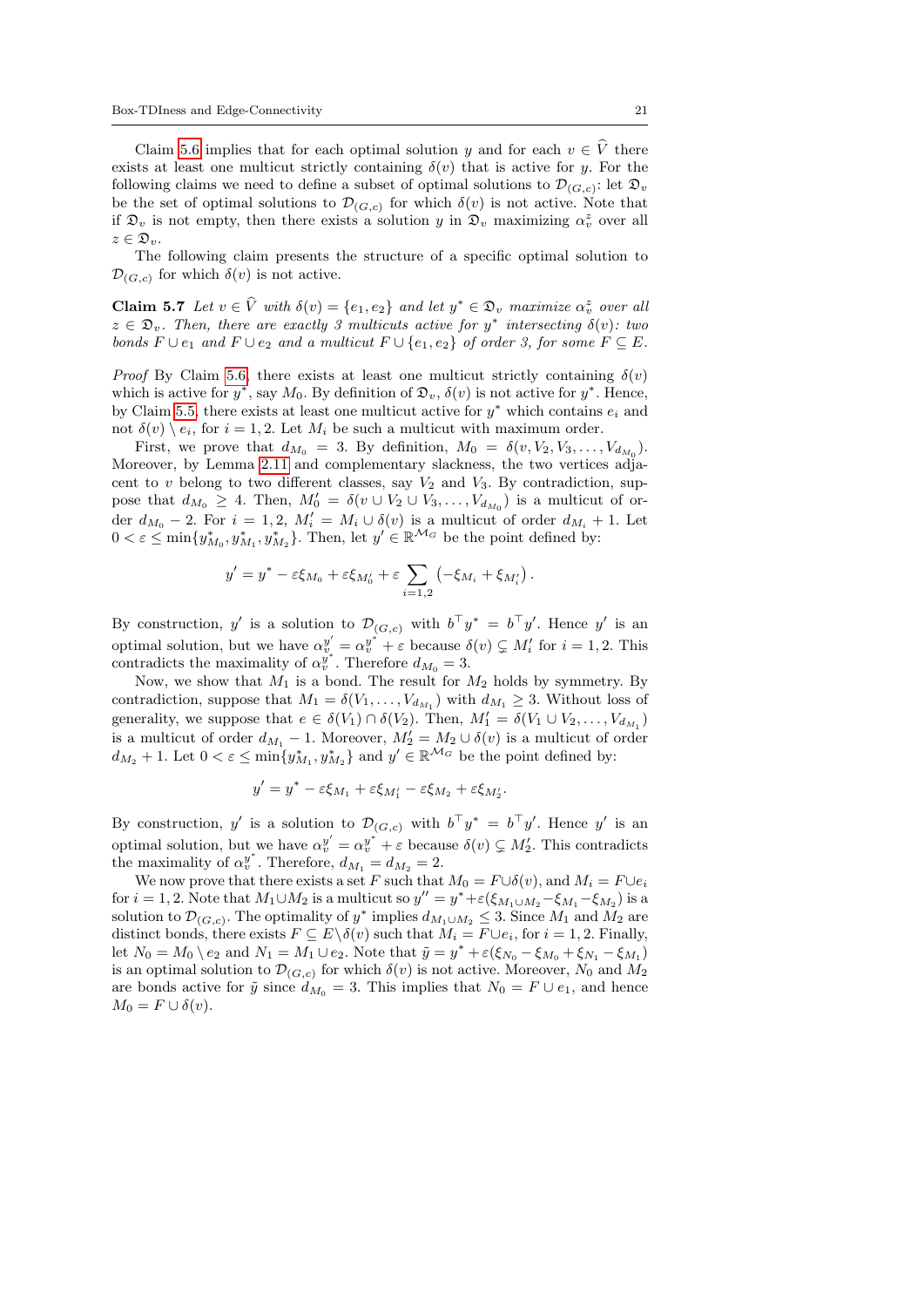This implies that  $M_0$ ,  $M_1$ , and  $M_2$  are the only multicuts active for  $y^*$  intersecting  $\delta(v)$ . Indeed, if M is a multicut active for  $y^*$  strictly containing  $\delta(v)$ , then repeating the proof above with  $M$ ,  $M_1$ , and  $M_2$  shows that there exists  $F'$  such that  $M = F' \cup \delta(v)$ , and  $M_i = F' \cup e_i$  for  $i = 1, 2$ . Since  $M_i = F \cup e_i$  for  $i = 1, 2$ , we have  $F' = F$  and hence  $M = M_0$ . A similar argument holds for any multicut active for  $y^*$  and intersecting  $\delta(v)$ .

# <span id="page-21-1"></span>**Claim 5.8** Let  $v \in \hat{V}$  and  $y^*$  be an optimal solution to  $\mathcal{D}_{(G,c)}$ . Then,

- (i) if  $y_{\delta(v)}^* = 0$ , then  $c_e = 1$  for all  $e \in \delta(v)$ ,
- (ii) if  $y_{\delta(v)}^* > 0$ , then  $\alpha_v^{y^*} + y_{\delta(v)}^* = 1$ , and there exists  $e \in \delta(v)$  such that  $c_e = 1$ .

*Proof* (*i*.) First suppose that  $y_{\delta(v)}^* = 0$ , then  $\mathfrak{D}_v \neq \emptyset$ . Let  $y' \in \mathfrak{D}_v$  maximize  $\alpha_v^2$ over all  $z \in \mathfrak{D}_v$ . Then, by Claim [5.7,](#page-20-0) there exist exactly two active multicuts for y' containing  $e_i$  for  $i = 1, 2$ . Combining Claims [5.3](#page-17-0) and [5.5,](#page-17-1) and the integrality of c, we obtain that  $c_{e_i} = 1$  for  $i = 1, 2$ .

(*ii.*) Let now  $y^*_{\delta(v)} > 0$ . By Claim [5.4,](#page-17-2) there exists an edge  $e \in \delta(v)$  such that all multicuts containing e that are active for y contain  $\delta(v)$ . Hence, the constraint [\(8a\)](#page-15-1) associated with e is:

$$
c_e \ge \sum_{M: e \in M} y_M^* = y_{\delta(v)}^* + \sum_{M \in \mathcal{A}_v^{y^*}} y_M^* = y_{\delta(v)}^* + \alpha_v^{y^*}.
$$
 (14)

By Claim [5.5,](#page-17-1) the constraint [\(8a\)](#page-15-1) associated with e is tight. Thus,  $y_{\delta(v)}^* + \alpha_v^{y^*} = c_e$ . By Claims [5.3](#page-17-0) and [5.6](#page-18-1) and since  $c_e$  is integer, we have  $c_e = 1$ .

The last three claims of the proof give some structural property of the graph G. In particular we focus our attention on the vertices of  $\hat{V}$ .

## <span id="page-21-0"></span>Claim 5.9 Vertices of degree 2 are pairwise nonadjacent.

*Proof* Assume for a contradiction that there exist two adjacent vertices  $v_1$  and  $v_2$ in  $\hat{V}$ , and denote  $\delta(v_i) = \{e_0, e_i\}$  for  $i = 1, 2$ .

We prove that  $\delta(v_1)$  is active for all optimal solutions to  $\mathcal{D}_{(G,c)}$ , the result for  $\delta(v_2)$  is obtained by symmetry. By contradiction, suppose that  $\mathfrak{D}_{v_1} \neq \emptyset$ . Among all the solutions  $y \in \mathfrak{D}_{v_1}$ , let  $y^1$  be one having  $\alpha_{v_1}^y$  maximum. Then, by Claim [5.7,](#page-20-0) the three multicuts active for  $y^1$  intersecting  $\delta(v_1)$  are  $M_0 = F \cup \delta(v_1)$ ,  $B_0 = F \cup e_0$ , and  $B_1 = F \cup e_1$ , where  $B_i$  are bonds for  $i = 0, 1$ , and  $F \subseteq E \setminus \delta(v_1)$  contains no nonempty multicut. By Claim [5.6](#page-18-1) on  $v_2$ , there exists a multicut M active for  $y<sup>1</sup>$ strictly containing  $\delta(v_2)$ . By  $\delta(v_1) \cap \delta(v_2) = e_0$ , M intersects  $\delta(v_1)$ . Since  $d_M \geq 3$ , Claim [5.7](#page-20-0) for  $v_1$  implies  $M = M_0$ ,  $F = \{e_2\}$ , and  $B_0 = \delta(v_2)$ .

<span id="page-21-2"></span>As  $y_{\delta(v_1)}^1 = 0$ , by Statement (i) of Claim [5.8,](#page-21-1)  $c_{e_0} = c_{e_1} = 1$ . By Claim [5.5,](#page-17-1) the constraints associated with  $e_0$  and  $e_1$  are tight. Since  $\mathcal{A}_{v_1}^{y^1} = \{M_0\}$  by Claim [5.7,](#page-20-0) we have:

$$
c_{e_i} = y_{M_0}^1 + y_{B_i}^1 = 1 \quad \text{for } i = 0, 1.
$$
 (15)

Let  $\{M_1, \ldots, M_n\}$  be the set of active multicuts for  $y^1$  such that  $M_i \cap \{e_0, e_1, e_2\} =$  $e_2$ , for  $i = 1, \ldots, n$ . By Claim [5.5,](#page-17-1) the constraint [\(8a\)](#page-15-1) associated with  $e_2$  is tight, hence, using [\(15\)](#page-21-2):

<span id="page-21-3"></span>
$$
c_{e_2} = y_{M_0}^1 + y_{B_0}^1 + y_{B_1}^1 + \sum_{i=1}^n y_{M_i}^1 = 1 + y_{B_0}^1 + \sum_{i=1}^n y_{M_i}^1.
$$
 (16)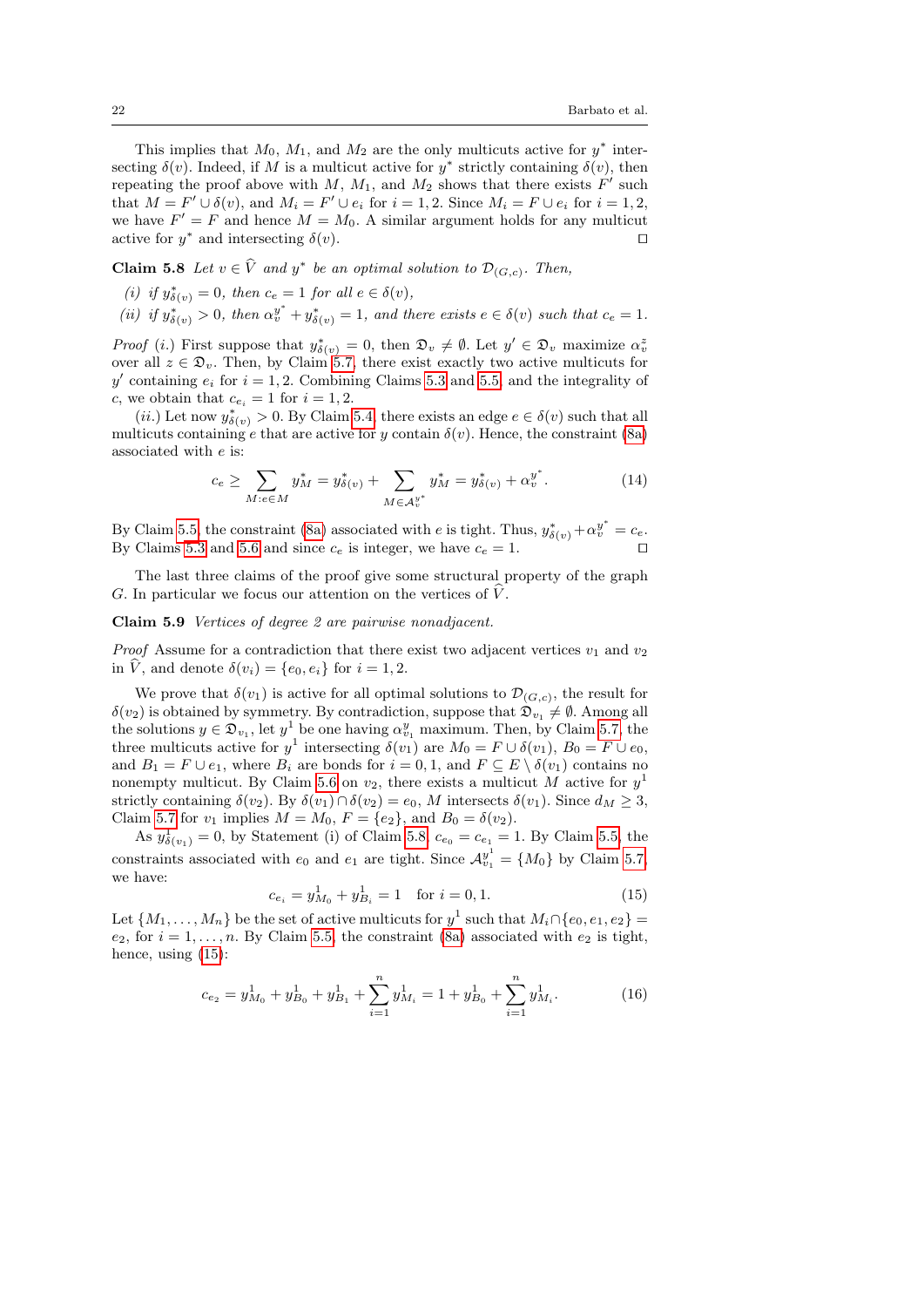By Claim [5.3,](#page-17-0)  $B_0$  active for  $y^1$ , and  $c_{e_2} \in \mathbb{Z}$ , we have  $\{M_1, \ldots, M_n\} \neq \emptyset$  and  $c_{e_2} \geq 2$ . Thus, combining [\(15\)](#page-21-2) and [\(16\)](#page-21-3), we have:

$$
\sum_{i=1}^{n} y_{M_i}^1 = c_{e_2} - 1 - y_{B_0}^1 \ge y_{M_0}^1.
$$
 (17)

Then, there exist  $\epsilon_1, \ldots, \epsilon_n$  such that  $0 \leq \epsilon_i \leq y_{M_i}^1$  for  $i = 1, \ldots, n$ , and

$$
\sum_{i=1}^n \epsilon_i = y_{M_0}^1.
$$

For  $i = 1, \ldots, n$ ,  $M_i \cup e_0$  is a multicut with order  $d_{M_i} + 1$ , hence we can consider the following solution to  $\mathcal{D}_{(G,c)}$ :

$$
y^{2} = y^{1} - \left(y_{M_{0}}^{1}\xi_{M_{0}} + \sum_{i=1}^{n} \epsilon_{i}\xi_{M_{i}}\right) + \left(y_{M_{0}}^{1}\xi_{M_{0}\setminus e_{0}} + \sum_{i=1}^{n} \epsilon_{i}\xi_{M_{i}\cup e_{0}}\right).
$$
 (18)

We have  $b^{\top}y^{1} = b^{\top}y^{2}$ , but  $\alpha_{v_{1}}^{y^{2}} = 0$ , a contradiction to Claim [5.6.](#page-18-1) Therefore  $\mathfrak{D}_v \neq \emptyset$ , and by symmetry we deduce that both  $\delta(v_1)$  and  $\delta(v_2)$  are active for all optimal solutions to  $\mathcal{D}_{(G,c)}$ .

By Claim [5.4,](#page-17-2) for every optimal solution y to  $\mathcal{D}_{(G,c)}$  and every multicut M of G, if M is active for y and contains  $e_i$  for some  $i \in \{1, 2\}$ , then  $e_0 \in M$ .

Let  $y^*$  be the optimal solution to  $\mathcal{D}_{(G,c)}$  maximizing  $\alpha_{v_1}^y$  over all y solutions to  $\mathcal{D}_{(G,c)}$ . We have  $\mathcal{A}_{v_2}^{y^*} \subseteq \mathcal{A}_{v_1}^{y^*}$  and all the multicuts in  $\mathcal{A}_{v_2}^{y^*}$  have order at most 3. Otherwise, let  $M \in \mathcal{A}_{v_2}^{y^*} \setminus \mathcal{A}_{v_1}^{y^*}$  (resp.  $M \in \mathcal{A}_{v_2}^{y^*}$  such that  $d_M \geq 4$ ), and  $0 < \varepsilon \leq$  $\min\{y_M^*, y_{\delta(v_1)}^*\}$ . The solution

$$
y^3 = y^* - \varepsilon (\xi_M + \xi_{\delta(v_1)}) + \varepsilon (\xi_{M \setminus e_2} + \xi_{\delta(v_1) \cup e_2})
$$

is optimal, but  $\alpha_{v_1}^{y^3} = \alpha_{v_1}^{y^*} + \varepsilon$  by the choice of M, a contradiction to the maximality of  $\alpha_{v_1}^{y^*}$ . Thus,  $\bar{M} = \{e_0, e_1, e_2\}$  is the only multicut in  $\mathcal{A}_{v_2}^{y^*}$ .

Let  $\{N_1, \ldots, N_m\}$  be the set of active multicuts for  $y^*$  such that  $N_i \cap \{e_0, e_1, e_2\}$  $e_0$  for  $i = 1, \ldots, m$ . The constraint associated with  $e_0$  is tight by Claim [5.5,](#page-17-1) hence, by  $\mathcal{A}_{v_2}^{y^*} \subseteq \mathcal{A}_{v_1}^{y^*}$ , we have:

$$
c_{e_0} = \alpha_{v_1}^{y^*} + y^*_{\delta(v_1)} + y^*_{\delta(v_2)} + \sum_{i=1}^m y^*_{N_i}.
$$
 (19)

By Statement (ii) of Claim [5.8](#page-21-1) applied to  $v_1$ , we have  $y_{\delta(v_1)}^* + \alpha_{v_1}^{y^*} = 1$ , and so:

$$
c_{e_0} = 1 + y_{\delta(v_2)}^* + \sum_{i=1}^m y_{N_i}^*.
$$
 (20)

<span id="page-22-0"></span>By  $\mathcal{A}_{v_2}^{y^*} = \{\bar{M}\}\$ and Statement (ii) of Claim [5.8](#page-21-1) applied to  $v_2$ , we have  $y^*_{\delta(v_2)} + y^*_{\bar{M}} =$ 1, hence:

$$
c_{e_0} = 2 - y_{\bar{M}}^* + \sum_{i=1}^m y_{N_i}^*.
$$
 (21)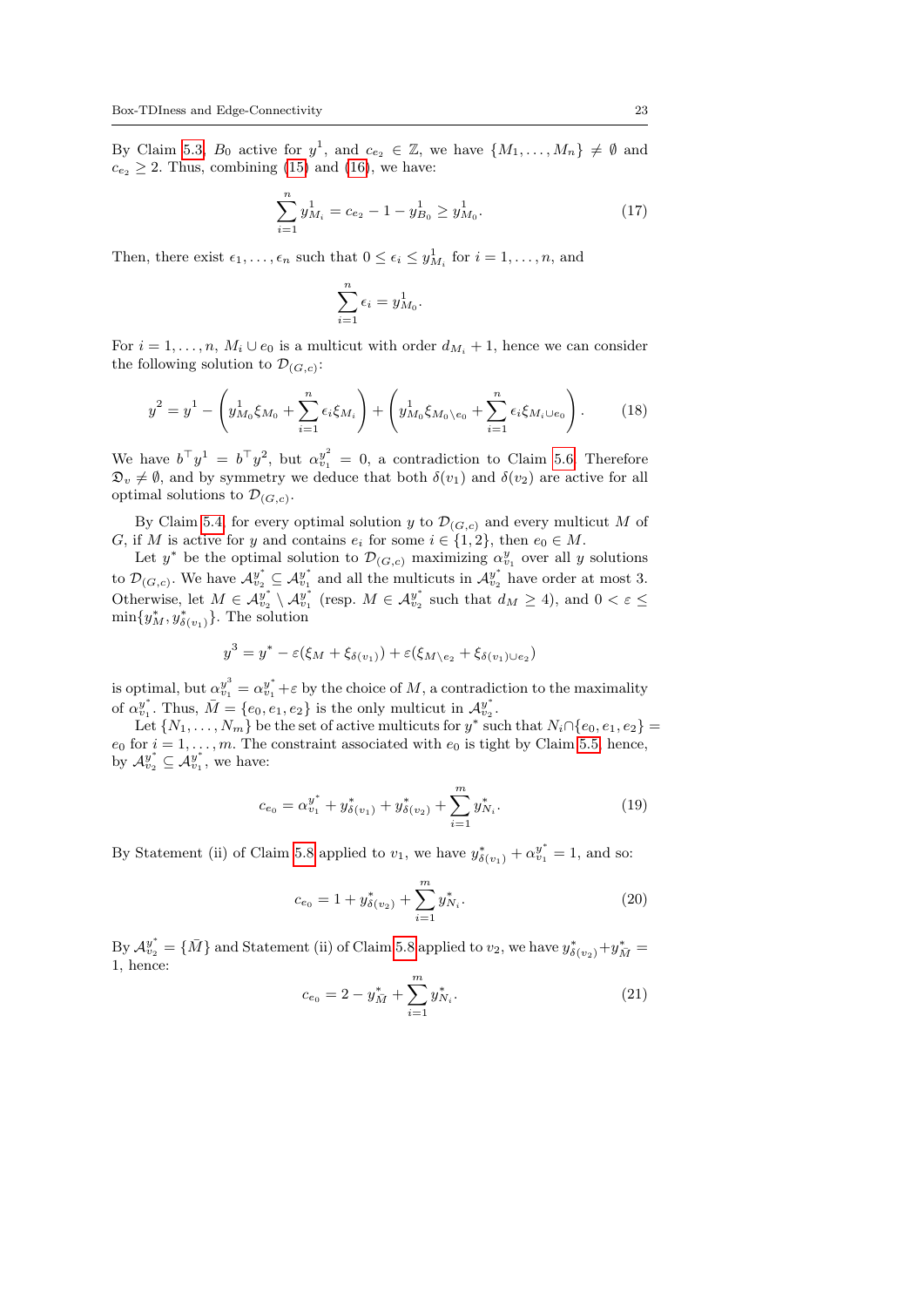Since  $c_{e_0}$  is integer and since  $y_M^*$  < 1 by Claim [5.3,](#page-17-0) by [\(21\)](#page-22-0), we have:

$$
\sum_{i=1}^{m} y_{N_i}^* \ge y_{\bar{M}}^*.
$$
\n(22)

Hence, let  $\lambda_1, \ldots, \lambda_m$  be such that  $0 \leq \lambda_i \leq y_{N_i}^*$  for  $i = 1, \ldots, m$ , and Thence, let  $\lambda_1, ..., \lambda_m$  be such that  $0 \leq \lambda_i \leq y_{N_i}$ <br>  $\sum_{i=1}^m \lambda_i = y_{M_i}^*$ . Note that  $\delta(v_2) = \overline{M} \setminus e_1$ . Then, the point

$$
y^{5} = y^{*} - \left(y_{\bar{M}}^{*}\xi_{\bar{M}} + \sum_{i=1}^{m} \lambda_{i}\xi_{N_{i}}\right) + \left(y_{\bar{M}}^{*}\xi_{\delta(v_{2})} + \sum_{i=1}^{m} \lambda_{i}\xi_{N_{i} \cup e_{1}}\right)
$$

is a solution to  $\mathcal{D}_{(G,c)}$ , and it is optimal by definition of b. Moreover,

$$
y_{\delta(v_2)}^5 = y_{\bar{M}}^* + y_{\delta(v_2)}^* = 1,
$$

a contradiction to Claim [5.3.](#page-17-0)  $\Box$ 

<span id="page-23-1"></span><span id="page-23-0"></span>

The following claim forbids a circuit of length 3 to contain a vertex of  $\hat{V}$ .

Claim 5.10 No circuit of length 3 contains a vertex of degree 2.

*Proof* Assume for a contradiction that in G there exist a vertex  $v \in \hat{V}$  and a circuit  $\{e_1, e_2, e_3\}$  such that  $\delta(v) = \{e_1, e_2\}$ . By Lemma [2.1,](#page-4-6) a multicut contains e<sub>3</sub> only if it intersects  $\delta(v)$ . On the other hand, by Lemma [2.11](#page-6-5) and complementary slackness, each multicut strictly containing  $\delta(v)$  and active for an optimal solution contains  $e_3$ . Thus, for every optimal solution y to  $\mathcal{D}_{(G,c)}$ , we have:

$$
\sum_{M:e_3\in M} y_M = \sum_{M:e_1\in M, M\neq \delta(v)} y_M + \sum_{M:e_2\in M, M\neq \delta(v)} y_M - \alpha_v^y. \tag{23}
$$

Let  $y^*$  be an optimal solution to  $\mathcal{D}_{(G,c)}$ . By the constraint [\(8a\)](#page-15-1) associated with  $e_3$ , [\(23\)](#page-23-1), and Claim [5.5,](#page-17-1) we have:

<span id="page-23-2"></span>
$$
c_{e_3} \ge \sum_{M: e_3 \in M} y_M^* = c_{e_1} + c_{e_2} - 2y_{\delta(v)}^* - \alpha_v^{y^*}.
$$
 (24)

By Claim [5.6](#page-18-1) and Statement (ii) of Claim [5.8,](#page-21-1) we have  $2y_{\delta(v)}^* + \alpha_v^{y^*} < 2$ . Thus, by [\(24\)](#page-23-2) and  $c_{e_3} \in \mathbb{Z}$ , we have  $c_{e_3} \ge c_{e_1} + c_{e_2} - 1$ .

Define  $G' = G \setminus e_3$  and  $c' = c_{|(E \setminus e_3)}$ . Note that for each multicut  $M \in \mathcal{M}_G$ ,  $M \setminus e_3$  is a multicut of G' with order at least  $d_M$ . Hence,  $y^*$  induces a solution to  $\mathcal{D}_{(G',c')}$  of cost at least  $b^{\top}y^*$ . By minimality assumption [\(i\)](#page-16-0), there exists an integer optimal solution y' to  $\mathcal{D}_{(G',c')}$ , and we have  $b^{\top}y' \geq b^{\top}y^*$ .

Let  $\mathcal{M}_1$  (resp.  $\mathcal{M}_2$ ) be the set of multicuts  $M = \delta(V_1, \ldots, V_{d_M})$  of G' active for  $y'$  such that the endpoints of  $e_3$  belong (resp. do not belong) to a same  $V_i$  for some  $i \in \{1, \ldots, d_M\}$ . For each  $M \in \mathcal{M}_1$  (resp.  $M \in \mathcal{M}_2$ ),  $M$  (resp.  $M \cup e_3$ ) is a multicut of G with the same order. Hence,

$$
y'' = \sum_{M \in \mathcal{M}_1} y'_M \xi_M + \sum_{M \in \mathcal{M}_2} y'_M \xi_{M \cup e_3}
$$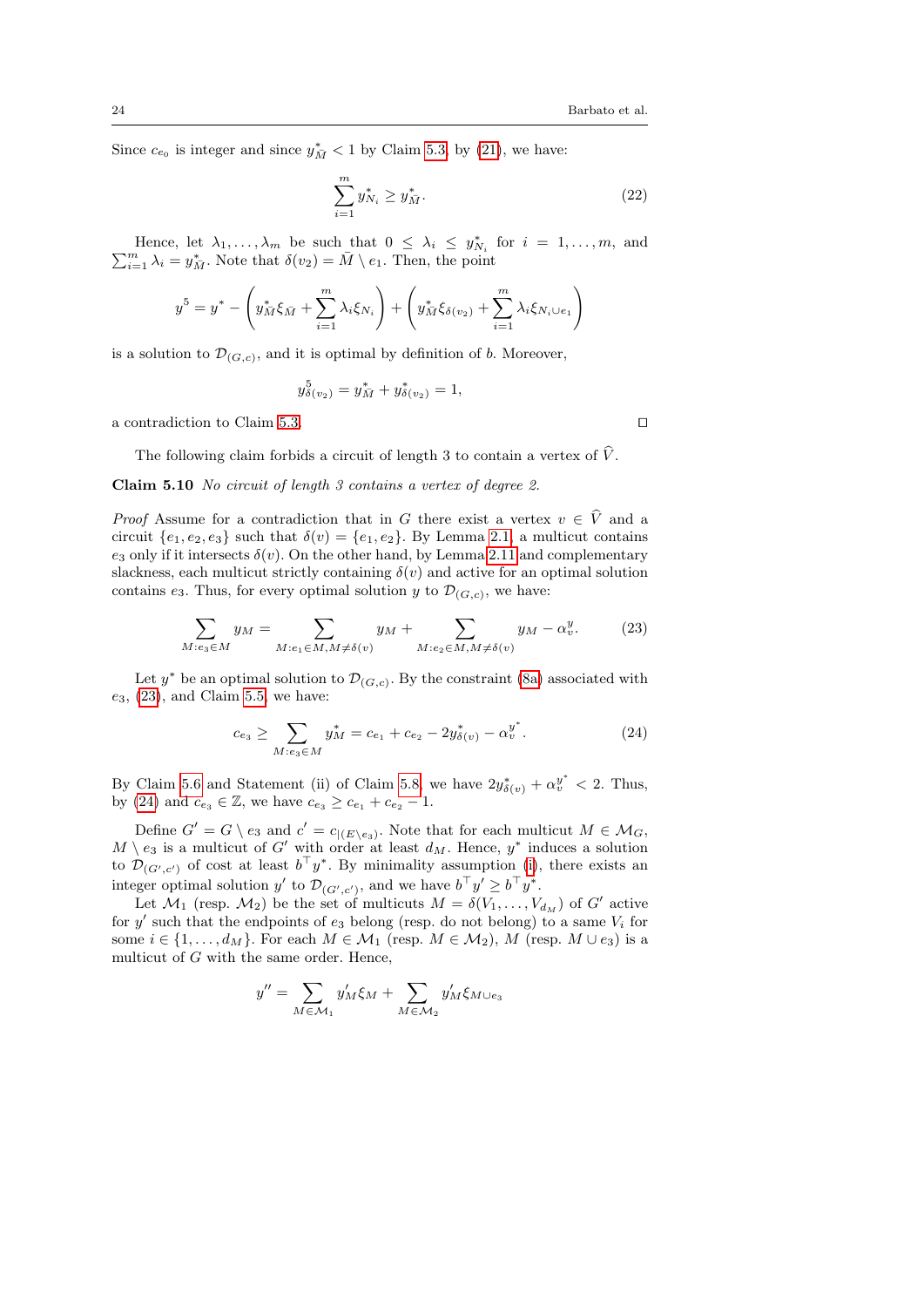is a point of  $\mathbb{Z}_{+}^{\mathcal{M}_G}$  with  $b^{\top}y'' = b^{\top}y'$ . Thus,  $b^{\top}y'' \geq b^{\top}y^*$ , and  $y''$  is not a solution to  $\mathcal{D}_{(G,c)}$ . By definition, y'' respects every constraint of  $\mathcal{D}_{(G,c)}$  but the constraint  $(8a)$  associated with  $e_3$ .

By definition of  $y''$ , we have:

<span id="page-24-1"></span>
$$
\sum_{M: e_3 \in M} y_M'' = \sum_{M: e_1 \in M, M \neq \delta(v)} y_M'' + \sum_{M: e_2 \in M, M \neq \delta(v)} y_M'' - \alpha_v^{y''}.
$$
 (25)

Therefore, by  $y''$  violating the constraint [\(8a\)](#page-15-1) associated with  $e_3$ , [\(25\)](#page-24-1), Statement (ii) of Claim [5.8,](#page-21-1) and the inequalities [\(8a\)](#page-15-1) associated with  $e_1$  and  $e_2$ , we have:

$$
c_{e_3} < \sum_{M: e_3 \in M} y_M'' = \sum_{M: e_1 \in M} y_M'' + \sum_{M: e_2 \in M} y_M'' - \alpha_v^{y''} - 2y_{\delta(v)}'' \le c_{e_1} + c_{e_2} - \alpha_v^{y''} - 2y_{\delta(v)}''.
$$
\n
$$
(26)
$$

Thus, by [\(24\)](#page-23-2), we have  $\alpha_v^{y''} + 2y_{\delta(v)}'' < \alpha_v^{y^*} + 2y_{\delta(v)}^* < 2$ . By  $c_{e_3} \ge c_{e_2} + c_{e_1} - 1$ , the integrality of y'', and [\(26\)](#page-24-2), we have  $\alpha_v^{y''} = y_{\delta(v)}'' = 0$ , and so  $c_{e_3} = c_{e_1} + c_{e_2} - 1$ . Hence, by the integrality of  $y''$  and equation [\(25\)](#page-24-1):

$$
c_{e_3} + 1 = \sum_{M: e_3 \in M} y_M'' = \sum_{M: e_1 \in M} y_M'' + \sum_{M: e_2 \in M} y_M'' = c_{e_1} + c_{e_2}.
$$
 (27)

For  $i = 1, 2$ , since  $c_{e_i} \geq 1$ , there exists a multicut  $M_i$  active for y'' such that  $M_i \cap \delta(v) = e_i.$ 

We claim that the constraint [\(8a\)](#page-15-1) associated with  $e_3$  is not tight for  $y^*$ . By  $c_{e_3} = c_{e_1} + c_{e_2} - 1$ , [\(24\)](#page-23-2), and Claim [5.6,](#page-18-1)  $\delta(v)$  is active for  $y^*$ . Hence, by Statement (ii) of Claim [5.8,](#page-21-1) we have: ∗

<span id="page-24-4"></span><span id="page-24-3"></span><span id="page-24-2"></span>
$$
\alpha_v^{y^*} + y_{\delta(v)}^* = 1. \tag{28}
$$

Hence, by [\(23\)](#page-23-1) and Claim [5.5,](#page-17-1) [\(28\)](#page-24-3), [\(27\)](#page-24-4), and  $\delta(v)$  active for  $y^*$ , we have:

$$
\sum_{M: e_3 \in M} y_M^* = c_{e_1} + c_{e_2} - 1 - y_{\delta(v)}^* = c_{e_3} - y_{\delta(v)}^* < c_{e_3}.\tag{29}
$$

The point y'' respects all the constraints of  $\mathcal{D}_{(G,c)}$  except the one associated with  $e_3$ , and this constraint is not tight for  $y^*$ . Therefore, there exists  $0 < \lambda < 1$ such that

$$
\tilde{y} = \lambda y^* + (1 - \lambda) y''
$$

is a solution to  $\mathcal{D}_{(G,c)}$ . Moreover,  $\tilde{y}$  is optimal because  $b^{\top} y^* \leq b^{\top} y''$ .

All multicuts active for at least one between  $y^*$  and  $y''$  are active for  $\tilde{y}$ . Since  $\delta(v)$  is active for  $y^*$  and  $M_1, M_2$  are active for  $y''$ , the three multicuts  $M_1, M_2$ , and  $\delta(v)$  are active for  $\tilde{y}$ , a contradiction to Claim [5.4.](#page-17-2)

<span id="page-24-0"></span>Claim 5.11 Each circuit of length 4 contains at most one vertex of degree 2.

*Proof* Assume for a contradiction that there exists a circuit  $C = \{e_1, \ldots, e_4\}$  in G covering two vertices of  $\hat{V}$ , say  $v_1$ ,  $v_2$ . By Claim [5.9,](#page-21-0)  $v_1$  and  $v_2$  are not adjacent, hence we assume that  $\delta(v_1) = \{e_1, e_2\}$  and  $\delta(v_2) = \{e_3, e_4\}$ . Let  $v_3$  and  $v_4$  be the remaining vertices of C.

We prove that  $\delta(v_1)$  is active for all optimal solutions to  $\mathcal{D}_{(G,c)}$ . Indeed, if  $\mathfrak{D}_{v_1} \neq \emptyset$ , then let  $y' \in \mathfrak{D}_{v_1}$  maximize  $\alpha_{v_1}^z$  over all  $z \in \mathfrak{D}_{v_1}$ . By Statement [\(ii\)](#page-6-6) of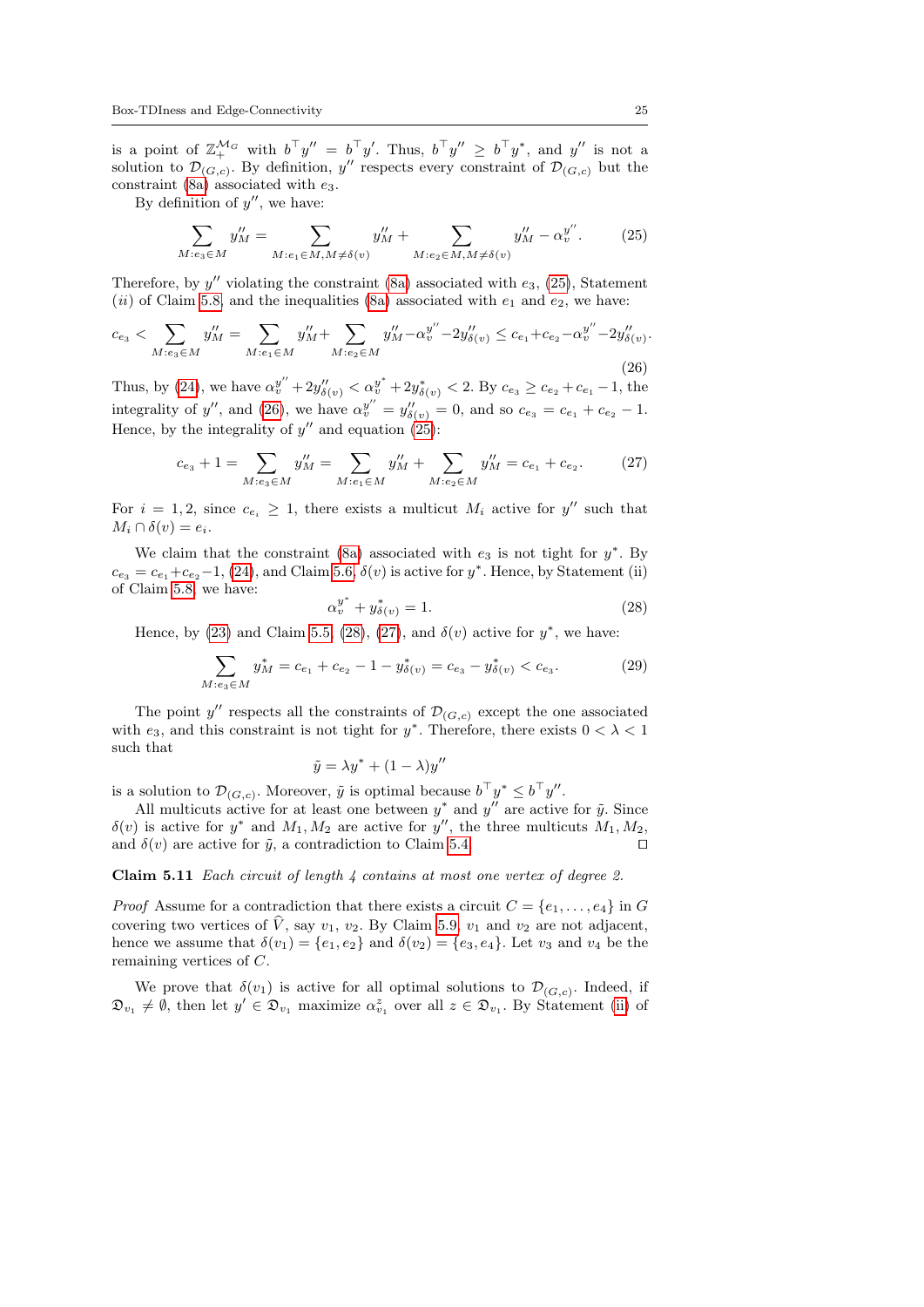Theorem [2.10,](#page-6-4) for every multicut M in  $\mathcal{A}_{v_2}^{y'}$ , we have  $M = \delta\{v_2, V_2, \ldots, V_{d_M}\}\,$  with  $v_3$  and  $v_4$  belonging to different  $V_i$ 's, hence  $M \cap \delta(v_1) \neq \emptyset$ . However,  $\overline{M} \setminus \delta(v_1)$ contains  $\delta(v_2)$ , a contradiction to Claim [5.7](#page-20-0) applied to  $v_1$ . Exchanging the role of  $v_1$  and  $v_2$ , we deduce that  $\delta(v_2)$  is active for all optimal solutions to  $\mathcal{D}_{(G,c)}$ .

Without loss of generality, there exists an optimal solution y such that  $\alpha_{v_1}^y \geq$  $\alpha_{v_2}^y$ . Then, we can build from y an optimal solution  $y^*$  to  $\mathcal{D}_{(G,c)}$  such that  $\mathcal{A}_{v_2}^{y^*} \subseteq$  $\mathcal{A}_{v_1}^{y^*}$ . Indeed, suppose  $\mathcal{A}_{v_2}^y \setminus \mathcal{A}_{v_1}^y = \{M_1, \ldots, M_n\}$ . Then, since  $\alpha_{v_1}^y \geq \alpha_{v_2}^y$ , there exist  $N_1, \ldots, N_m \in \mathcal{A}_{v_1}^y \setminus \mathcal{A}_{v_2}^y$  such that:

$$
\sum_{i=1}^{n} y_{M_i} \le \sum_{j=1}^{m} y_{N_j}.
$$
\n(30)

Hence, there exist  $\epsilon_1, \ldots, \epsilon_m$  such that  $0 \leq \epsilon_j \leq y_{N_j}$ , for  $j = 1, \ldots, m$ , and

$$
\sum_{j=1}^{m} \epsilon_j = \sum_{i=1}^{n} y_{M_i}.
$$
\n(31)

By Statement [\(ii\)](#page-6-6) of Theorem [2.10](#page-6-4) and complementary slackness,  $v_3$  and  $v_4$  belong to different classes of  $N_j$  for each  $j = 1, \ldots, m$ , implying that  $N_j \cap \delta(v_2) \neq \emptyset$ . Moreover, since  $N_j \notin \mathcal{A}_{v_2}^y$ , we have  $|N_j \cap \delta(v_2)| = 1$ , for all  $j = 1, \ldots, m$ . Furthermore, since  $\delta(v_2)$  is active for y, by Claim [5.4,](#page-17-2) there exists an edge in  $\delta(v_2)$ , say e<sub>3</sub>, such that  $N_j \cap \delta(v_2) = e_3$  for all  $j = 1, \ldots, m$ . Therefore, the point

$$
y^* = y - \left(\sum_{i=1}^n y_{M_i} \xi_{M_i} - \sum_{i=1}^n y_{M_i} \xi_{M_i} \xi_{M_i} \right) + \left(\sum_{j=1}^m \epsilon_j \xi_{N_j \cup e_4} - \sum_{j=1}^m \epsilon_j \xi_{N_j} \right) \tag{32}
$$

is a solution to  $\mathcal{D}_{(G,c)}$  with  $b^{\top}y^* = b^{\top}y$  and  $\mathcal{A}_{v_2}^{y^*} \subseteq \mathcal{A}_{v_1}^{y^*}$ . Let  $\mathcal{A}_{v_2}^{y^*} = \{M'_1, \ldots, M'_p\}$ . For  $i = 1, \ldots, p$ , since  $M'_i \in \mathcal{A}_{v_1}^{y^*}$ , Statement [\(ii\)](#page-6-6) of Theorem [2.10](#page-6-4) implies  $M'_i =$  $\delta(v_1, v_2, V_3^i, V_4^i, \dots, V_{d_{M'_i}}^i)$ , where  $V_3^i$  and  $V_4^i$  contain respectively  $v_3$  and  $v_4$ . Then,  $M''_i = \delta(v_1, v_2 \cup V_3^i \cup V_4^i, \dots, V_{d_{M'_i}}^i)$  is a multicut of order  $d_{M'_i} - 2$  for  $i = 1, \dots, p$ . Since  $\delta(v_2)$  is active for  $y^*$ , by Statement (ii) of Claim [5.8,](#page-21-1) we have  $\alpha_{v_2}^{y^*} + y_{\delta(v_2)}^* = 1$ . Then, the point  $y^1 \in \mathbb{Q}^{\mathcal{M}_G}$  defined by:

$$
y^{1} = y^{*} - \left(y^{*}_{\delta(v_{2})}\xi_{\delta(v_{2})} + \sum_{i=1}^{p} y^{*}_{M'_{i}}\xi_{M'_{i}}\right) + \left(\sum_{i=1}^{p} y^{*}_{M'_{i}}\xi_{M''_{i}}\right),
$$

is a solution to  $\mathcal{D}_{(G,c')}$ , where  $c' = c - \chi^{\delta(v_2)}$ .

By  $d_{M''_i} = d_{M'_i} - 2$  for all  $i = 1, ..., p$ , and  $\alpha_{v_2}^{y^*} + y^*_{\delta(v_2)} = 1$ , we have:

$$
b^{\top}y^{1} = b^{\top}y^{*} - \alpha_{v_{2}}^{y^{*}}(2h+2) - y_{\delta(v_{2})}^{*}(2h+1) = b^{\top}y^{*} - (2h+1) - \alpha_{v_{2}}^{y^{*}}.
$$
 (33)

By minimality assumption [\(ii\)](#page-16-1),  $\mathcal{D}_{(G,c')}$  admits an integer optimal solution, say  $y^2$ . The point  $y^3 \in \mathbb{Z}^{\mathcal{M}_G}$  defined by  $y^3 = y^2 + \xi_{\delta(v_2)}$  is a solution to  $\mathcal{D}_{(G,c)}$  such that:

<span id="page-25-1"></span><span id="page-25-0"></span>
$$
b^{\top}y^3 = b^{\top}y^2 + 2h + 1.
$$
 (34)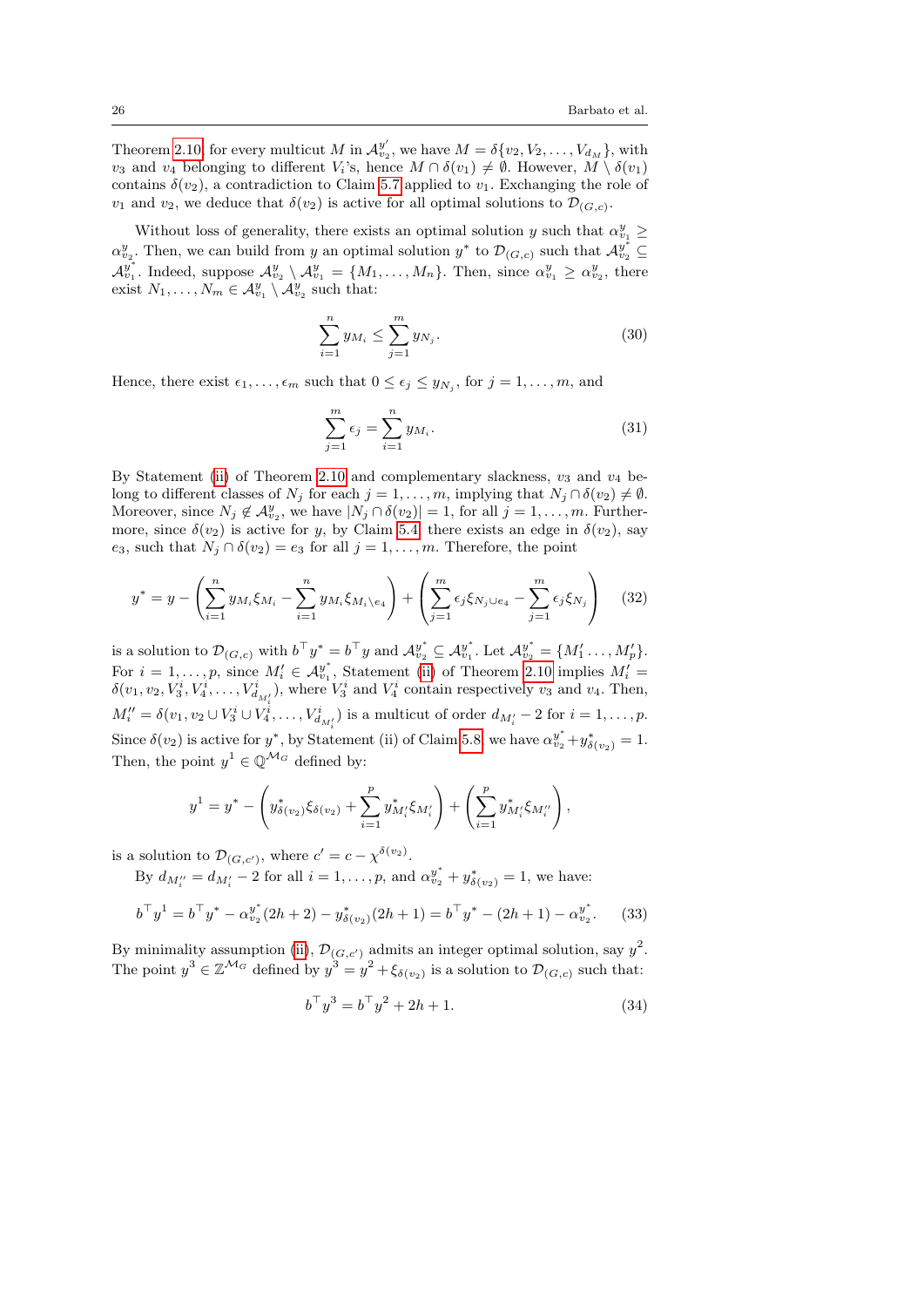Therefore, by [\(33\)](#page-25-0), the optimality of  $y^2$ , and [\(34\)](#page-25-1), we have:

<span id="page-26-12"></span>
$$
b^{\top} y^* = b^{\top} y^1 + 2h + 1 + \alpha_{v_2}^{y^*} \le b^{\top} y^2 + 2h + 1 + \alpha_{v_2}^{y^*} = b^{\top} y^3 + \alpha_{v_2}^{y^*}.
$$
 (35)

By integrality of  $P_{2h+1}(G)$  and duality, we have  $b^{\top}y^* \in \mathbb{Z}$ . Furthermore,  $y^3$  is integer by construction, so  $b^{\top}y^3 \in \mathbb{Z}$ . Then, by [\(35\)](#page-26-12) and Claim [5.6,](#page-18-1) we have  $b^{\top}y^* \leq b^{\top}y^3$ , and so  $y^3$  is an integer optimal solution to  $\mathcal{D}_{(G,c)}$ , a contradiction.  $\Box$ 

Claims [5.1,](#page-16-2) [5.9,](#page-21-0) [5.10,](#page-23-0) [5.11](#page-24-0) and Lemma [2.3](#page-4-0) imply that  $G$  is not series-parallel, a contradiction.  $\Box$ 

The box-TDIness of  $P_k(G)$  and the TDIness of System [\(2\)](#page-5-0) give the following result.

#### Corollary 5.2 System [\(2\)](#page-5-0) is box-TDI if and only if G is series-parallel.

*Proof* By Theorem [5.1,](#page-15-1) when G is not series-parallel, System  $(2)$  is not TDI. Whenever G is series-parallel,  $P_k(G)$  is box-TDI by Theorem [3.2](#page-8-0) and System [\(2\)](#page-5-0) is TDI by Theorem [5.1.](#page-15-1)  $\Box$ 

#### Acknowledgements

The authors are indebted to the anonymous referees for their careful reading and their valuable comments which greatly helped to improve the presentation of the paper.

#### References

- <span id="page-26-8"></span>1. Ba¨ıou, M., Barahona, F., Mahjoub, A.R.: Separation of partition inequalities. Mathematics of Operations Research 25(2), 243–254 (2000)
- <span id="page-26-9"></span>2. Barahona, F., Mahjoub, A.R.: On two-connected subgraph polytopes. Discrete Mathematics 147(1-3), 19–34 (1995)
- <span id="page-26-2"></span>3. Barbato, M., Grappe, R., Lacroix, M., Lancini, E., Wolfler Calvo, R.: The Schrijver system of the flow cone in series–parallel graphs. Discrete Applied Mathematics (2020). URL <https://www.sciencedirect.com/science/article/pii/S0166218X20301530>
- <span id="page-26-4"></span>4. Bendali, F., Diarrassouba, I., Mahjoub, A.R., Didi Biha, M., Mailfert, J.: A branch-and-cut algorithm for the  $k$ -edge connected subgraph problem. Networks  $55(1)$ ,  $13-32$  (2010)
- <span id="page-26-10"></span>5. Boyd, S.C., Hao, T.: An integer polytope related to the design of survivable communication networks. SIAM Journal on Discrete Mathematics 6(4), 612–630 (1993)
- <span id="page-26-1"></span>6. Chen, X., Ding, G., Zang, W.: A characterization of box-Mengerian matroid ports. Mathematics of Operations Research 33(2), 497–512 (2008)
- <span id="page-26-3"></span>7. Chen, X., Ding, G., Zang, W.: The box-TDI system associated with 2-edge connected spanning subgraphs. Discrete Applied Mathematics 157(1), 118–125 (2009)
- <span id="page-26-5"></span>8. Cheriyan, J., Thurimella, R.: Approximating minimum-size k-connected spanning subgraphs via matching. SIAM Journal on Computing 30(2), 528–560 (2000)
- <span id="page-26-11"></span>9. Chervet, P., Grappe, R., Robert, L.H.: Box-total dual integrality, box-integrality, and equimodular matrices. Mathematical Programming 188, 319–349 (2021)
- <span id="page-26-7"></span>10. Chopra, S.: The k-edge-connected spanning subgraph polyhedron. SIAM Journal on Discrete Mathematics 7(2), 245–259 (1994)
- <span id="page-26-6"></span>11. Clarke, L.W., Anandalingam, G.: A bootstrap heuristic for designing minimum cost survivable networks. Computers & Operations Research 22(9), 921–934 (1995)
- <span id="page-26-0"></span>12. Cook, W.: On box totally dual integral polyhedra. Mathematical Programming 34(1), 48–61 (1986)